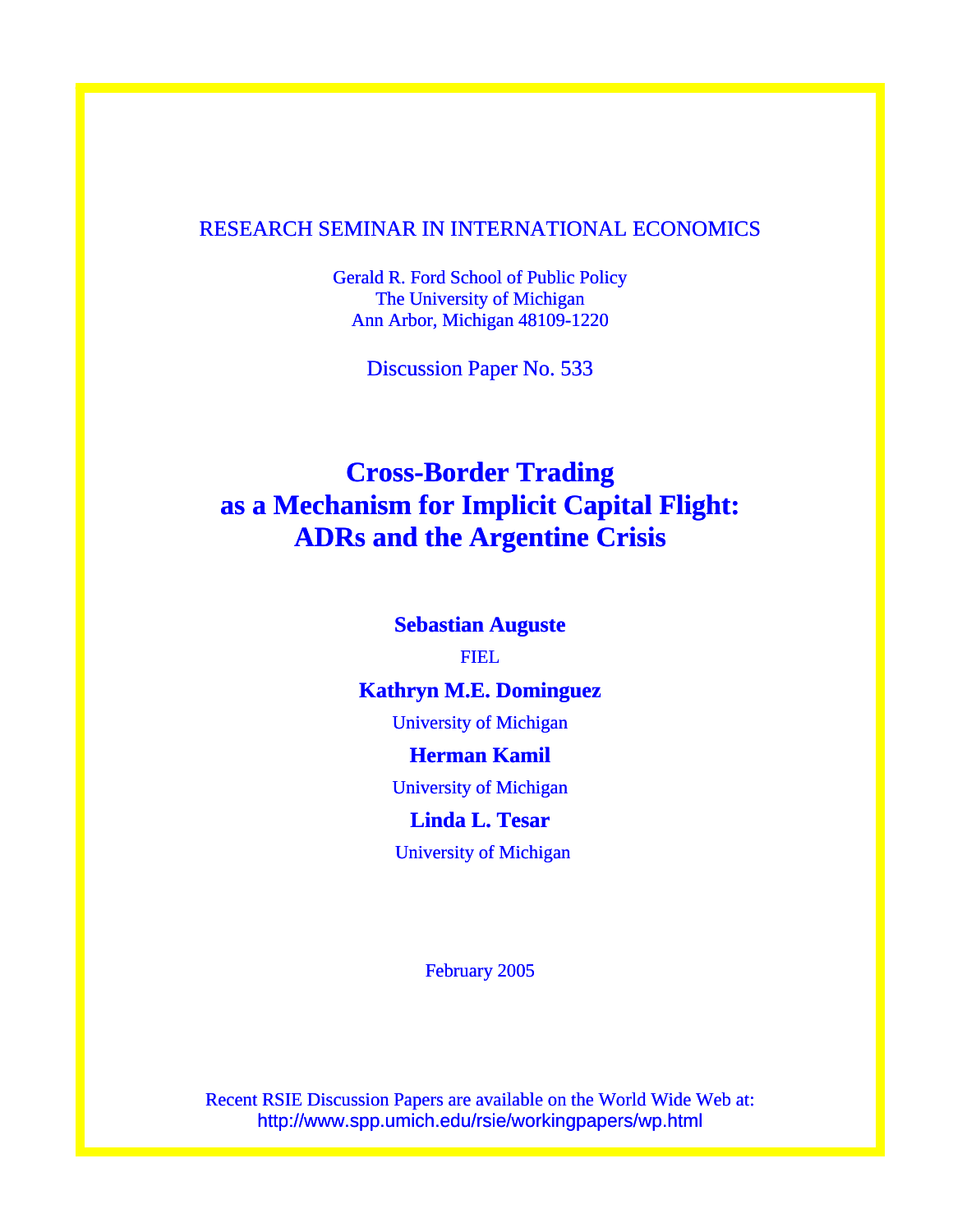### **Cross-Border Trading as a Mechanism for Implicit Capital Flight: ADRs and the Argentine Crisis**

Sebastian Auguste FIEL

Kathryn M.E. Dominguez University of Michigan and NBER

> Herman Kamil University of Michigan

 Linda L. Tesar University of Michigan and NBER

#### Abstract

Cross-listed shares may confound government efforts to control capital outflows by providing a legal means through which investors can transfer their wealth outside the country. We study the recent experience of investors in Argentina and Venezuela who while subject to capital controls, were able to purchase cross-listed shares using local currency, convert the shares into dollardenominated shares, re-sell them in New York and deposit the dollar proceeds in U.S. bank accounts. We show that capital controls drive a wedge between the price of local shares and their corresponding cross-listed shares. This anomalous wedge provides a measure of the market's implicit devaluation forecast and the value of capital control circumvention. We also find that the imposition of controls in Argentina led to changes in the underlying pricing structure of crosslisted shares in Buenos Aires and New York.

#### Revised: February 2005

We are grateful to Ariel Burstein and Juan Carlos Hallak for planting the seed for this paper. We would also like to thank the editor, David Backus, our referee, seminar participants at the University of Michigan Business School Argentina Conference, the University of Wisconsin, USC, the International Finance Division of the Board of Governors of the Federal Reserve System, the Research Division at the International Monetary Fund, the University of Oslo, the London School of Economics, the Inter-American Development Bank, LACEA, the NBER, the 2004 ASSA meetings, and Domingo Cavallo, Ben Chabot, Stijn Claessens, Sebastian Edwards, Gaston Gelos, Andrew Karolyi, Patrick Kehoe, Sergio Schmukler and Ashley Taylor for helpful suggestions and comments. We also thank Alberto Balayla, Augusto Darget, Jack Ferrer, Miguel Octavio, Silene Rodriguez, Miguel Santos, and especially Juan Ignacio Gomez Vega for help with finding data.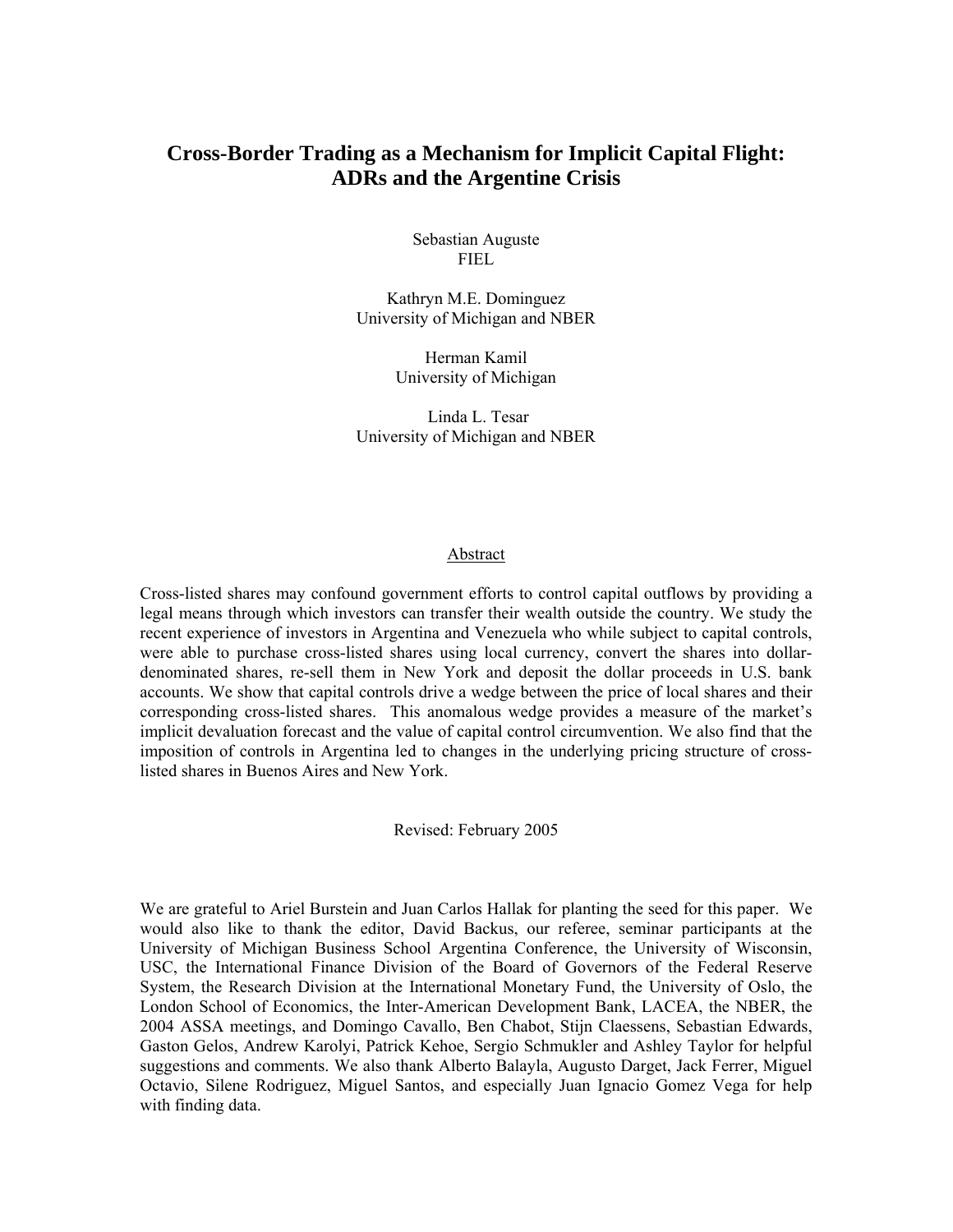#### 1. Introduction

<span id="page-2-2"></span> $\overline{a}$ 

The role and consequences of capital controls continues to be a subject of controversy for many developing countries. Governments that under normal circumstances advocate financial integration with global markets are often tempted to resort to capital controls in the face of economic crisis. Argentina and Venezuela are two recent cases in point. In December 2001, after a decade of open capital markets, the Argentine government imposed a series of financial market controls in an ultimately unsuccessful bid to forestall economic crisis. In early 2003, Venezuela established capital controls in the wake of a 20% devaluation. These experiences with capital controls afford an opportunity to examine the reactions of investors within and outside of the country to a drastic change in financial market conditions.

The same economic conditions that encourage governments to impose capital controls also give residents and investors in these countries incentives to remove their wealth. Capital flight can be accomplished through various channels. In this paper we examine one potential channel for capital flight that is made possible by the existence of cross-listed shares. By converting locally-purchased shares into their corresponding shares listed in the United States, investors can effectively move their wealth out of the country confounding government efforts to control capital outflows.

There is an extensive literature on cross-listed shares and their role in the global integration of financial markets (see, for example, the survey by Karolyi (1998)). Cross-listing of shares on the US stock market allows firms to enjoy the advantages of greater liquidity, transparency and access to the US capital market.<sup>[1](#page-2-0)</sup> From the perspective of U.S. investors, cross-listed shares are a convenient way of obtaining global diversification.<sup>[2](#page-2-1)</sup> This paper describes a new, and largely unstudied, role for cross-listed shares as a mechanism for capital flight.<sup>[3](#page-2-2)</sup>

In the absence of capital controls, the law of one price should hold for cross-listed shares after controlling for the exchange rate and various transaction costs. When capital controls are in place, however, the factors that determine demand for cross-listed shares in the home market may diverge from those in the foreign market resulting in a wedge between the two prices. In Section

<span id="page-2-0"></span><sup>&</sup>lt;sup>1</sup> See, for example, Alexander, Eun and Jankiramanan (1987), Foerster and Karolyi (1999), Miller (1999), Ahearne, Griever, and Warnock (2004), Melvin and Valero-Tonone (2003),and Doidge, Karolyi and Stulz  $(2001).$ 

<span id="page-2-1"></span>See, for example, Officer and Hoffmeister (1987), Wahab and Khandala (1993), and Jiang (1998). Domovitz, Glen and Madhavan (1997), Errunza, Hogan and Hung (1999), and Karolyi and Stulz (2003) examine the broader influences of cross-listed shares on the development and integration of markets.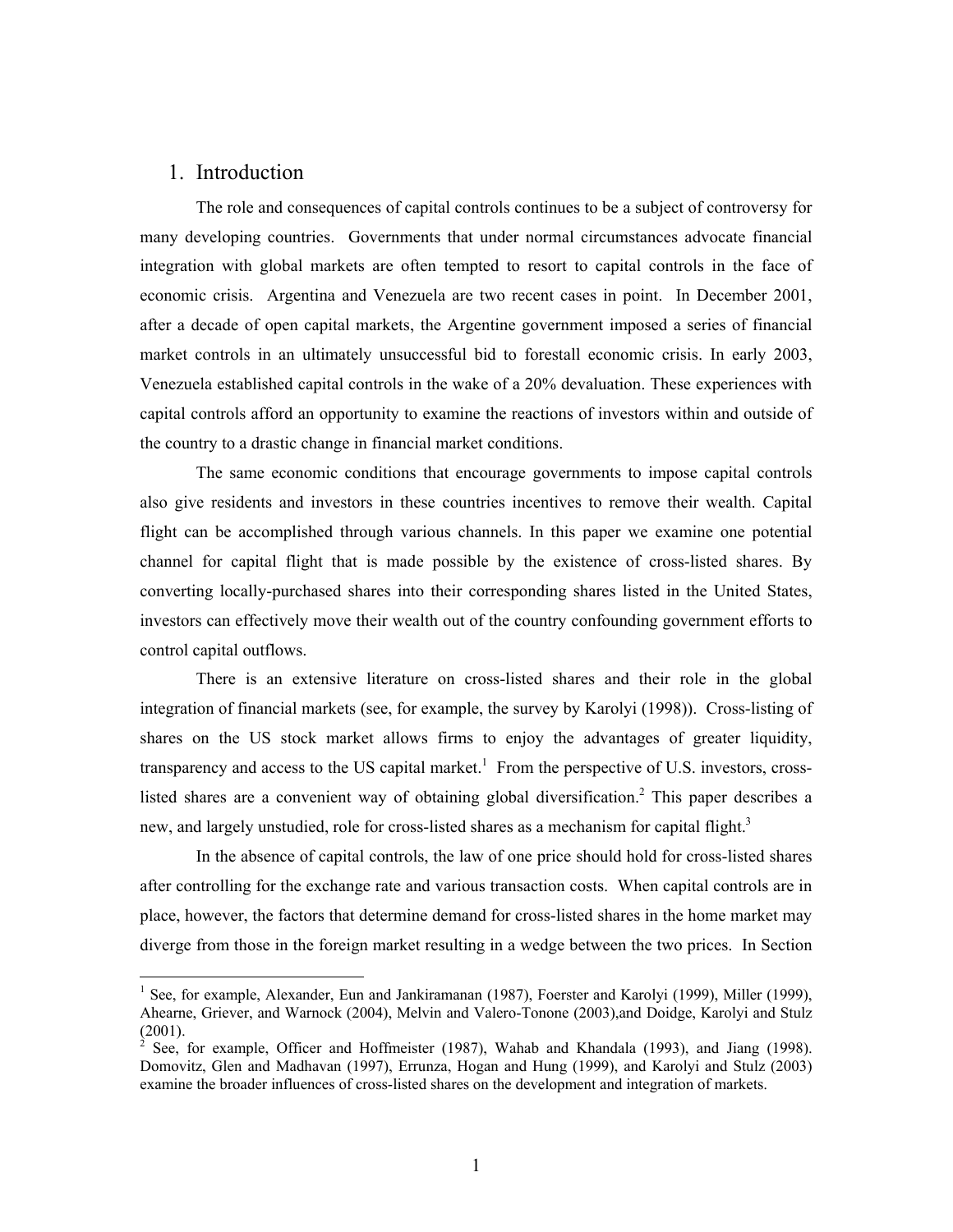2 below, we show how controls on capital inflows into the firm's home market will result in a premium on the firm's cross-listed shares in the foreign market relative to the corresponding shares in the local market, while controls on capital outflow will lead to a premium on shares in the local market relative to their corresponding cross-listed shares in the foreign market. We test this relationship in a cross-section of countries and find limited evidence of a systematic link between capital controls and a gap between the local price of shares and their corresponding (exchange rate adjusted) price in the foreign market. Lack of information about the specifics of the capital controls and their impact on the relative prices of cross-listed shares in the home and foreign markets, however, makes it difficult to draw strong conclusions about the relationship between violations of the law of one price for cross-listed shares and capital controls in general. Therefore, we turn to two specific cases of countries with capital controls and cross-listed shares, Argentina and Venezuela, in which we can precisely track changes in government policy and the consequent impact on share prices.

The financial regulations put in place during the crises in Argentina and Venezuela allow us to study how cross-listed shares can provide investors with a means of circumventing capital controls. In section 3 we discuss the particular controls faced by investors in Argentina and calculate American Depositary Receipt  $(ADR)$ <sup>4</sup> discounts<sup>[5](#page-3-1)</sup> based on the transactions costs that U.S. and Argentine investors faced during the December 2001 to May 2002 period. We find evidence that local investors were willing to pay a substantial price to move their deposits out of the domestic market through the conversion of local shares to ADR shares in the U.S. At their peak, some ADRs in Argentina and Venezuela were trading at a discount (relative to their corresponding local price converted to dollars) of more than 50 cents on the dollar.

In the presence of capital controls ADR discounts include capital control circumvention value and currency value. We use ADR discounts in Argentina to estimate the market's expectation of the peso devaluation in January 2002 and to price capital control circumvention. We find that ADR discounts just before the actual devaluation indicate an expected 40-45% fall in the value of the peso relative to the dollar, similar to reports in a number of financial

 <sup>3</sup> <sup>3</sup> Melvin (2003) and Kadiyala and Kadiyala (2004) also examine the role of cross-listed shares during the recent Argentine capital control regime. 4

<span id="page-3-0"></span><sup>&</sup>lt;sup>4</sup> Although Depositary Receipts (DRs) can be issued in a number of markets, all of the cross-listed firms from Argentina and Venezuela issued DRs in the United States; consequently, we will refer to Argentine and Venezuelan cross-listed shares as ADRs.

<span id="page-3-1"></span><sup>&</sup>lt;sup>5</sup> ADR discounts are measured as the difference between the local price in U.S. dollars and the ADR price, as a fraction of the local price in dollars (where the local price is adjusted for the ADR conversion ratio). See equation 6.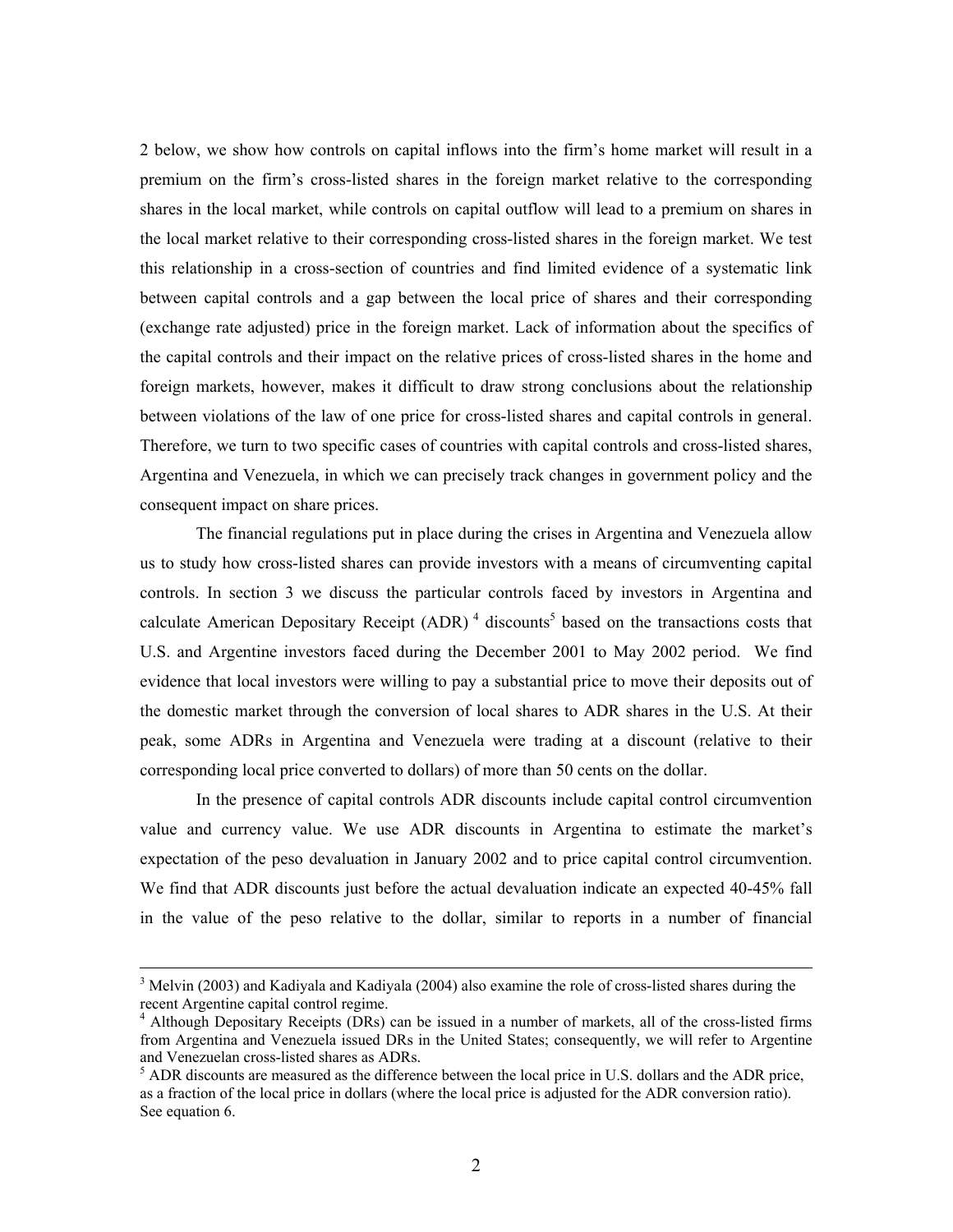newspapers during this period. Our estimates of capital control circumvention value using the most liquid ADR, Perez Companc, average 3% over the full period, and rise to just under 6% before the devaluation.

In Section 4 we test whether the imposition of capital controls leads to changes in the underlying pricing structure of cross-listed stocks in Buenos Aires and New York. We find evidence that local market factors became more important for pricing cross-listed shares in Argentina, and less important for pricing the same cross-listed shares in New York during the period when capital controls were in place. Section 5 concludes.

#### 2. Cross-listed Returns and Capital Controls

In order to understand how capital controls influence the relative price of cross-listed securities in the local market and in the U.S., it is useful to define the pay-offs of holding these stocks in the two markets. Consider a security *i* that is traded on the local market but is also crosslisted in the United States. We will use the following definitions:

 $p_{\mu}^L$  $=$  price of share for firm  $i$  on the local market, in local currency

 $p_{\scriptscriptstyle i\tau}^{\scriptscriptstyle ADR}$  $\overline{p}$  = price of the associated ADRs for firm *i* in the United States, in dollars

 $S_{\text{t}}$  = spot exchange rate, U.S. dollars per local currency

 $\xi$  = conversion ratio between local share *i* and its corresponding ADR<sup>[6](#page-4-0)</sup>

Each period t, the local share *i* pays out a dividend in local currency, denoted  $d_i^L$ . The ex dividend market valuation of the share, in local currency, is equal to the expected stream of dividends, discounted by the period rate of time discount,  $\beta$ , and adjusted by the local consumer price index,  $P_{t+i}^L$ :

(1) 
$$
p_{it}^L = \sum_{j=1}^{\infty} \beta^j E_t \frac{d_{it+j}^L}{P_{t+j}^L}
$$

 $\overline{a}$ 

Assuming the foreign investors have the same rate of time discount  $\beta$ , the market valuation of the corresponding ADR, in dollars, is:

<span id="page-4-0"></span><sup>&</sup>lt;sup>6</sup> Local shares are often bundled into groups of shares per ADR. Gompers and Metrick (2001) find that low-priced shares have higher transaction costs suggesting that bundling is likely done for cost reasons. Another reason for bundling is that the NYSE has minimum price requirements. Bundling can help companies avoid their stock being delisted (which occurs when share prices fall below the NYSE minimum). The conversion ratio is fixed at the time of the initial listing.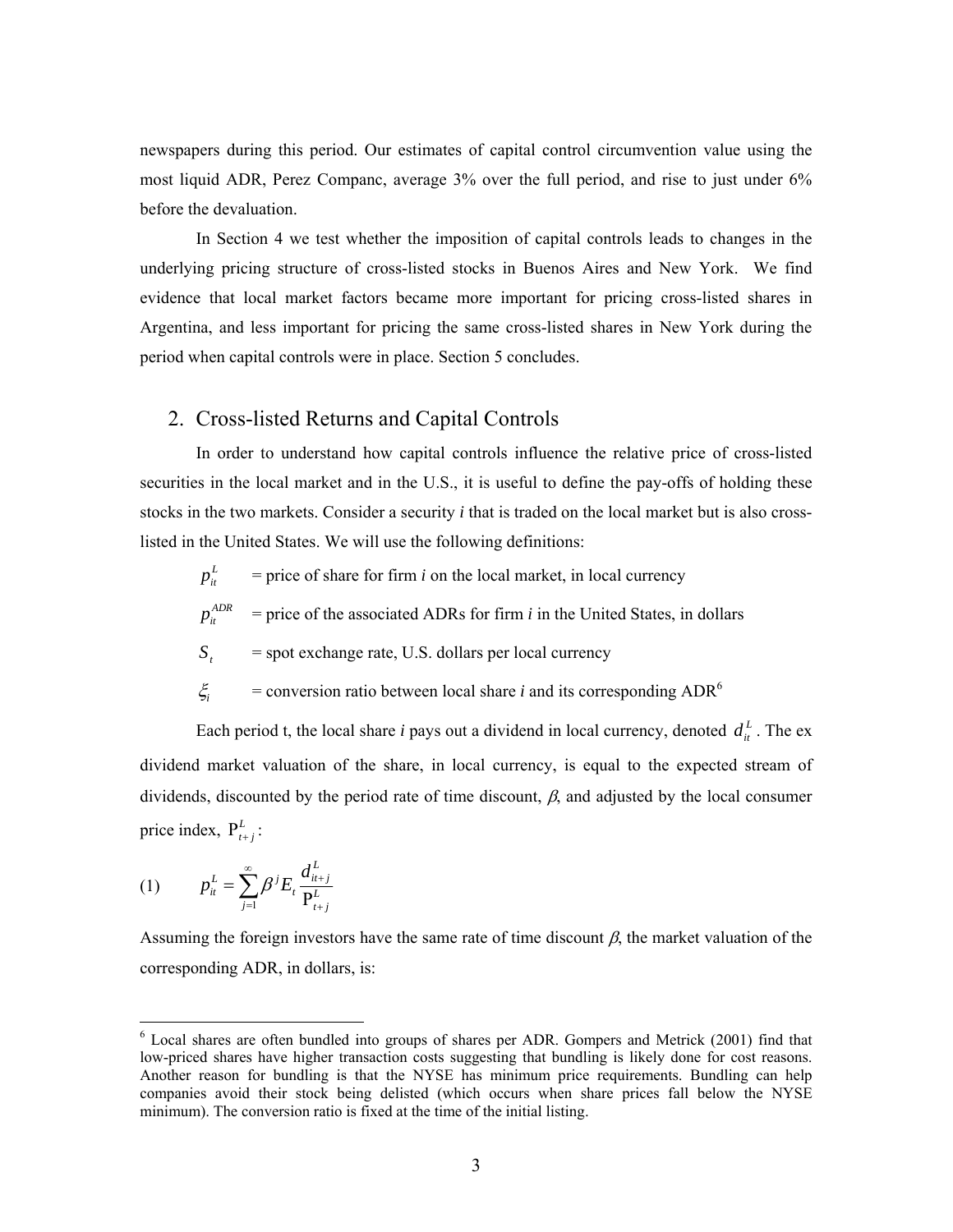(2) 
$$
p_{it}^{ADR} = \sum_{j=1}^{\infty} \beta^{j} E_{t} \frac{S_{t+j} d_{it+j}^{L}}{P_{t+j}^{US}}
$$

Note that ADRs represent claims against the same stream of risky cash flows in pesos as their corresponding local shares. Dividends on the ADRs, however, are paid in dollars, and the appropriate deflator is the U.S. consumer price index,  $P_{t+j}^{US}$ . If firms fail (or are expected to fail) to pay dividends to shareholders of ADRs (possibly because of government restrictions in the issuing country) this will drive a wedge between the local share price and the currency-adjusted ADR price.

#### **2.1 The Law of One Price for ADRs**

In the absence of capital controls and foreign exchange controls (and abstracting for now from transactions costs and time delays in ADR conversion), the law of one price should prevail for ADRs. Equation (3) shows the return in local currency from round-trip arbitrage between the local market and the United States via ADRs:

$$
(3) \t p_{ii}^L \cdot \xi_i \cdot \left(\frac{1}{p_{ii}^{ADR}}\right) \cdot S_t = 1
$$

Investors purchase a local share at price  $p_{it}^L$ . The share is then converted into  $(1/\xi_i)$  units of an ADR and the ADR is sold for dollars. Finally the dollars are converted back into local currency at the prevailing market exchange rate.

To see the impact of capital controls on the return to holding cross-listed stocks, consider the return on round-trip arbitrage from the perspective of a local investor currently holding a domestic share:

$$
(4) \t R_{ii}^L = \frac{\left(\frac{p_{ii}^{ADR}}{S_i \xi_i}\right) - p_{ii}^L}{p_{ii}^L}
$$

We assume that investors can conduct this arbitrage instantaneously. Note that if the transaction were to take time, the expected change in the exchange rate over the transaction interval would also affect the investor's return.

Now suppose the government of the country in which the investor resides imposes controls on capital outflows and/or restricts access to foreign exchange. We denote this tax on capital outflows as  $\tau_{\kappa 0}$ . Also suppose that investors in the local market can freely convert a local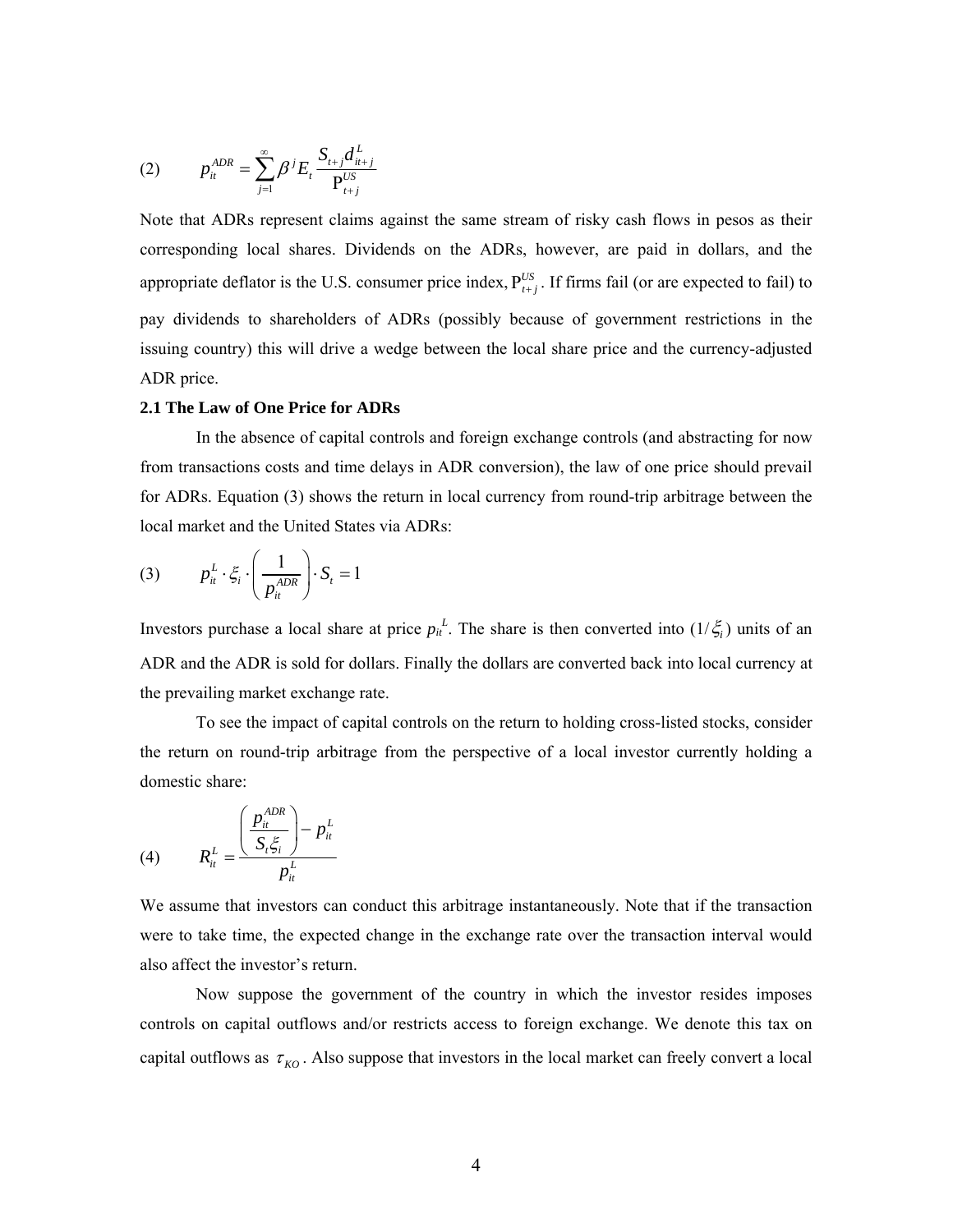shareof security  $i$  into its ADR and sell the ADR on the US stock market for US dollars.<sup>7</sup> All other cross-border investments must include the tax on capital outflows,  $\tau_{K0}$ . However, because investment in ADRs legally circumvents this tax, demand for local shares with corresponding ADRs will increase, driving up the local price. In equilibrium, local investors will pay a premium on local shares (or a discount on ADRs) for the right to convert local shares into foreign-currency denominated ADRs. The wedge between the ADR price and the price on the corresponding local share reveals the extent to which controls on capital outflows are binding.

Conversely, consider the impact of controls on capital inflows. Equation (5) shows the return to round-trip arbitrage from the perspective of a US investor currently holding an ADR:

(5) 
$$
R_{it}^{US} = \frac{S_t \xi_i p_{it}^L - p_{it}^{ADR}}{p_{it}^{ADR}}
$$

 $\overline{a}$ 

A tax on capital inflows,  $\tau_{\kappa}$ , into the local market reduces the return US investors receive on alternative investments in the local market. If the ADR channel remains open, arbitrage through ADRs will result in a premium on ADRs relative to local shares. In this case, US investors are willing to pay a premium for the privilege of bringing capital into the local market (and avoiding  $\tau_{\scriptscriptstyle{KI}}$ )

The discussion above implies a neat dichotomy between the impact of controls on capital inflows and outflows on the sign of ADR discounts. In practice, this dichotomy may not be so clear. Controls on capital outflows could cause US investors to worry about their ability to repatriate profits, and thereby effectively reduce capital *inflows*. In the empirical section below, we will see that it is difficult to separately identify the effects of controls on capital inflows and capital outflows.

Note also that in both cases arbitrage implies that the wedge between the local and exchange-rate adjusted US price should reflect the cost of avoiding the capital control through an alternative mechanism. Therefore, the price gap reflects not only the de jure control, but also the ability of investors to circumvent that control. If the alternatives are relatively cheap, capital controls would not bind and we would expect the wedge to be small. In section 3 below we provide a measure of the Capital Control Circumvention Value (CCCV) for Argentina during the period when capital controls were in place.

<span id="page-6-0"></span><sup>&</sup>lt;sup>7</sup> We will discuss in detail the controls on investors in Argentina in section 3. In both Venezuela and Argentina local investors faced prohibitive controls on capital outflows and on foreign exchange but were able to convert local shares to ADRs, thereby legally circumventing the capital control.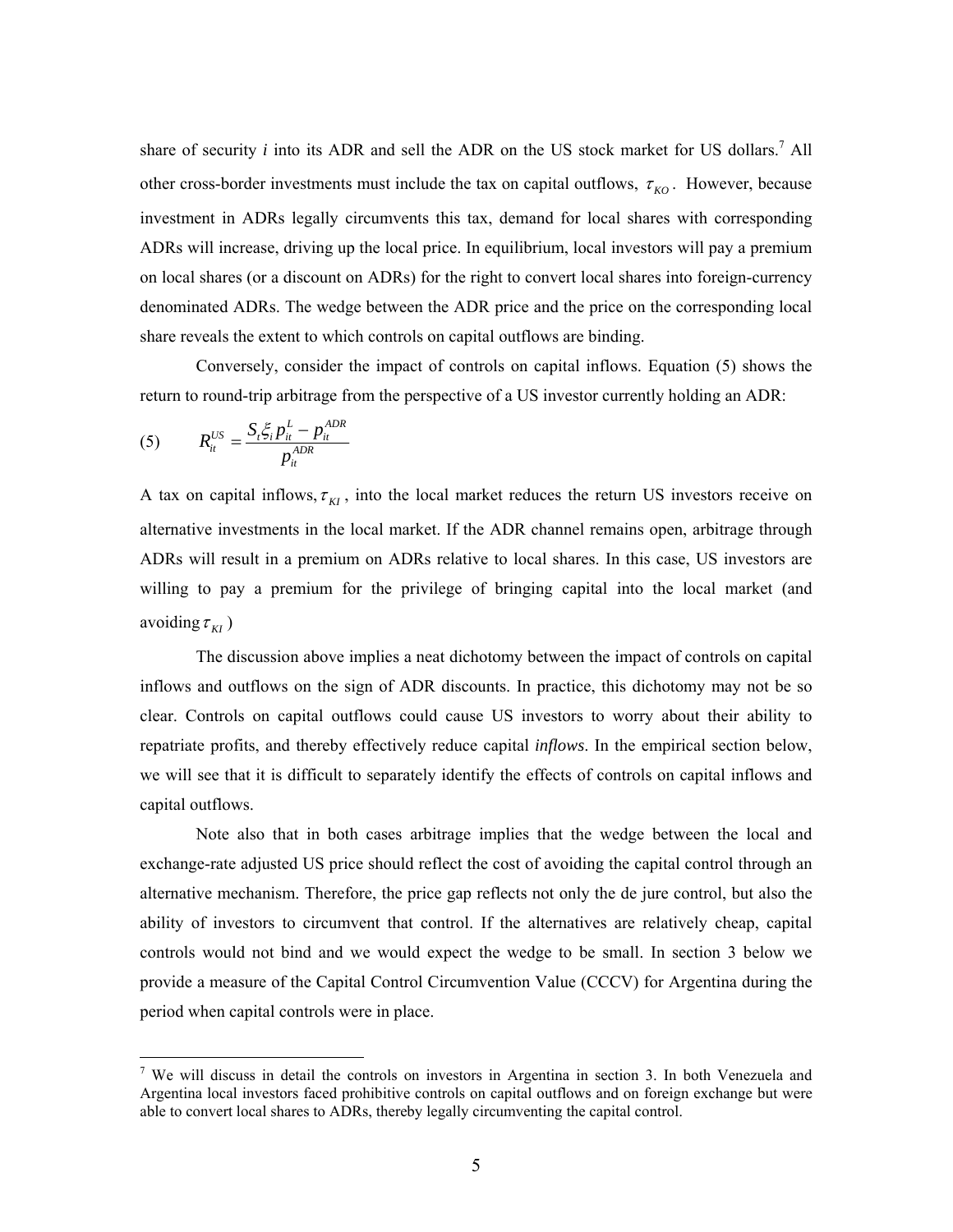#### **2.2 Cross-Sectional Evidence on ADR Discounts and Capital Controls**

The previous discussion suggests that, in principle, the discount on ADRs should be positively related to controls on capital outflow, and negatively related to controls on capital inflow. To test this relationship we collected country-level data on capital control indices<sup>[8](#page-7-0)</sup> and firm-level data on ADRs and their underlying local shares. We select a representative cross-listed firmfor each of 42 countries,<sup>9</sup> and calculate the ADR discount, defined as:<sup>[10](#page-7-2)</sup>

(6) 
$$
D_{it} = 1 - \frac{p_{it}^{ADR}}{S_t \xi_i p_{it}^L}
$$

 $\overline{a}$ 

We selected the year 1999 for our cross-sectional analysis because it was a year for which we had the largest overlap of information on ADR discounts and on capital controls, and because it was a year of relative calm for most financial markets in the wake of the Asian crisis.<sup>[11](#page-7-3)</sup>

We study the relationship between ADR discounts and four different indices of capital controls: (i) the IMF index;<sup>12</sup> (ii) the capital account openness index (CAOI) index;<sup>13</sup> (iii) the Chinn-Ito index;<sup>14</sup> and (iv) the Edison and Warnock index.<sup>15</sup> Each capital control series has some

<span id="page-7-0"></span><sup>&</sup>lt;sup>8</sup> We first compute daily ADR discounts on days when there were transactions in both markets (to avoid non-synchronous trading biases) and take a weekly average. We then compute the average for the calendar year 1999 as the average of the weekly averages. Results based on daily data are qualitatively similar and are available upon request.

<span id="page-7-1"></span><sup>&</sup>lt;sup>9</sup> We selected one representative level II or level III ADR from each country on the basis of liquidity. Unfortunately many countries that have capital controls do not have ADRs or their ADRs are only traded infrequently. The countries (firms) included in our analysis are: Argentina (Banco Frances), Australia (News Corp Ltd), Austria (Evn Ag), Belgium (Solvay SA), Brazil (Embratel Participacoes SA), Chile (Enersis Sa/Chile), China (Sinopec Shanghai Petrochemical Co Ltd), Colombia (Bancocolombia), Czech Republic (Komercni Banka As), Denmark (Novo-Nordisk A/S), Finland (Nokia), France (Total SA), Germany (Pfeiffer Vacuum Technology Ag), Greece (Hellenic Telecommunications Organization SA), Hungary (Matav Rt), India (Infosis), Indonesia (Indonesian Satellite Corp Tbk Pt), Ireland (Eln), Israel (Matav-Cable Systems Media Ltd), Italy (Benetton Group Spa), Japan (Sony), Korea (Sk Telecom Co Ltd), Luxembourg (Espirito Santo Financial Group SA), Mexico (Grupo Televisa SA), Netherlands (Koninklijke Philips Electronics Nv), New Zealand (Fletcher Challenge Forests Ltd), Norway (Norsk Hydro Asa), Peru (Cia De Minas Buenaventura SA), Philippines (San Miguel Corp), Portugal (Portugal Telecom Sgps SA), Russia (Vimpel-Communications), Singapore (Keppel Corp Ltd), South Africa (Durban Roodepoort Deep Ltd), Sweden (Volvo Ab), Switzerland (Logitech International SA), Taiwan (Macronix International), Thailand (Advance), Turkey (Turkcell Iletisim Hizmet As), United Kingdom (Barclays Plc), Venezuela (Cia Anonima Nacional Telefonos De Venezuela – CANTV).<br><sup>10</sup> Note that this definition of the ADR discount is equivalent to equation (4) except that the terms in the

<span id="page-7-2"></span>numerator are reversed (making the discount positive when the price of local shares exceeds the price of the corresponding ADR). We use this definition of the ADR discount in all the empirical work to follow. <sup>11</sup> There were no capital controls in place in Argentina in 1999 so this analysis will not capture the

<span id="page-7-3"></span>significant deviations between the prices of local shares and their corresponding ADRs that occurred in 2001 and 2002. Indeed, it is these deviations that will be the focus of the rest of this study.<br><sup>12</sup> See Alesina, Grilli and Milesi-Ferreti (1993).<br><sup>13</sup> See Brune, Garrett, Guisinger and Sorens (2001).<br><sup>14</sup> See Chinn and

<span id="page-7-4"></span>

<span id="page-7-5"></span>

<span id="page-7-6"></span>

<span id="page-7-7"></span>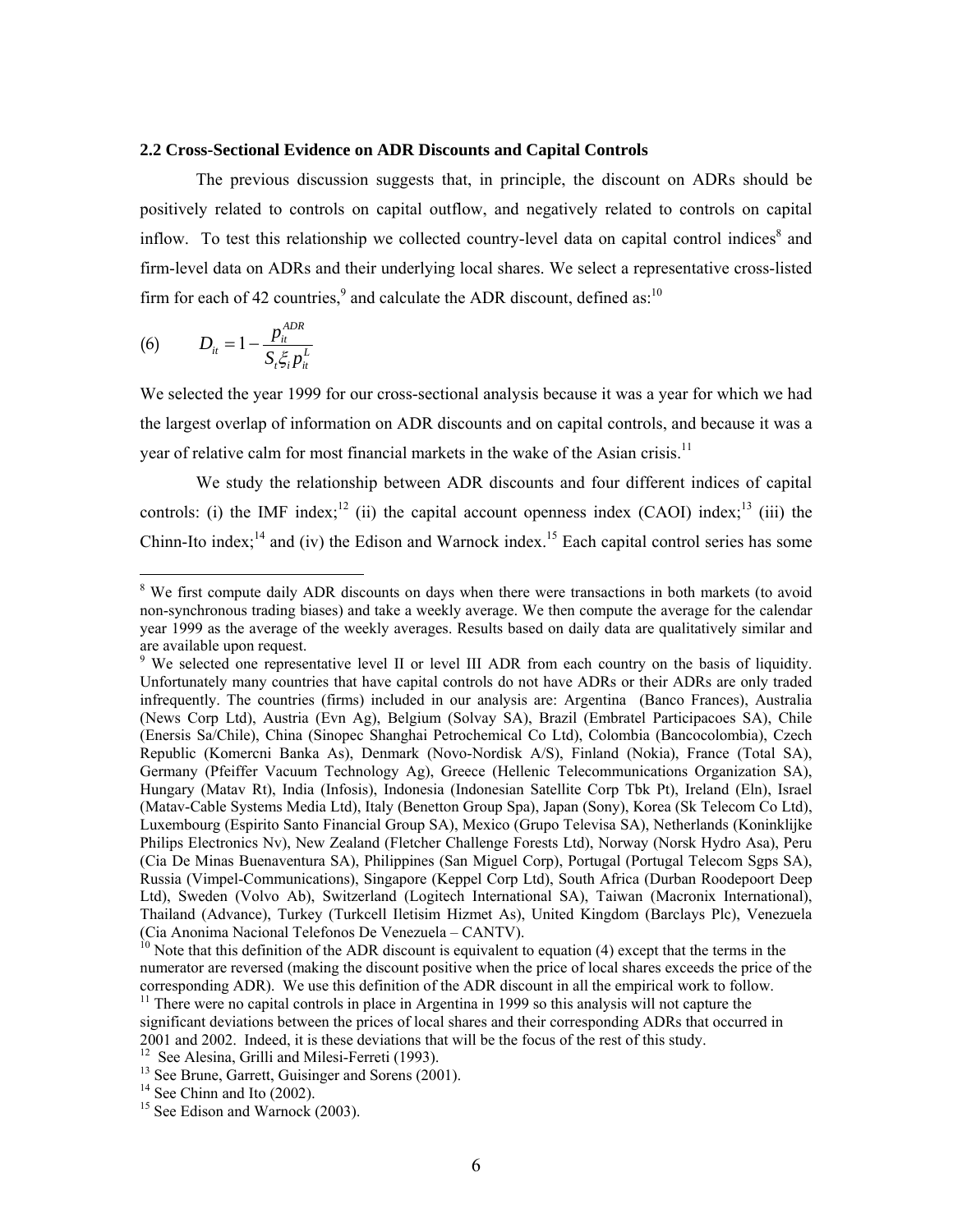advantages and some disadvantages. Each series covers a different sample of countries. Although we have 42 countries with data on ADR discounts and some measure of capital controls, the largest sample we were able to use in a regression contained 37 observations. The IMF index is probably the most widely used in studies of the impact of capital controls on financial market development and growth. The index is essentially a dummy variable indicating whether or not a country has capital controls in place in a given calendar year based on the information provided in the IMF's *Annual Report on Exchange Arrangements and Exchange Restrictions.* The advantage of this measure is that it covers a large sample of countries. The drawback is that the index contains no information about whether the controls restrict capital inflow or outflow, the particular type of transaction that is restricted, or the intensity of the control. The CAOI measure is similar to the IMF index in that a dummy variable is created for each category of capital flow. The dummies are then added up so that the more controls that are in place, the bigger the index number. This provides a rough gauge of capital control intensity, but does not give a clear indication of how tightly each type of capital flow is restricted. The Chinn-Ito measure is based on the same underlying information, but attempts to aggregate the information in a way so as to better capture the intensity of the restrictions. The Edison-Warnock index takes a completely different approach by computing the ratios of the market capitalization of "investable" stocks (i.e. those available to foreign investors) to the full set of stocks in a given market. In effect, the Edison-Warnock index provides a measure of the extent to which a market is closed to foreign investors. It does not, however, provide information about the intensity of controls on capital outflow from a given market. Edison and Warnock provide two measures of their index: the basic index (labeled "unsmooth" in Table 1) and an index that corrects for shifts due to changes in sectoral market capitalizations and not due to shifts in capital controls (the "smooth" index in Table 1).

Table 1 shows the results of the regression of the ADR discount on the various capital control indices:

$$
D_i = \beta_0 + \beta_1 cc_i + \mu_i
$$

where  $D_i$  is the average ADR discount for a representative firm in country *i, cc<sub>i</sub>* is the value of the capital control index for country  $i$  in 1999, and  $\mu_i$  is the error term. Each index is adjusted so that the higher the index, the more intense the capital control. As shown in the top panel of table 1, we find some evidence of a positive relationship between ADR discounts and the various measures of capital controls. The coefficients on the IMF, CAOI and Chinn-Ito indices are statistically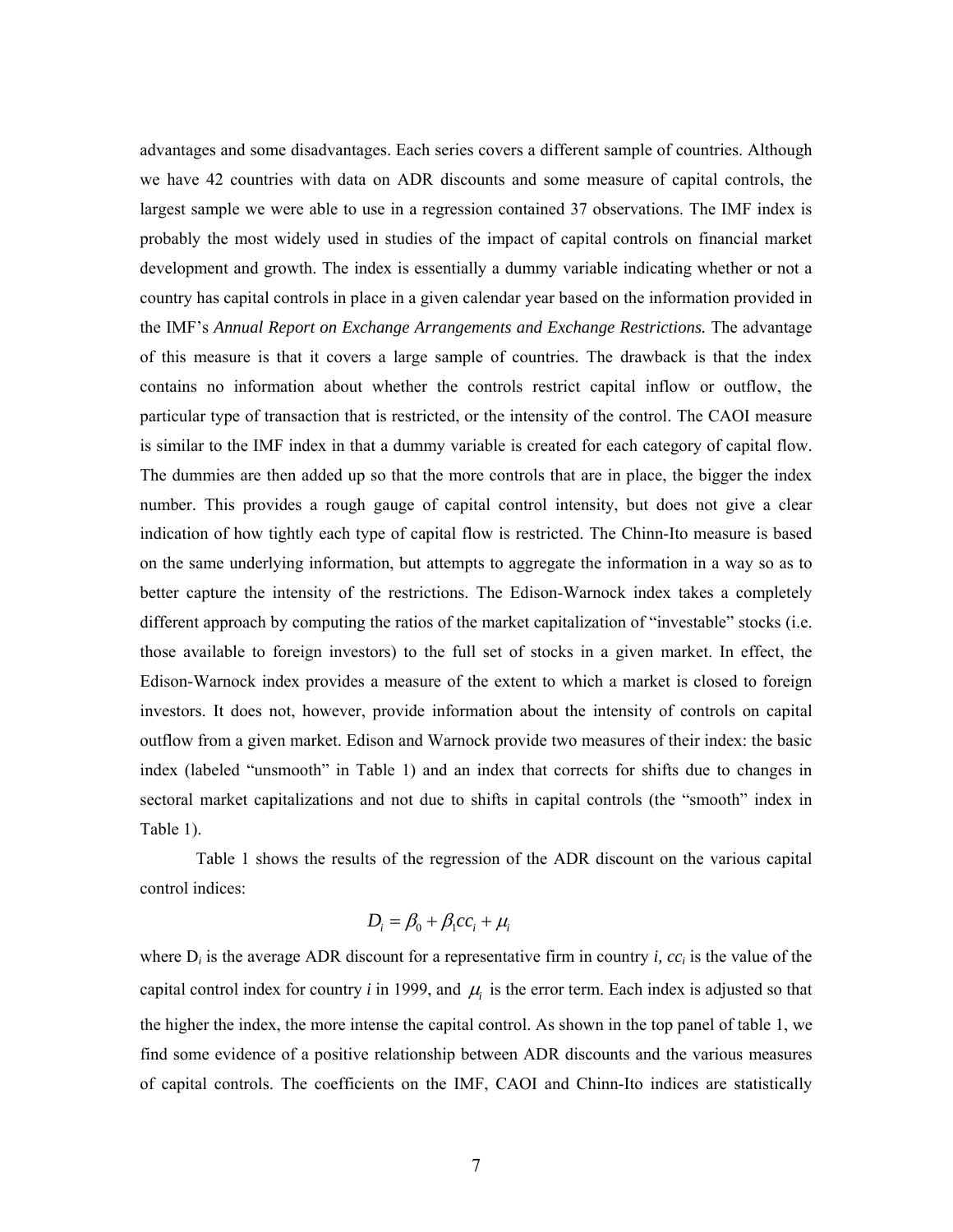significantly different from zero at the 5 percent level, while the smooth Edison-Warnock index is significant at the 10 percent level.<sup>16</sup> Because the indices provide only de jure classifications and little information about whether the controls are on capital inflows or outflows, it is difficult to know how to interpret the results. It could be that most of the controls are on capital outflows, and the positive coefficient can be taken as evidence that controls on outflows results in an increase in the ADR discount. If this were the correct interpretation, however, we would have expected the coefficient on the Edison-Warnock indices, which reflect only restrictions on capital *inflows*, to be negative. Alternatively, it may be that, in practice, controls on inflows ultimately serve to control outflows.

#### [Table 1]

Given the ambiguities in the capital controls series, we repeat the regression using the absolute value of the ADR discount as the dependent variable. The hypothesis tested here is whether capital controls, regardless of whether they affect inflows or outflows, drive a wedge between local share prices and their corresponding ADRs. The results in the second panel provide some support for this hypothesis. The estimated coefficients are again all positive and four of the five are significant at the five percent level. Figure 1 provides a plot of the ADR discounts (expressed in percent) and the Chinn-Ito measure of capital control intensity. The figure suggests that in most countries, the ADR discount is very close to zero and that the positive relationship between controls and discounts is driven by Colombia and India.<sup>17</sup> When those two countries are dropped from the regression, none of the coefficients are statistically different from zero.

#### [Figure 1]

The cross-sectional analysis suggests that there is a tenuous relationship between available measures of capital controls and ADR discounts. As shown in Figure 1, there is a great deal of cross-country heterogeneity in the capital control indices, but in most countries those controls have no impact on ADR discounts. There are a number of factors that could account for

 $\overline{a}$ 

<span id="page-9-0"></span><sup>&</sup>lt;sup>16</sup> If we exclude China, as suggested in Edison and Warnock (2003a), and include developed countries with zero restrictions, as was done in Ahearne et al (2004), the smooth Edison-Warnock index is significant at the 1 percent level.<br><sup>17</sup> Colombia's capital controls involved a tax on short-term investment repatriation which provided

<span id="page-9-1"></span>incentives for investors to purchase ADRs (which are not subject to the tax) rather than local shares. In India (before 2002) there was only one-way fungibility for ADR conversions. ADRs could be converted back into local shares, but not vice versa. Over time the reduction in ADR liquidity (due to the fall in supply) resulted in high premiums on ADRs relative to the underlying stocks. Taiwan and South Korea are also special cases. The Taiwanese and South Korean governments restrict foreign ownership of companies making it very difficult to purchase stocks in the local market. Taiwan also restricts the size of the ADR program. The case of one Taiwanese firm, Taiwan Semi Conductor, has been widely cited in the press because its ADR price so greatly exceeded its local price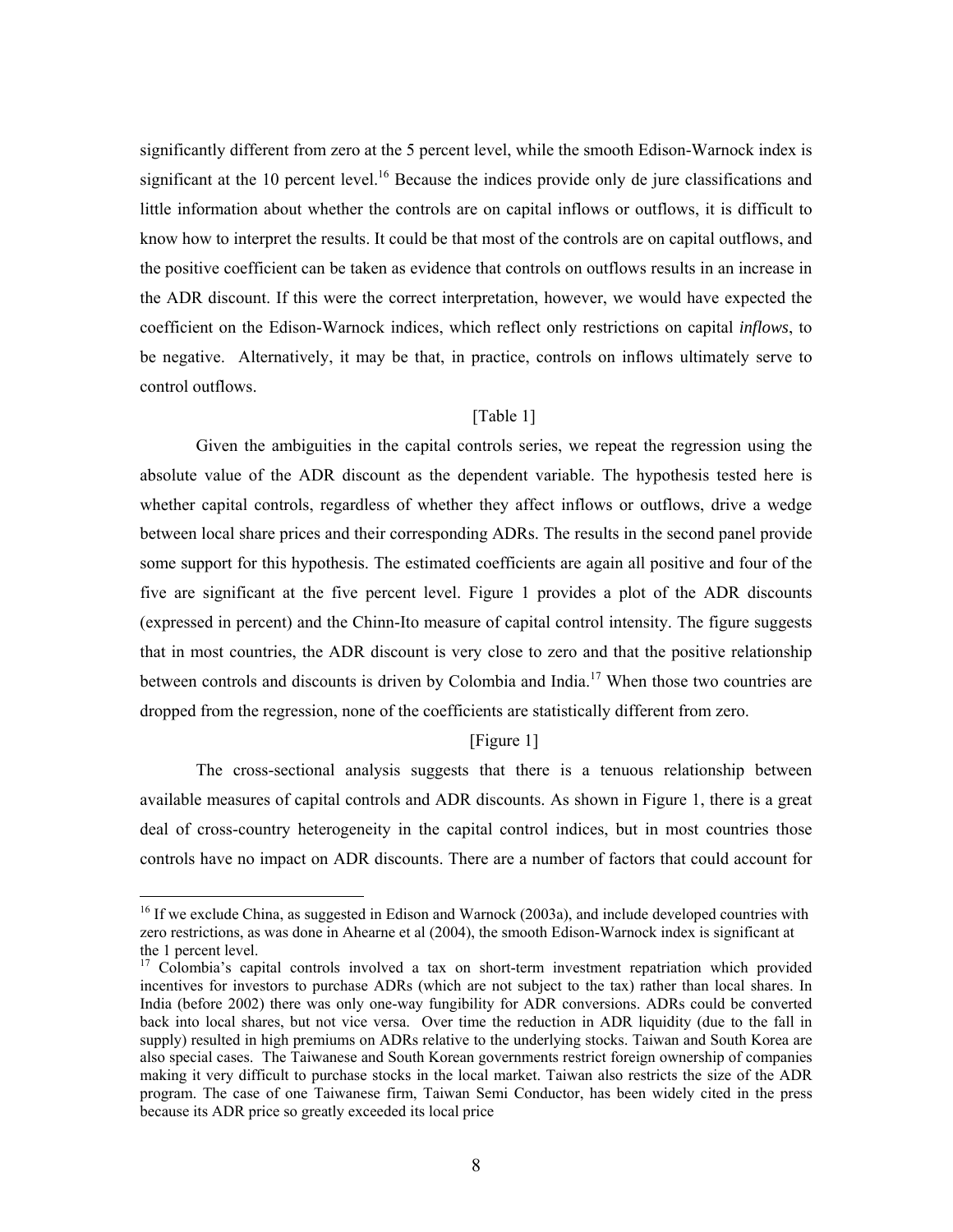this weak relationship in the cross-section. First, the dependent variable in the regression is the average ADR discount over the calendar year. Even a cursory glance at ADR discounts reveals that discounts can swing dramatically over time, particularly during periods of volatility in financial markets. These are precisely the periods when capital controls tend to be imposed, but such information is lost in taking annual averages (which we do in order to match these data with the annual capital control indices). Thus, the particular window chosen for the analysis can have a large impact on the results. Second, and more importantly, the capital control measures are only crude indicators of the particular restrictions that could affect transactions in ADRs. Controls on some types of capital flow may be largely irrelevant for stock market participants, whereas other types of legal restrictions – seemingly unrelated to capital flow – could have a large effect on ADR discounts. For example, restrictions on withdrawals from bank accounts in Argentina (which are neither controls on capital inflow or outflow) contributed to a run up in local stock prices and on ADR discounts. Third, the cross-sectional analysis ignores transactions costs and other taxes (e.g. brokerage fees, local sales taxes, etc.) and short sales restrictions,[18](#page-10-0) which could distort ADR discounts. Finally, we have calculated ADR returns assuming instantaneous arbitrage. If investors know that there is a significant time delay in ADR conversions, the wedge between the prices of local shares and their corresponding ADRs will also reflect the risk premium associated with holding the asset over the conversion interval.

For these reasons, we think that the cross-sectional analysis yields at best an imprecise measure of the relationship between restrictions on capital markets and the wedge between the prices of local shares and their corresponding ADRs. To probe this relationship more deeply, we next turn to the role played by ADRs in the unfolding of two recent events, the financial crises in Argentina and Venezuela.

### 3. Case Study: Argentine Capital Controls and ADRs

 $\overline{a}$ 

Although the exact timing and causes of Argentina's economic fall from grace are contentious, there is little disagreement that by the last quarter of 2001 Argentina was on the brink of a full-scale collapse.<sup>19</sup> Between July and November 2001, Argentines withdrew over \$15

<span id="page-10-0"></span><sup>&</sup>lt;sup>18</sup> Bris, Goetzmann and Ning (2003) examine whether short-sales restrictions in different countries affect market efficiency.

<span id="page-10-1"></span><sup>&</sup>lt;sup>19</sup> Mussa (2002) makes the case that the persistent inability of the Argentine government to run responsible fiscal policy was the primary cause of the economic collapse. Others point to the deleterious effects of an over-valued currency on exports (see, for example, Feldstein (2002)) and the sudden stop in foreign capital inflows (Calvo, Izquierdo, and Talvi (2003)).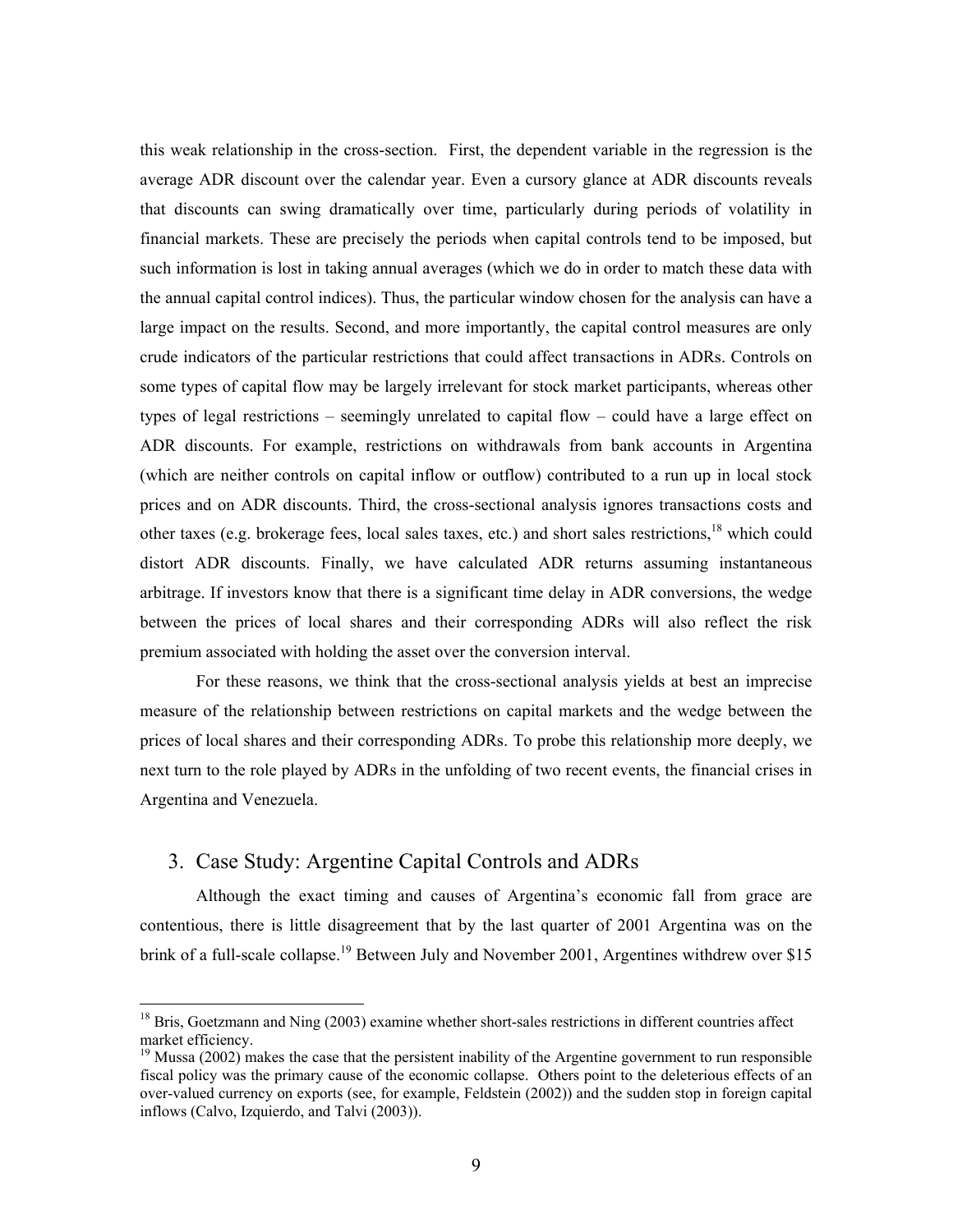billion from banks -- on November 30, 2001 alone, banks saw withdrawals of \$1.3 billion. On December  $3<sup>rd</sup>$ , in a desperate effort to prevent further massive capital outflows, financial market controls were established (these are known as the "Corralito"), which among other restrictions, imposed a ceiling of  $$1,000$  a month on bank withdrawals.<sup>20</sup> In January the Argentine peso was officially devalued and all bank deposits and some (small denomination) debts were "pesofied."<sup>21</sup>

#### **3.1 The Corralito**

 $\overline{a}$ 

Under the *Corralit*o, depositors were limited to withdrawals of 250 pesos per week per  $account<sup>22</sup>$  but could access their accounts to transfer funds within the banking system. Wire transfers required Central Bank approval, foreign currency futures transactions were prohibited, and in effect, all investors, foreign and domestic, were prohibited from transferring funds abroad. The restrictions were announced as temporary measures that would remain in place until the danger of the speculative attack had passed.  $23$ 

The *Corralito*, did not, however, restrict investors from trading Argentine securities including those that were cross-listed on another market. Indeed, to do so would have seriously destabilized the local market as it would have prevented investors from trading in some of the largest and most liquid stocks on the market. The Argentine ADR "loophole" worked as follows: Argentine residents were allowed to use bank deposits to purchase Argentine stocks. If a stock happened to be cross-listed in the U.S. those shares could be legally converted from Argentine shares into ADRs. The ADRs could then be sold in the United States and the dollar proceeds deposited in a U.S. account. Under normal circumstances the dollar proceeds would appear in the Argentine Balance of Payments as a capital inflow, as U.S. residents have acquired claims on Argentine firms. Under the *Corralito,* however, the capital inflows did not occur, and the dollars and/or shares remained outside of Argentina. In effect, the ADR "loophole" allowed Argentines to transfer monies abroad, but the transactions did not result directly in a fall in Argentina's international reserves (or a fall in Argentine bank deposits). ADR conversions, however, did

<span id="page-11-1"></span><span id="page-11-0"></span>

<sup>&</sup>lt;sup>20</sup> A literal translation of "Corralito" is little corral. It is also the word for "playpen."<br><sup>21</sup> On February 3<sup>rd</sup>, 2002 an asymmetric pesofication (based on type of borrower) of debts was announced.<br>See Appendix 1 for

<span id="page-11-2"></span> $22$  Perhaps unsurprisingly there was a sudden increase in the number of new bank accounts in early December. The government promptly changed the regulations so that the deposit limits applied per person rather than per account. According to the press, some 500,000 accounts were opened in the two days following the imposition of bank restrictions.<br><sup>23</sup> Some of the original withdrawal limits were eventually modified, though the main restrictions on capital

<span id="page-11-3"></span>outflow remained in place until December 2, 2002 (exactly one year after they were first introduced). See Appendix 1 for a detailed timeline of the changes in financial market regulations in Argentina beginning in October 2001.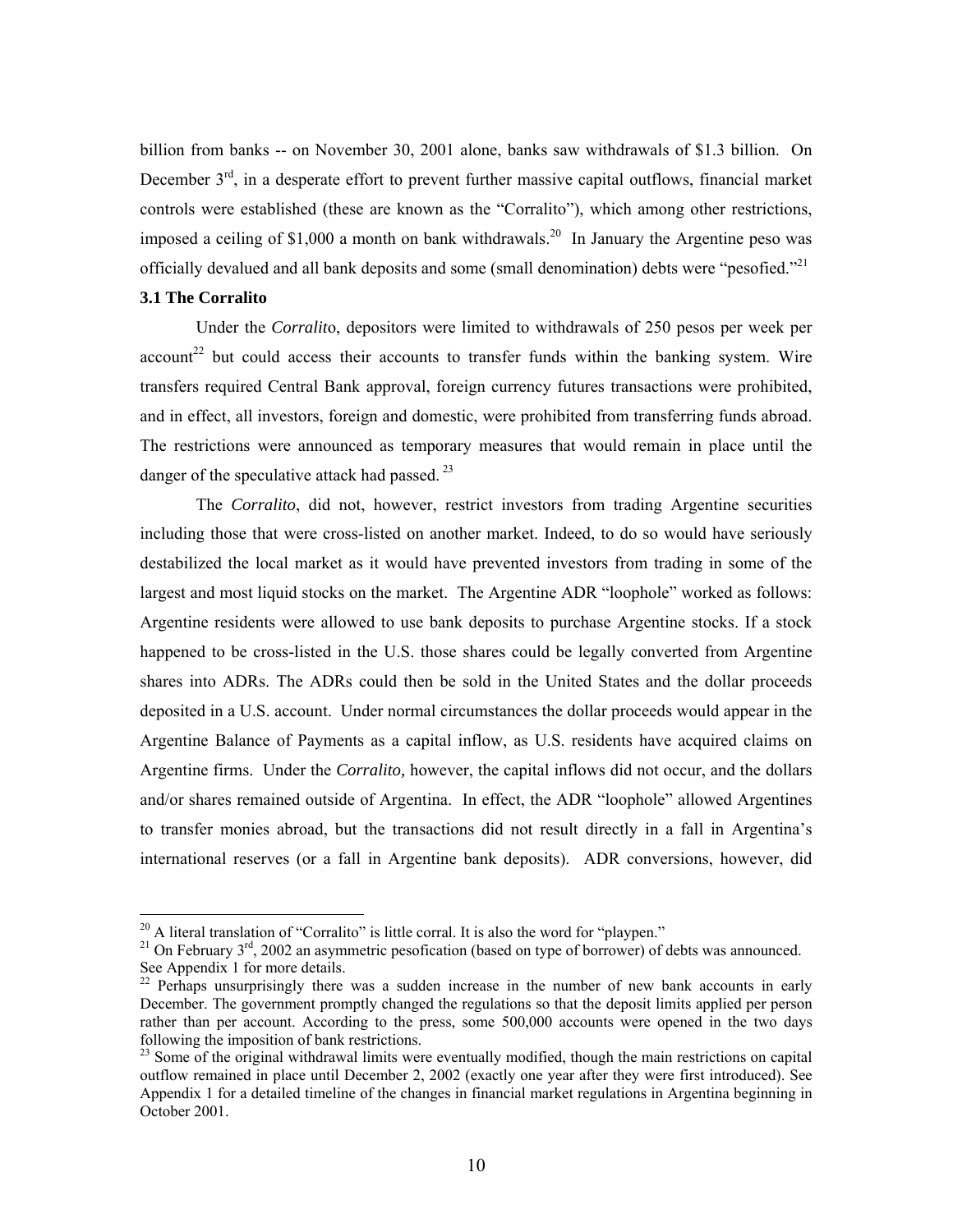reduce the number of (underlying) shares available on the local stock exchange in Buenos Aires, La Bolsa.

#### **3.2 Decomposition of the Argentine ADR Discount under the Corralito**

To see the impact of the *Corralito* on the ADR discounts, we modify equation (3) to take into account the restrictions on bank deposits:

$$
(3') \qquad \left(\frac{1}{p_t^D}\right) \cdot p_{it}^L \cdot \xi_i \cdot \left(\frac{1}{p_{it}^{ADR}}\right) \cdot S_t = 1
$$

where  $p_t^p$  is the price of local-currency denominated bank deposits in terms of local stock (or cash). During the *Corralito*,  $p_t^D$  was less than one because investors were willing to pay for the opportunity to cash out their bank deposits (which had limited convertibility). In the absence of controls on bank deposits, we would expect  $p_t^D$  to be equal to one. Arbitrage now involves cashing out one's bank deposits at a discount, purchasing local shares, converting those shares into ADRs and then selling the ADRs for dollars in the U.S. Consider the return from ADR conversion on the day the capital controls are imposed, denoted t+1, relative to the day before. Taking the log difference of equation (3') yields:

(7) 
$$
(\ln p_{i+1}^L - \ln p_{i}^L) - (\ln p_{i+1}^D - \ln p_i^D) + (\ln \xi_i - \ln \xi_i) - (\ln p_{i+1}^{ADR} - \ln p_{i}^{ADR}) + (\ln S_{i+1} - \ln S_i)
$$

The first effect,  $(\ln p_{i+1}^L - \ln p_i^L) - (\ln p_{i+1}^D - \ln p_i^D)$ , we term the **liquidity value** of shares. This reflects the impact of the banking restrictions on the relative price of local shares to bank deposits. This effect will only exist if controls restrict access to bank deposits but at the same time allow investors to transform frozen bank deposits – which could potentially be expropriated by the government or lost in a full-scale bank run -- into stocks. In the absence of controls liquidity value is zero. Note that in countries with restrictions on bank deposit withdrawals, the prices of all local market stocks will reflect this liquidity value, not just those that are cross listed. The premium associated with asset transformation should remain until all depositors in the local market have re-optimized their portfolios or the deposit restrictions are removed.

The second effect is the **capital control circumvention value** (CCCV) of cross-listed shares. ADRs provide a legal means of acquiring foreign assets in capital outflow control regimes. Note that in equation (7) the rate of conversion of local stock *i* into its ADR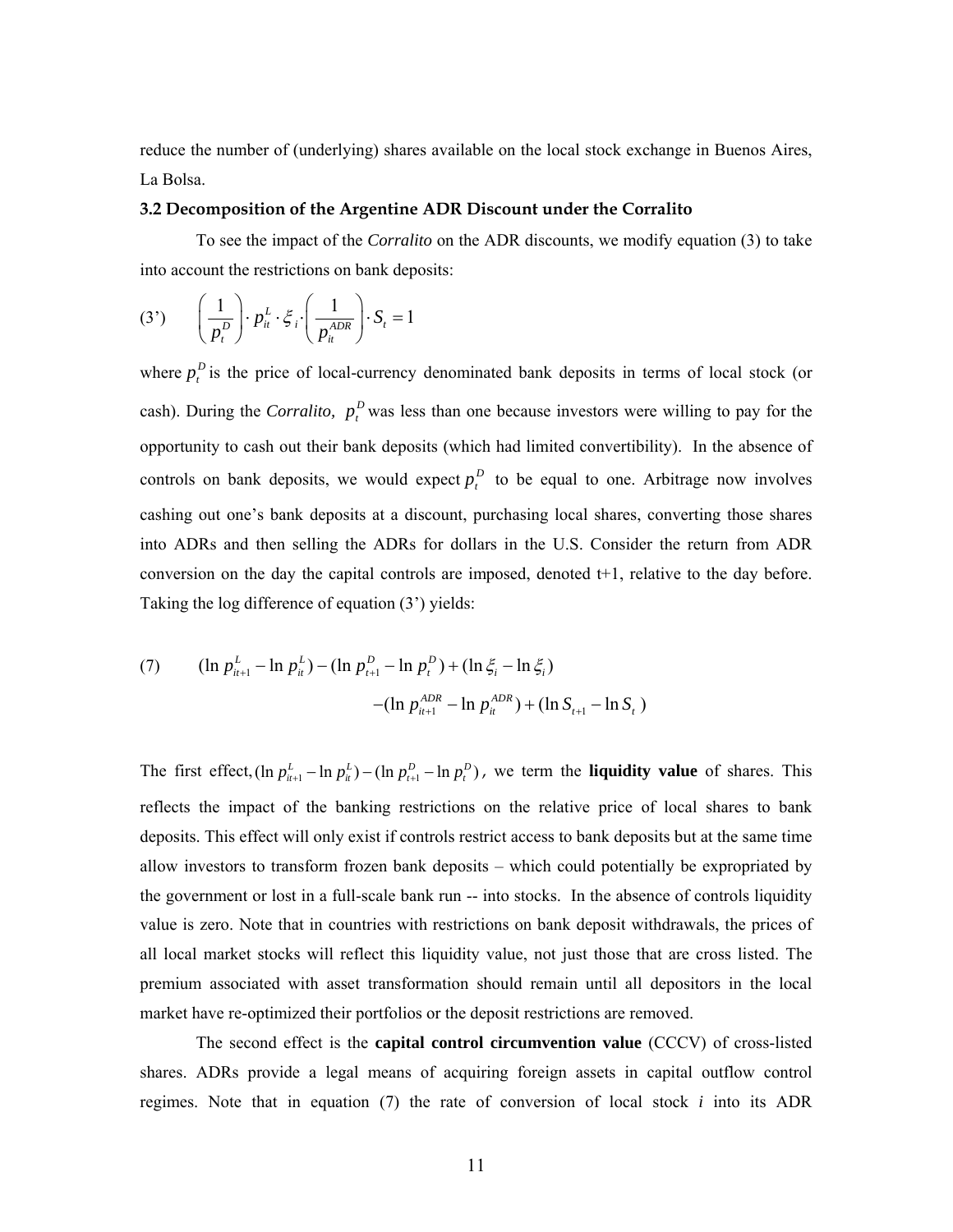equivalent,  $\xi_i$ , is a constant. Therefore, holding changes in ADR prices and the exchange rate constant, the increase in the local price of cross-listed shares relative to the (fixed) rate of conversion,  $\xi_i$ , reflects the value of being able to circumvent the capital controls. In the absence of capital controls this effect is clearly zero. Thus ADRs carry an additional premium over other non-cross listed shares and the premium should last until all local investors are indifferent between holding their assets at home or abroad. This could be achieved either when all of the available funds have left the country, the cost of moving funds becomes prohibitively high, or the emergence of alternative mechanisms to channel funds abroad reduces the demand for local shares with a corresponding ADR.

The third effect is the **currency value** of ADRs. This effect has two parts. The first part, reflected in  $p_{i+1}^{ADR}$ , is due to the fact that holders of ADRs own claims to dollar-denominated dividends, paid out at the official exchange rate (recall equation (2)). Depending on the impact of the capital controls on the expected path of the official exchange rate, this would alter the market valuation of the ADR relative to its local share equivalent. The second part of the currency effect is the change in the exchange rate itself. Because investors receive dollars, rather than local currency, for the sale of the asset, this will affect the expected profit from ADR conversion.

#### **3.3 Argentine ADRs**

 $\overline{a}$ 

Table 2 provides a list of the eleven ADRs listed in Argentina as of December 1, 2001 and traded on either the NYSE or Nasdaq.<sup>24</sup> In November 2001 trade in these eleven ADRs accounted for 36% percent of the Merval Index and 27% of total market volume. Table 2 also provides pre-*Corralito* information on each ADR's market capitalization and trading volume as a percent of the market, as well as the mean and standard deviation of returns (over the period January 2001 to November 2001).

#### [Table 2 here]

Figure 2 shows price indices for value-weighted portfolios of  $\text{ADRs}^{25}$  and all other Argentine stocks from January 1, 2001 to May 31, 2002. Both portfolios reverse their downward trend in the

<span id="page-13-0"></span><sup>&</sup>lt;sup>24</sup> Our list of Argentine ADRs is drawn from JP Morgan's ADR Universe Directory. Our focus is on eleven of the thirteen exchange-listed shares, referred to as Level II and Level III (capital-raising) programs (which require basic to full compliance with U.S. GAAP and SEC disclosure rules). The two shares we do not include, Nortel and APSA, had very few transactions over the period of study. APSA ADRs only traded on one day during the *Corralito* while Nortel (a preferred stock) had very few transactions over this period. There are also eleven (Rule 144a and OTC) ADR shares that we do not include in our analysis because there was virtually no trading of these stocks over the period we study.

<span id="page-13-1"></span> $25$  The figure using price indices for equal-weighted portfolios of ADRs and non-ADRs is qualitatively similar.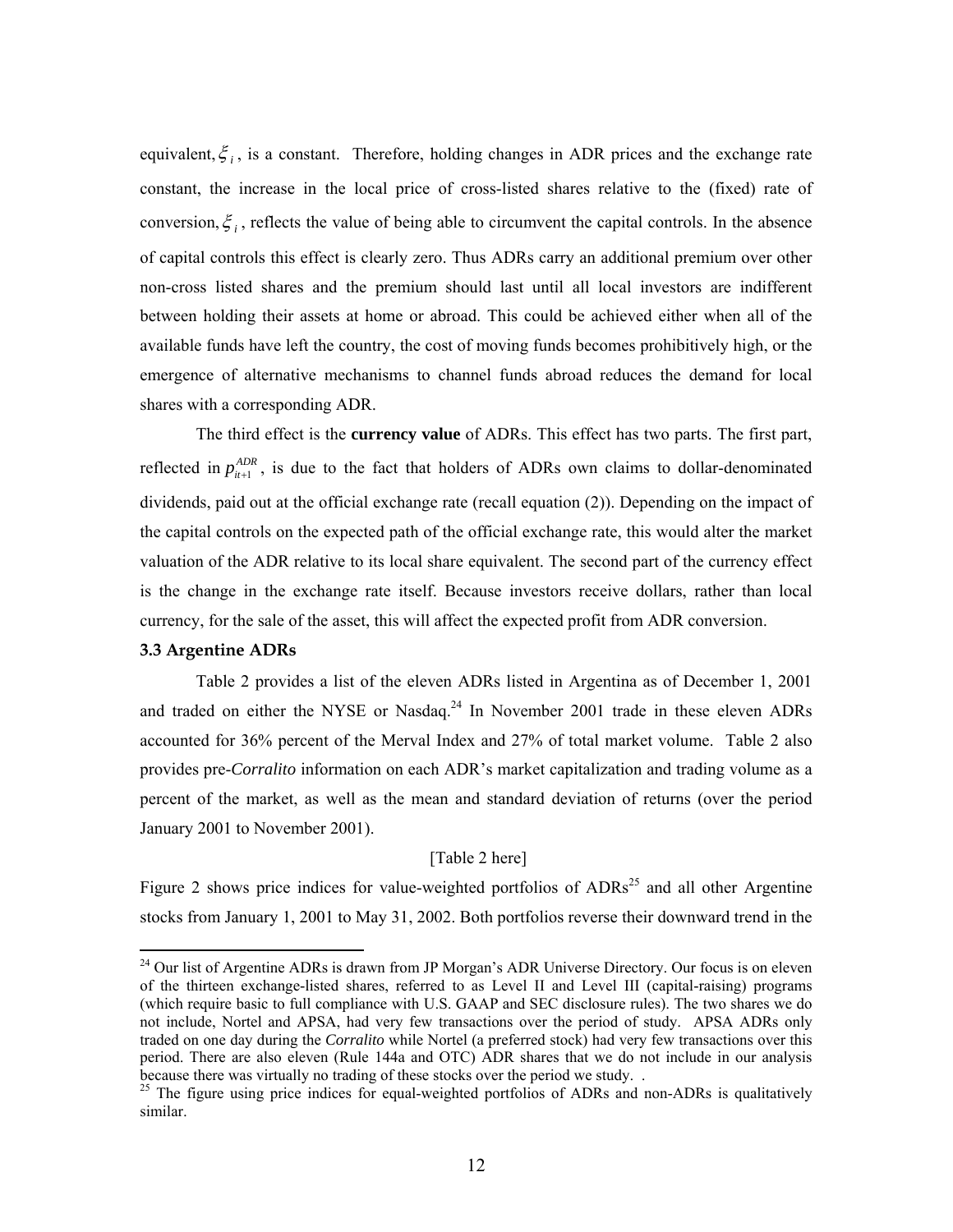pre-*Corralito* period, increasing immediately following the freezing of bank accounts and the imposition of capital controls. As our discussion above predicted, the ADR portfolio price index experiences a bigger increase than the non-ADR portfolio price index, reflecting the additional capital circumvention and currency values of cross-listed stocks.<sup>26</sup> We formally test for differences in ADR and non-ADR portfolio returns just after the imposition of the *Corralito* in Table 3.

#### [Figure 2 here]

We also observe a dramatic change in the trading volume in cross-listed shares in Argentina over this period. Although the aggregate trading volume on La Bolsa steadily declines, the fraction of ADRs in the total volume traded jumps dramatically at the time of the *Corralito* from roughly 40 percent of the total volume to over 80 percent. Perez Companc alone accounted for nearly 50 percent of the total volume of trading in the month of December 2001. In late February 2002, volume in the ADR market leveled off.<sup>27</sup> Although the *Corralito* continued to be in effect, several regulatory changes, starting in February 2002, may have diminished investor's incentives to use the stock market as a means to gain access to frozen assets.<sup>28</sup>

[Figure 3 here]

#### **3.4 Changes in prices of Argentine ADRs**

 $\overline{a}$ 

Table 3 presents the results of tests for whether the differences in the ADR and non-ADR portfolios we see in figure 2, at the time of the *Corralito*, are statistically significant. The table presents changes in ADR and non-ADR portfolio prices in Argentina and New York following the imposition of the *Corralito*. (All prices are measured in U.S. dollars). On the day following the imposition of the *Corralito* (see the first column of the table), the equal-weighted ADR portfolio price in Argentina jumped 2.93 percent while the equal-weighted portfolio of non-ADRs increased by 0.7 percent. If we measure the change in ADR and non-ADR portfolio prices one week after the imposition of the *Corralito* the ADR portfolio price change is even more dramatic, increasing by 13.92 percent, while the non-ADR portfolio rise is 9.43 percent. Similar results

<span id="page-14-0"></span> $26$  Levy-Yeyati, Schmukler and van Horen (2003) argue that it was the most liquid stocks (not ADRs) that had the largest increase in price after the *Corralito*. We find that while liquidity played a role, in regressions explaining Argentine stock returns, a dummy variable for ADR shares is significant and positive even after controlling for liquidity.<br><sup>27</sup> This is particularly true in New York where ADR volume declines steadily from its peak in December

<span id="page-14-1"></span><sup>2001.</sup> Volume in February 2002 was 18 percent lower than the previous December, and by May 2002,

<span id="page-14-2"></span> $28$  In February investors were allowed to withdraw (once and for all) 7,000 U.S. dollars from any of their bank accounts. In March investors were given the option to convert deposits into bonds (in pesos or dollars) and they were allowed to use their deposits to purchase properties and subsequently cars.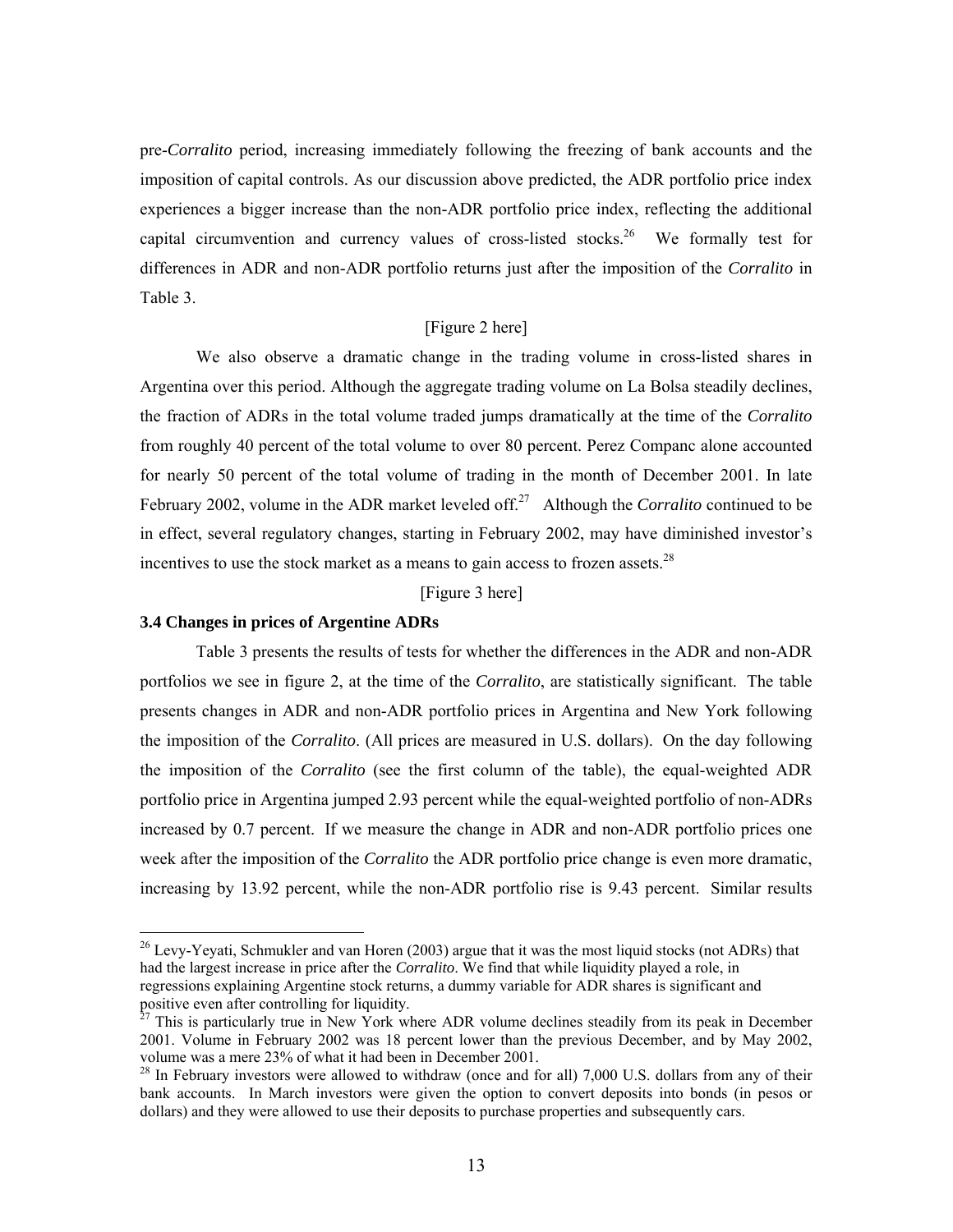hold for the value-weighted portfolios. These changes are statistically significantly different from the price movements one would have anticipated based on the pre-*Corralito* distribution and are consistent with the view that there was an increase in the liquidity value of all Argentine stocks.

We also examine differences in the prices of the equally-weighted ADR and non-ADR portfolios (after the imposition of the *Corralito*) and find that the wedge between the two portfolios is 2.23 percent one day after (and 4.5 percent one week after) the capital controls were put in place. The T-statistics indicate that one would not have been able to forecast the wedge between ADR and non-ADR portfolio returns that arose during the *Corralito*, based on the distributions of returns for the two portfolios in the pre-*Corralito* period.<sup>29</sup> The impact of the *Corralito* on share prices is consistent with the predictions of equation (7). The liquidity of shares relative to bank deposits drives up the prices of all shares in Argentina. However, ADR prices increase by more due to the other benefits of ADR convertibility. The results in Table 3 are suggestive that there was an additional premium associated with ADRs relative to non-ADRs during the *Corralito.* 

In the lower panel of Table 3 we examine the same ADR and non-ADR portfolio price changes, now using the ADR portfolio price in New York. The ADR portfolio price in New York increases too, but by a fraction of the price changes in Argentina. We also find that the difference between the (equally-weighted) ADR portfolio price in New York and the non-ADR portfolio price (in Buenos Aires) one day after the *Corralito* is only 0.5 percent. The difference in the New York ADR portfolio price and non-ADR portfolio price the week after the imposition of the *Corralito* is actually negative (and statistically significant) suggesting that the New York price on the ADR portfolio fell below the non-ADR portfolio price during this period. Taken together, the data suggest that New York prices changed little following the *Corralito*, while ADR prices in Argentina rose dramatically. This is consistent with the argument made in section 2 that controls on capital outflows would increase demand for local shares with corresponding ADRs relative to demand for non-cross listed local shares.

#### [Table 3 here]

#### **3.5 Argentine ADR discounts**

 $\overline{a}$ 

It is clear from table 3 that Argentine share prices increased following the imposition of the *Corralito,* consistent with our prediction that share prices reflect the liquidity value of stocks

<span id="page-15-0"></span> $29$  It is worth noting, however, that the distribution of ADR and non-ADR portfolio prices may well have changed after the imposition of the *Corralito.* If the distribution of prices changed, t-stats based on the pre-*Corralito* period will not be appropriate. It is, however, unclear in this case what assumption one should make about the distribution of prices in the immediate aftermath of the *Corralito*.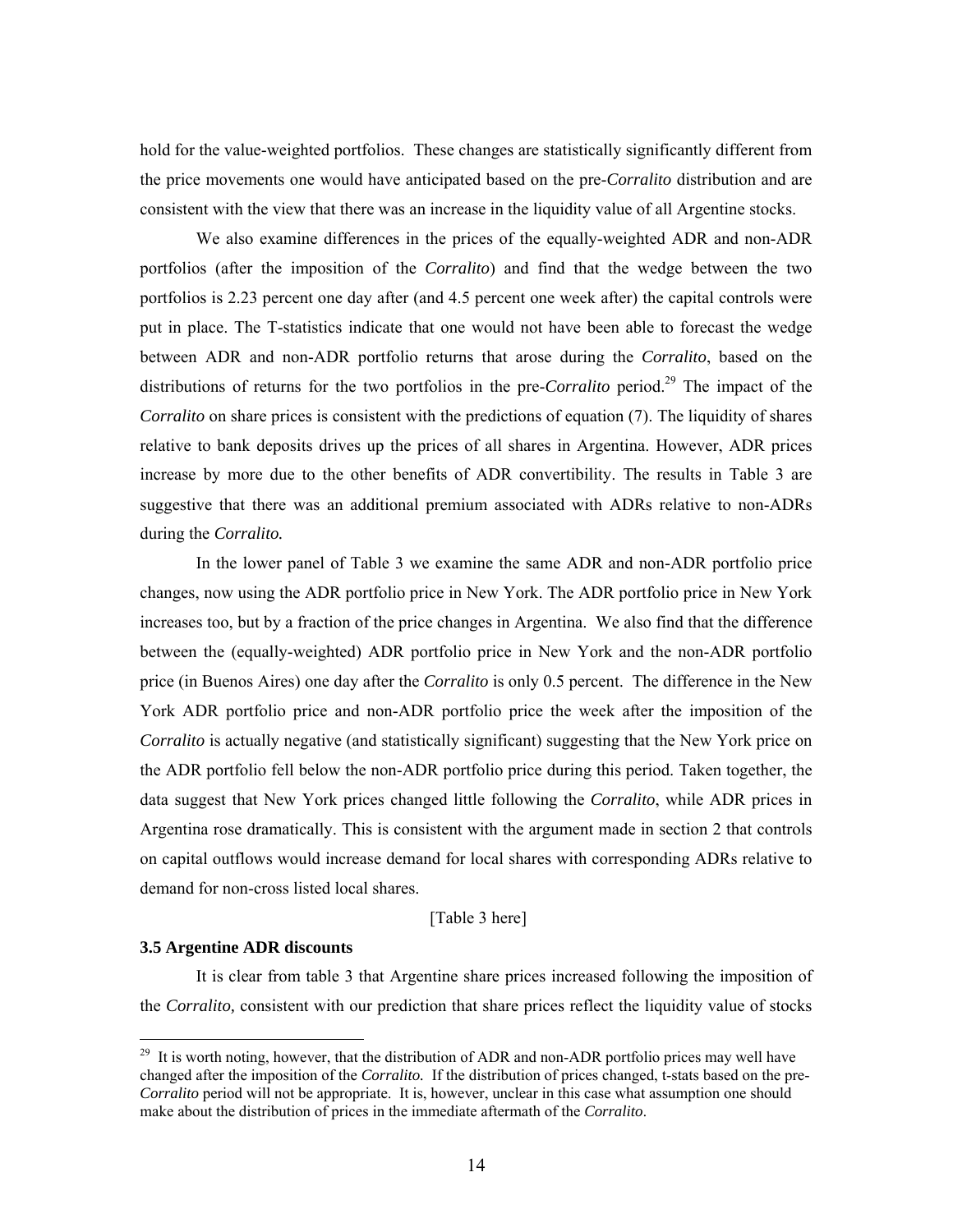relative to bank deposits. One of the difficulties in studying share price movements, however, is that it is difficult if not impossible to control for changes in fundamentals that could have affected firms around the time of the *Corralito*. The advantage of studying ADRs is that one can use the price of ADRs in New York as a benchmark for gauging the impact of changes in policies that were specific to investors in Argentina. We therefore turn to the discounts on ADR shares in New York relative to their corresponding price in Buenos Aires.

Figures 4 and 5 show prices of local and ADR shares (both in dollars) and the ADR discounts for two (Perez Companc and Siderca) of the eleven companies in our sample of ADRs over the January 1, 2001 to May 31, 2002 period.<sup>30</sup> The figures also show the arbitrage bounds based on our estimates of transactions costs (described in Appendix Table A1).<sup>31</sup> Table 4 summarizes the maximum and average discounts during pre-*Corralito*, *Corralito* pre-devaluation and post-devaluation periods for each company and the averages across the eleven companies. The top panel of the table calculates the discounts excluding transactions costs and the bottom panel includes transactions costs.<sup>[32](#page-16-2)</sup>

#### [Figures 4 and 5 here]

#### [Table 4 here]

The information in Table 4 and the plots indicate that the average pre-*Corralito* discount for all companies was close to zero, suggesting that arbitrage between Argentina and the U.S. kept prices in close alignment. During the C*orralito*, the average ADR discount (the local price less the ADR price) jumped to 17.93 percent (excluding transaction costs). And, even after the devaluation in January the average ADR discount remained at 4.71% (or 10.94% including transactions costs). Unfortunately many of the ADRs traded only sporadically in the December 2001 through January 2002 period, so that it is not possible to do a full-fledged event study analysis of the impact of the *Corralito* and the devaluation on the ADR discounts. To get a sense of whether the changes in discounts over this period are statistically significant we provide t-

 $\overline{a}$ 

<span id="page-16-1"></span><span id="page-16-0"></span>

 $30\text{ }$  Similar figures for the rest of the ADRs are available upon request.<br><sup>31</sup> The transactions costs we use in the calculations include the Argentine brokerage fees in both Buenos Aires and New York ( $\tau_1$ =.3025,  $\tau_3$ =.3025), the Buenos Aires stock exchange fee ( $\tau_2$ =.1025), the ADR conversion fee ( $\tau_4$ =.15) and the fees to open a NY bank account and wire transfer ADR proceeds ( $\tau_5$ =1.0). These costs are explained in detail in Appendix Table A1. We ignore the time delay in our calculations of premia/discounts. The difference between the lower bound and upper bound in our estimations is around 500 basis points. Rabinovitch, Silva and Susmel (2003), using data for 6 Argentinean stocks with ADRs for the period 1993-2000 estimate arbitrage bands of around 270 basis points, suggesting that transactions costs increased during the *Corralito.* <sup>32</sup> We use the same transactions costs for the pre-*Corralito* and post*-Corralito* periods for consistency, even

<span id="page-16-2"></span>though it is likely that these costs increased substantially after the imposition of the *Corralito* (so that we are biasing our results against finding differences in the two periods).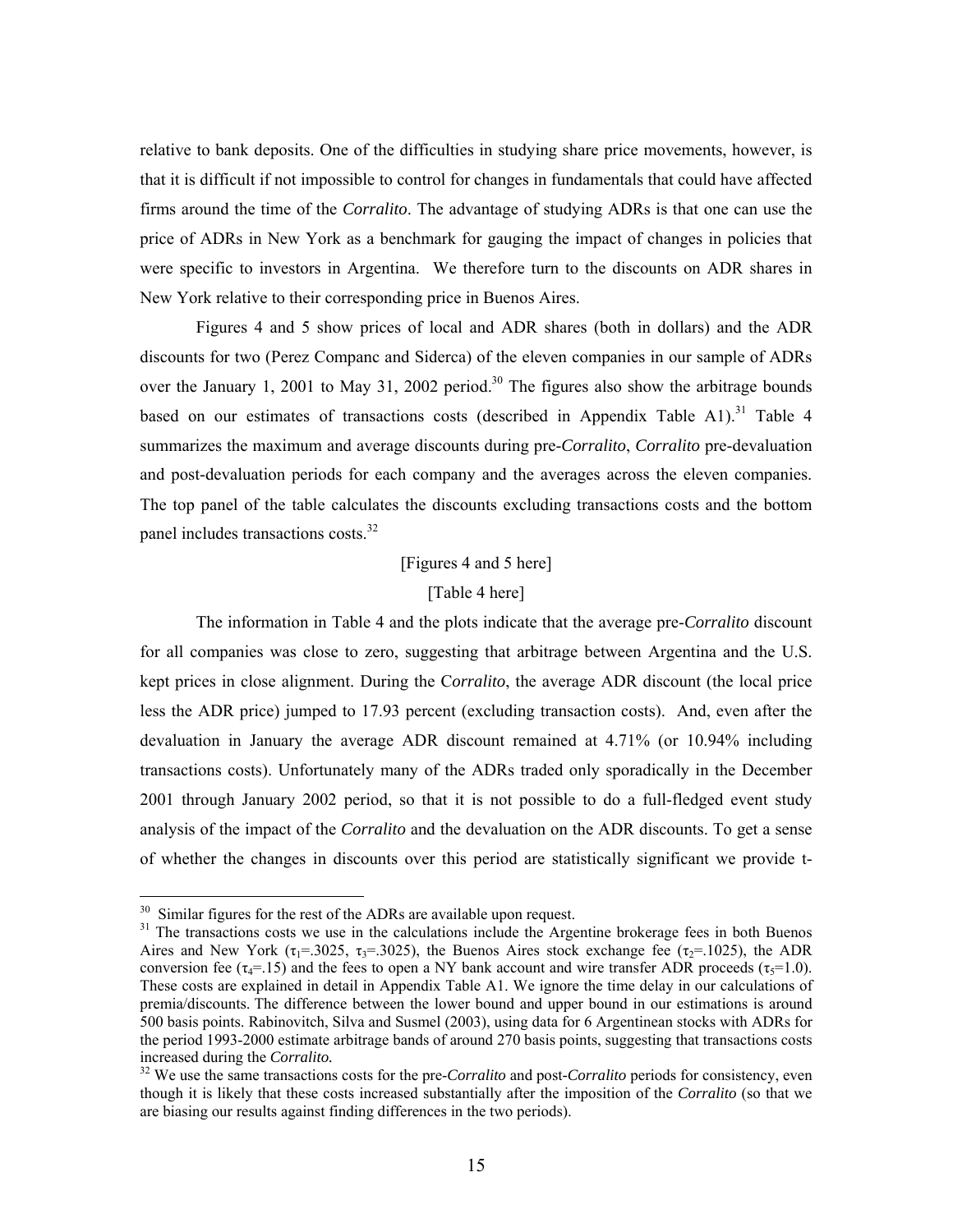statistics that suggest that the discounts observed in the *Corralito* period are far outside the range that we would have expected based on the distribution of pre-*Corralito* discounts.[33](#page-17-0) 

Figures 4 and 5 suggest that the ADR discounts were relatively small at the beginning of the *Corralito* and peaked just prior to the devaluation. One interpretation of this evidence is that the value of converting to dollar-denominated assets increased as the devaluation became more likely in early January 2002. At their peak, the discount exceeded 50 cents on the dollar for Banco Frances and Perez Companc.<sup>34</sup>

#### **3.6 ADR Discounts Prior to the Devaluation**

 $\overline{a}$ 

By late December 2001, it was clear that a devaluation of the Argentine peso was imminent.<sup>35</sup> On December 21<sup>st</sup> the Argentine foreign exchange market was closed, although the official exchange rate remained at 1 peso per dollar. Reports in the press suggest that there was an active parallel market for dollars on the streets of Buenos Aires during this period, and there were trades in the one-week ahead non-delivery forward (NDF) peso-dollar market in New York. It is in this context that the Argentine ADR market was also able to serve as a shadow foreign exchange market, allowing us to back out the market's implicit forecast of the size of the devaluation. Recall from equation (7) that the ADR discount can be decomposed into 3 components: the liquidity premia (for which we have data)<sup>36</sup>, the capital control circumvention value (CCCV), and the currency value. We use two different identification schemes to disentangle the CCCV from the currency value. First, we use data from financial press reports as

<span id="page-17-0"></span><sup>&</sup>lt;sup>33</sup> Non-parametric kernel density estimates (available upon request) suggest that along with differences in the first moment of the ADR discount, there were statistically significant changes in the shape, dispersion and skewness of the distribution of ADR discounts during the *Corralito* relative to the pre-*Corralito*

<span id="page-17-1"></span> $34$  According to brokers and the financial press, the most demanded ADRs for capital flow purposes in this period were (in order of importance): Perez Companc (PC), Grupo Financiero Galicia, Siderca and Telecom. In December 2001, the number of shares of PC traded on the NYSE increased 170%. 35 Although President Dualde initially promised that he would not devalue the peso before March, financial

<span id="page-17-2"></span>press reports in this period suggest that the market expected a devaluation to come much sooner. On January  $4<sup>th</sup>$  reports in the press (apparently based on official leaks) indicated that the Government was likely to devalue before mid-January. The Argentine Congress voted to establish the Law of Economic Emergency and abolish the Convertibility Law on (Sunday) January  $6<sup>th</sup>$ . The decision to devalue the peso and establish a dual exchange rate regime was officially announced on (Monday) January  $7<sup>th</sup>$ . The actual devaluation occurred on (Friday) January 11<sup>th</sup> when the peso-usd exchange rate was officially changed from 1 to 1.4. The free float of the peso started on February 11th. See appendix 3 for more information regarding exchange rate developments over this period.<br><sup>36</sup> The sources for this data are Nosis S.A. and Broda Consultores. The liquidity premium is calculated as

<span id="page-17-3"></span>the daily average market discount on checks relative to cash. These data are available for January through November 2002. In keeping with anecdotal evidence from Argentine brokers we assume that the liquidity premia rises gradually (linearly) from 0% to 9% (the average premia in January) by December  $20<sup>th</sup>$  the day that President de la Rua resigned and it became more likely that a devaluation would be necessary (and the *Corralito* would remain in place for the indefinite future).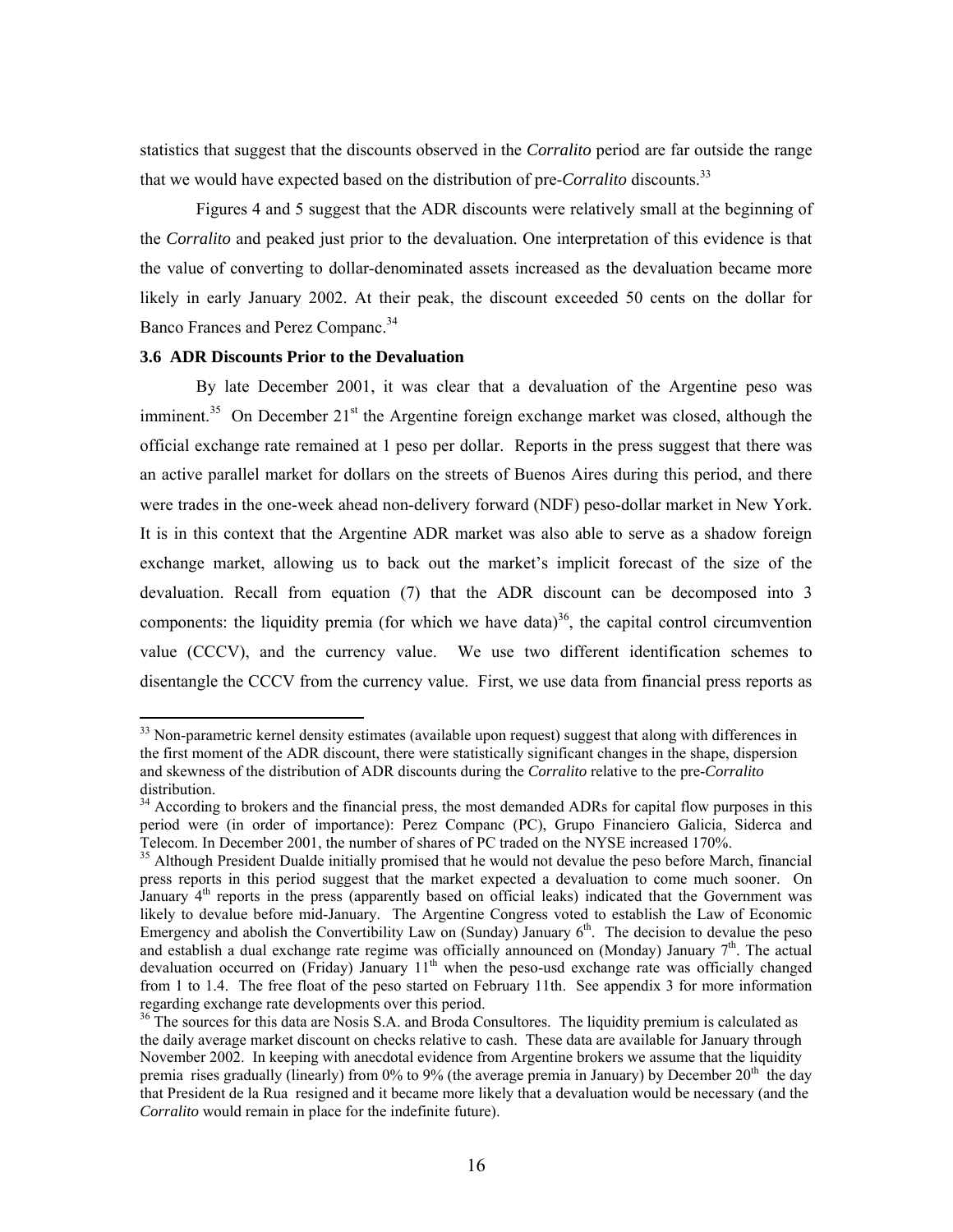well as non-delivery forward (NDF) prices<sup>37</sup> to measure currency expectations. The CCCV in this approach is then the residual, after subtracting off the liquidity premia and the expected devaluation from the ADR discount. Alternatively, going back to equation (7), we make the assumption that the CCCV and the liquidity premia did not change in the interval of one-daybefore to the day of the devaluation, allowing us to directly back out devaluation expectations from the one-day change in the ADR discount on the eve of the actual devaluation.

In the week before the announcement of the devaluation (and on the days between the announcement and the actual devaluation) the range of forecasts for the size of the devaluation varied widely. Uncertainty about the magnitude of the devaluation was further complicated by the fact that when the Government announced that a devaluation would take place (on January  $7<sup>th</sup>$ ) – they also announced that a new dual-exchange rate system would be established – in effect indicating that there would be two simultaneous devaluations. Clarin, the leading newspaper in Argentina, reported on January  $3<sup>rd</sup>$  that a devaluation was imminent and that it was expected to be 30%. On January  $4<sup>th</sup>$ , Clarin upgraded its expected devaluation range to 35-40%. In contrast, the one-week ahead NDF market was predicting a devaluation of just 25% on January  $9<sup>th</sup>$  and  $10<sup>th</sup>$ (down from 30% in the previous week). Reuters, which collected data on the peso-usd black market rate in this period, did not track the rate in the week prior to the devaluation apparently because of the wide dispersion of quotes in the broker market. In our decomposition calculations we use the (high-end) 40% devaluation forecast reported in the financial press starting on January  $4<sup>th</sup>$  through January 10<sup>th</sup>. For the rest of the days in our sample we use the NDF market forecasts.

In figure 6 we provide a visual picture of our first method of decomposing the ADR discount for Perez Companc (PC) into its 3 components. We focus on PC because it was the stock with the highest trading volume in the United States and Argentina during the days surrounding the devaluation, and information from brokers suggests that PC was the stock primarily used to conduct ADR conversions. The liquidity premium (the price of deposits) ranged from zero to 9 percent, declining very gradually from mid-January through May 2002. The expected devaluation – based on the NDF series and media reports as described above – shows three sharp spikes on December 6, December 20 and January 4. The capital control circumvention value – which is the residual – averages 5% in the week before the announcement of the devaluation. It then falls back down to around 3% in the post-devaluation period.

In the upper panel of Table 5 we calculate the CCCV for each of the eleven ADRs over the week before the devaluation assuming a liquidity premium of 9% and an expected devaluation

 $\overline{a}$ 

<span id="page-18-0"></span> $37$  The NDF data are a composite index of one-week forward peso-dollar contracts available on Bloomberg.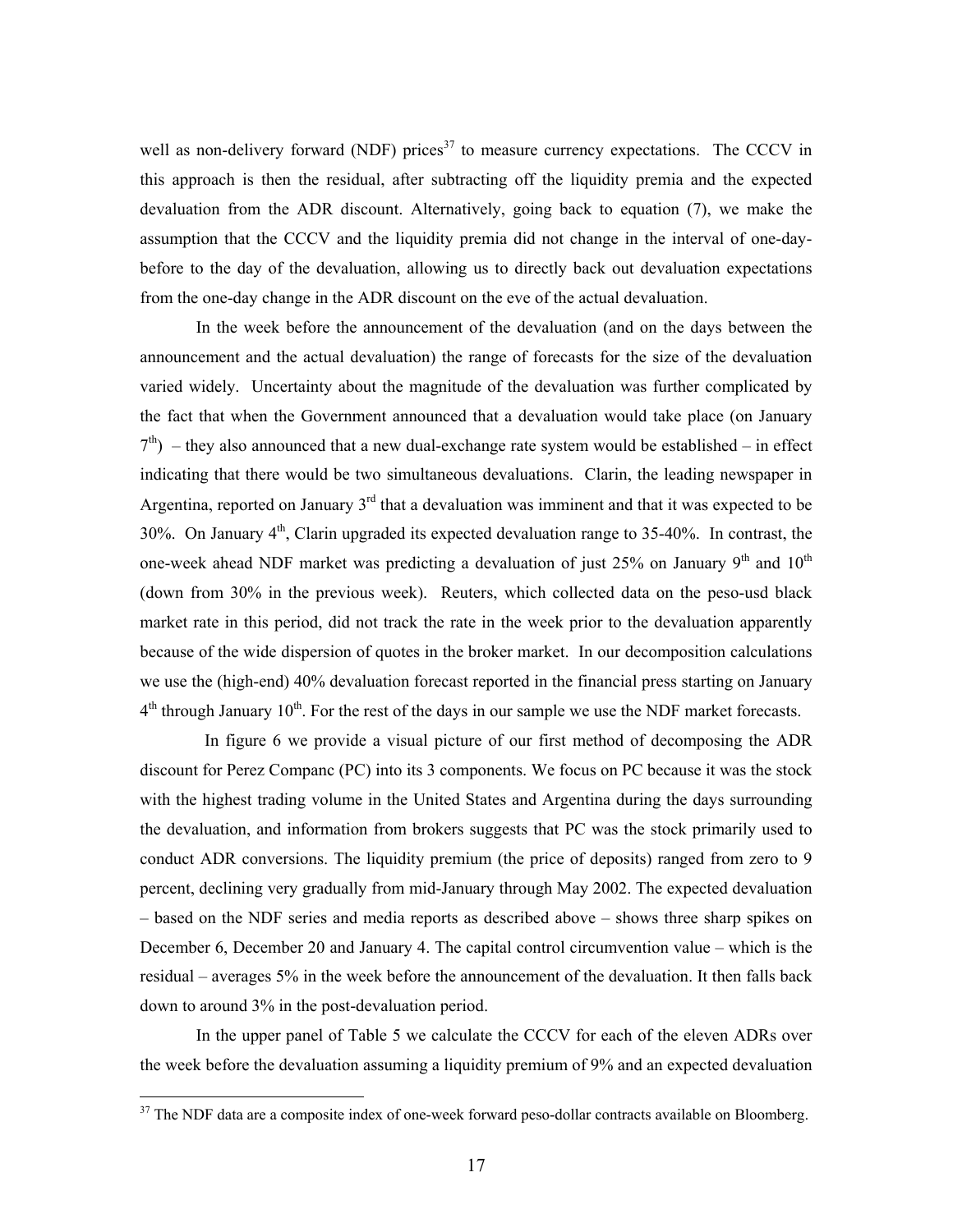of 40%. The Argentine Merval was closed in the days surrounding the devaluation, so changes in the ADR discount reflect movements of the stock price in New York. It is interesting to note that only two of the ADRs, Banco Frances and Perez Companc, have positive CCCVs in this period. If actual devaluation expectations were lower than 40% (as suggested by the NDF prices) a number of the CCCV estimates would turn positive.<sup>38</sup> It is also the case that in the period just prior to the devaluation liquidity in some of the ADRs was extremely low (as reflected in the trading volume numbers in the last two columns of the upper panel of table 5), this is especially true for those ADRs with relatively low rates of discount (Irsa, Metrogas, and YPF).<sup>[39](#page-19-1)</sup>

One way to think about the CCCV in this context is as a measure of the degree to which the Argentine capital controls were binding. If there were other less costly means of circumventing the *Corralito* we should see the CCCV embedded in the ADR discount decline. Indeed, the Argentine government eased some of the more draconian restrictions on capital outflows in the months following the devaluation, which likely lowered the ADR CCCV. Also, a number of other cross-listed financial instruments, including CEDEARs (US firms cross-listed on the Argentine stock market), became more liquid in early 2002 which provided additional vehicles for capital outflow,<sup>40</sup> further lowering the CCCV for ADRs. Finally, it should be noted that a negative CCCV for a particular stock does not necessarily mean that there are costless profits available to investors through ADR conversions. The calculation of the CCCV assumes that the trade can occur instantaneously. If the stock is held for any period of time, and this period will be longer for more illiquid stocks -- investors will also take into account any additional covariance risks that they would incur in holding the stock. These additional risk factors are not included in our calculations.

### [Figure 6 here]

#### [Table 5 here]

Our second method of disentangling the capital control circumvention value (CCCV) from the currency value contained in the ADR discount is presented in the lower panel of Table 5. We make the assumption that the CCCV value (and the liquidity premium) did not change on the

 $\overline{a}$ 

<span id="page-19-0"></span> $38$  If we calculate the CCCV on January  $4<sup>th</sup>$ , when both the Argentine and New York markets were open, and use the NDF estimate of expected devaluation of 30% and a liquidity of premium of 9.2%, the CCCVs for Financiero Galicia, Siderca and TGS all become positive at 5.1%, 1.4% and 0.4%, respectively.

<span id="page-19-1"></span> $\frac{39}{2}$  Amihud (2002) provides an alternative measure of liquidity (designed to capture the daily price impact of order flow) that takes the average ratio of the daily absolute return on share *i* to the daily value of trading volume for share *i*. Using this measure of liquidity, the five most liquid shares in Argentina during the *Corralito* are PC, Financiero Galicia, Siderca, Telecom and Banco Frances. Further, using this measure of liquidity, PC is at least 4 times as liquid as any of the other cross-listed shares.<br><sup>40</sup> See Auguste, Dominguez, Kamil and Tesar (2002) for a further discussion of the role of CEDEARs.

<span id="page-19-2"></span>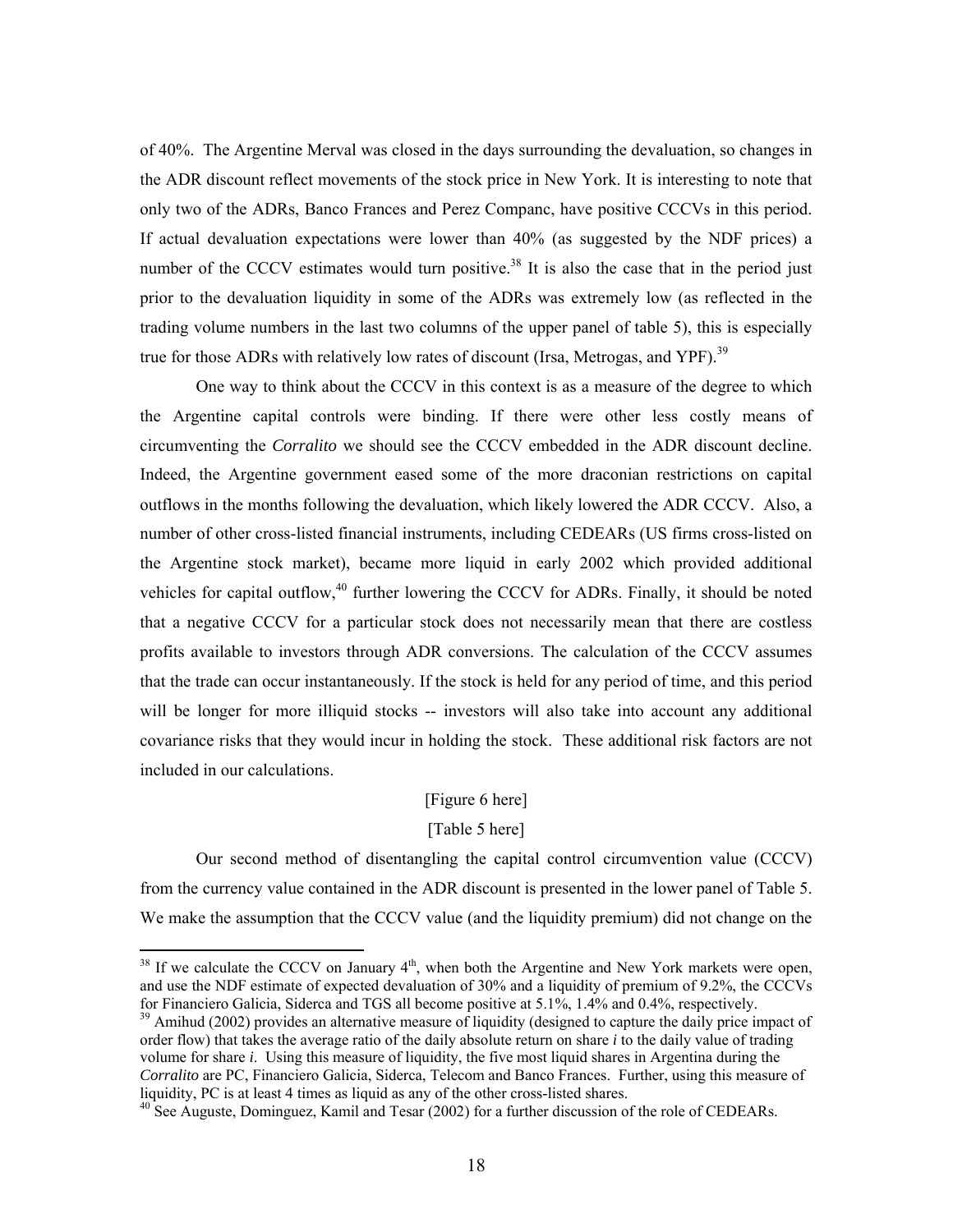eve of the devaluation. If we take the difference in ADR discounts just before and just after the devaluation on January  $11<sup>th</sup>$  we find an average expected devaluation of between 40 and 45 percent, depending on whether we use the ADR discounts on January  $10<sup>th</sup>$  (when only the New York market was open) or on January 4<sup>th</sup> (the last trading day on the Argentine Stock Market before the devaluation) in our calculations.<sup>41</sup> These changes in discounts are significantly larger than the typical daily or weekly discount changes in the pre-*Corralito* period and they suggest that, on average, the ADR market did a good job predicting the magnitude of the official devaluation (which was 40%). However, it is interesting to note that the devaluation forecasts implicit in the ADR discounts were generally far from predicting the 70% devaluation that took place for the floating component of the dual-exchange rate system that was also established on January  $11^{th}$ .

#### **3.7 Venezuela's CANTV ADR discount**

 $\overline{a}$ 

Just two months after Argentina's *Corralito* was finally abolished, Venezuela found itself in the midst of an economic crisis that resulted in a 20% devaluation of the Bolivar against the dollar and the establishment of capital controls on February 6, 2003. The Venezuelan controls were less severe than those in Argentina in that they did not involve the freezing of bank deposits, but all conversions of Venezuelan Bolivars into U.S. dollars (including the purchase of dollars to pay dividends to ADR holders) became subject to government approval. In the period immediately following the imposition of the capital controls ADR conversions were suspended, although trading in CANTV shares (the most liquid Venezuelan ADR) continued both in Venezuela and New York.<sup>42</sup> Starting in May 2003 the Bank of New York announced that it would resume CANTV ADR conversions and the CANTV discounts (the difference between the ADR price in New York and the corresponding local price in US dollars) increased dramatically from below 10% to between 30% and 45%, peaking at 50% in January 2004.<sup>43</sup>

<span id="page-20-0"></span><sup>&</sup>lt;sup>41</sup> Over this period there are days when only the U.S. market is open (although there exist local prices in Argentina based on the previous trading day) as well as days when particular ADRs did not trade in one or both markets. If we calculate changes in the ADR discounts on January  $17<sup>th</sup>$  (when the Argentine stock market reopened) rather than January 11<sup>th</sup> the average change in the ADR discount ranged between 32 and 33 percent.<br> $42$  The other Venezuelan firm that was cross-listed on the NYSE in 2003 was Corimon. It was de-listed in

<span id="page-20-1"></span>June 2003 after it failed to pay dividends to ADR holders and its ADR price in NY dropped so steeply that its market capitalization fell below the NYSE minimum value. The other eleven Venezuelan ADRs were OTC and extremely illiquid during 2003.<br><sup>43</sup> As of February 2004, the Institutional Investor Relations Department of CANTV indicated that 92% of

<span id="page-20-2"></span>all possible ordinary shares of CANTV which can be transformed into ADRs (class-D shares), have been converted and are outstanding in New York.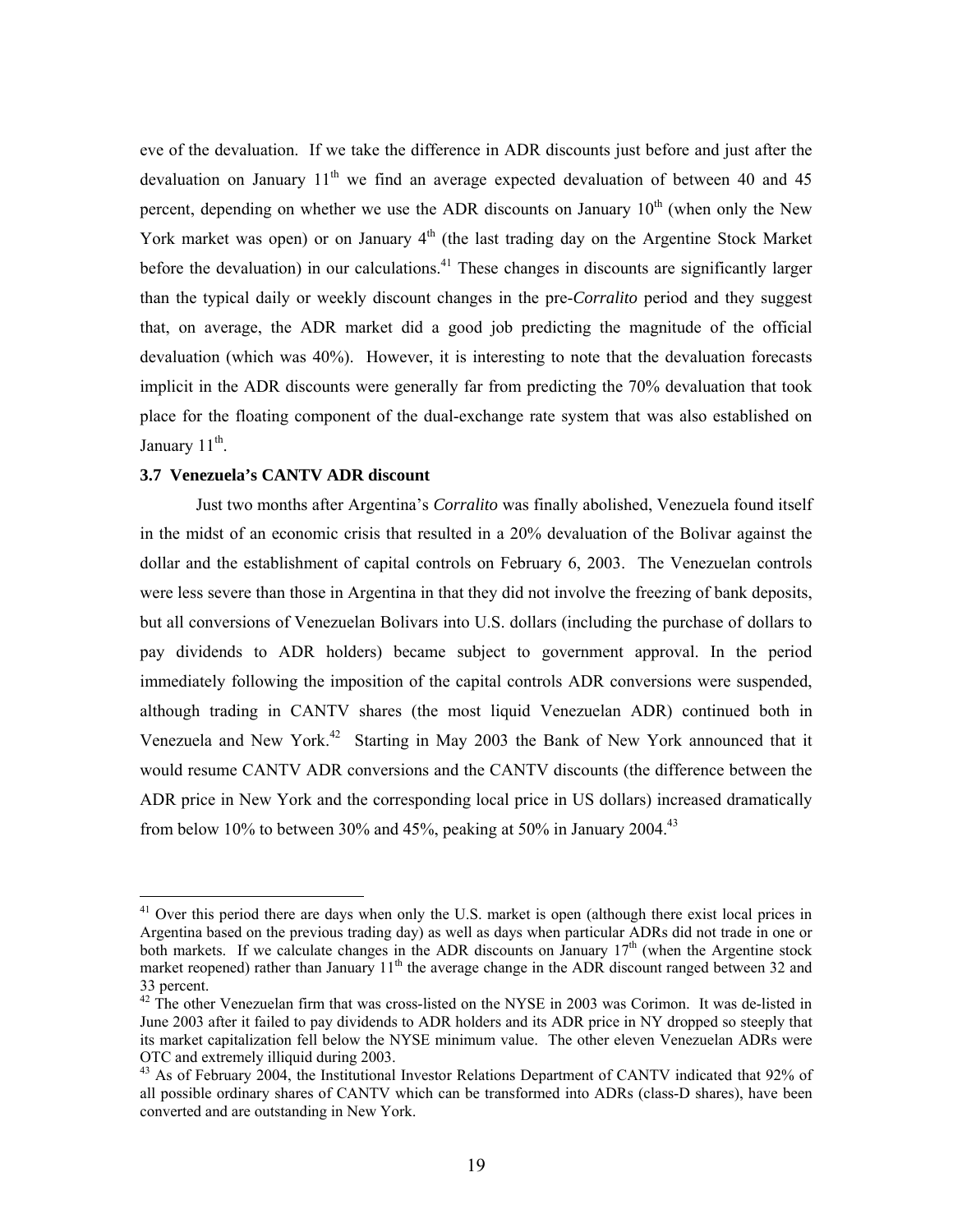Figure 7 shows the CANTV ADR discount together with the "dollar-transfer" rate<sup>44</sup> and the "dollar-CANTV" rate<sup>[45](#page-21-1)</sup> over the period May 2002 through February 2004 (the capital controls are still in place at the time of this writing). During the period when CANTV ADR conversions were suspended (February  $6<sup>th</sup>$  through May  $20<sup>th</sup>$ ) and arbitrage was not possible, the dollar-CANTV is much lower than the dollar-transfer rate. Once ADR conversions resumed, and arbitrage could again take place, the dollar-CANTV rate closely tracks the dollar-transfer rate. And, by June 2003 the Economist reported that "shares in CANTV, the telephone company, which is also quoted in New York, rose by 68% in May, as investors realized that they could swap them for a dollar-denominated ADR, and thus for dollars".<sup>46</sup> Unfortunately, there does not exist an alternative measure of currency value in Venezuela that will allow us to disentangle the CCCV from the expected devaluation.<sup>47</sup> If we assume that the CCCV was in the 3-5% range that we found for Argentina, this would imply an ADR market expectation of a 55-62% devaluation of the Bolivar relative to the dollar in early December 2003.

#### [Figure 7 here]

The Venezuelan ADR market, and particularly the CANTV ADR discount, continues to provide market participants with a timely indicator of the effective exchange rate in an organized, legal, and transparent asset market. Indeed, it is interesting to note that in November 2003 Morgan Stanley Capital International (MSCI) announced that it would use CANTV's ADR discount to proxy for the Bolivar-usd exchange rate in their calculation of the MSCI Venezuela Index $1^{48}$ 

 $\overline{a}$ 

<span id="page-21-0"></span><sup>&</sup>lt;sup>44</sup> The dollar transfer market (also described as "money tables" or "mesas de dinero") provides the price in bolivars of buying dollars and transferring them to a foreign bank, so that this price will include the CCCV. These data are available from Venanacham (the Venezuelan-US Chamber of Commerce in Caracas) and are for "large transactions" in an informal broker market. The transaction fee for these transfers is typically

<span id="page-21-1"></span>fixed at \$25 per operation.<br><sup>45</sup> The dollar CANTV is the effective cost of buying dollars using CANTV ADR conversions inclusive of<br>transactions costs. Our estimates of transactions costs for this market were provided by Ac

<span id="page-21-2"></span><sup>&</sup>lt;sup>46</sup> The Economist, June 12, 2003. It is interesting to note that CANTV posted negative earnings in the same quarter that its share price rose by 68%. Venezuela's Caracas General Index also rose 63% as a direct consequence of CANTV's price boom, even as Venezuelan GDP was contracting 25%.

<span id="page-21-3"></span><sup>&</sup>lt;sup>47</sup> The official Venezuelan exchange rate was fixed over this period at 1598 Bolivars to the dollar. It is not possible to use Bolivar NDF prices to decompose the ADR discount because the market was extremely illiquid over this period. The dollar transfer rate is also not useful because it includes both transaction costs and a CCCV component.<br><sup>48</sup> On November 26, 2003 MSCI announced its decision to change its standard spot rate for the Venezuelan

<span id="page-21-4"></span>Bolivar to a notional exchange rate based on the relationship between the price of CANTV in the local market in bolivars and the price of its ADR in US dollars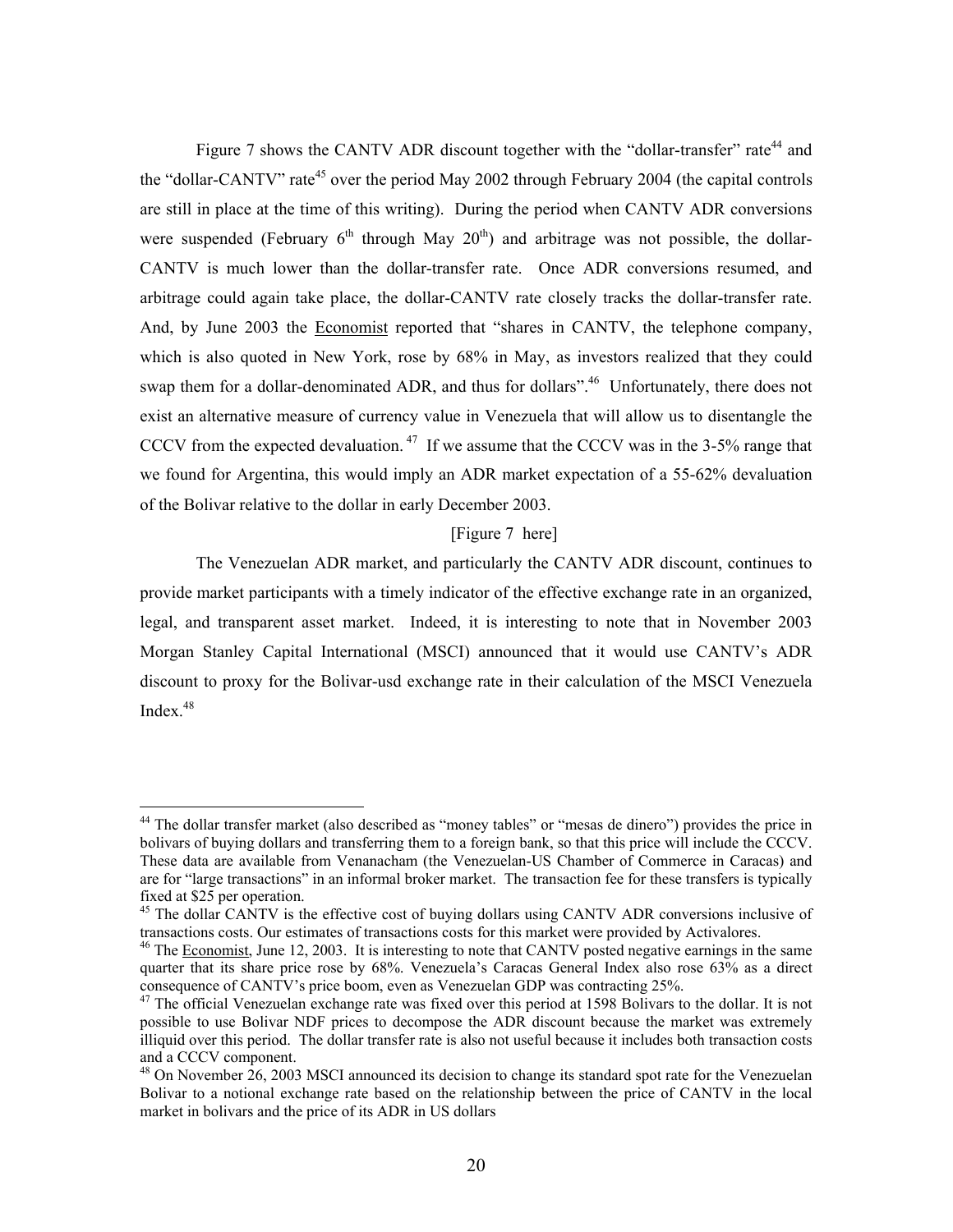### 4. Market Factors and the Pricing of ADRs

In Section 3 of this paper we analyze the time series of Argentine ADR and local prices in isolation. We now turn to the pricing of ADR stocks in the context of overall market movements in Argentina and New York.

In theory, in a fully liberalized and integrated financial environment, we would expect ADRs to be priced based on global market factors. Investors with access to global assets should expect returns to be based on covariances of individual stocks and the global market portfolio. That said, in practice, Karolyi and Stulz (2003) and Gagnon and Karolyi (2004) find that home bias tends to increase local influences on asset prices. They find that local market portfolios often better explain the cross-sectional variation in expected returns for local stocks, though they also find that equity flows and cross-country correlations increase global influences on asset prices.<sup>[49](#page-22-0)</sup> The pricing of Argentine ADRs provides an interesting natural experiment in the context of this literature. Prior to the imposition of the *Corralito*, Argentina's financial markets were considered fully liberalized. The *Corralito*, although allowing ADR transactions to continue, was intended to control capital outflows and therefore presumably led to a less globally integrated Argentine capital market.<sup>50</sup> In terms of the market model, we might therefore expect to find that the influence of local and global market factors in pricing Argentine cross-listed stocks changed during the period in which capital controls were in force.

We test whether the imposition of the *Corralito* led to changes in the pricing of Argentine stocks with associated ADRs using a multi-factor market model; where  $R$ <sub>*it*</sub> is the return on asset i at time t,  $R_{mt}^G$  is the return on the global market portfolio at time t,  $R_{mt}^L$  is the return on the local market portfolio at time t, and  $\Delta S_t$  is the change in the exchange rate:

$$
(8) \qquad R_{it} = \beta_0 + \beta_1 R_{mt}^G + \beta_2 R_{mt}^L + \beta_3 \Delta S_t + \varepsilon_{it}
$$

 $\overline{a}$ 

<span id="page-22-0"></span><sup>&</sup>lt;sup>49</sup> Also see Errunza and Losq (1985), Eun and Janakiramanan (1986) and Alexander et al (1987) who examine the pricing of ADR portfolios in the context of the market model and generally find evidence that global market factors dominate local factors in explaining ADR returns. In a large cross-country study, Gagnon and Karolyi (2004) find evidence of significant differences in the prices of local shares and their corresponding ADR shares, though they also find that these differences rarely persist for more than one

<span id="page-22-1"></span>day.<br><sup>50</sup> Schmukler and Kaminsky (2000), however, find little evidence that capital controls (in six emerging market economies during the 1990s) effectively segmented domestic markets especially over longer horizons.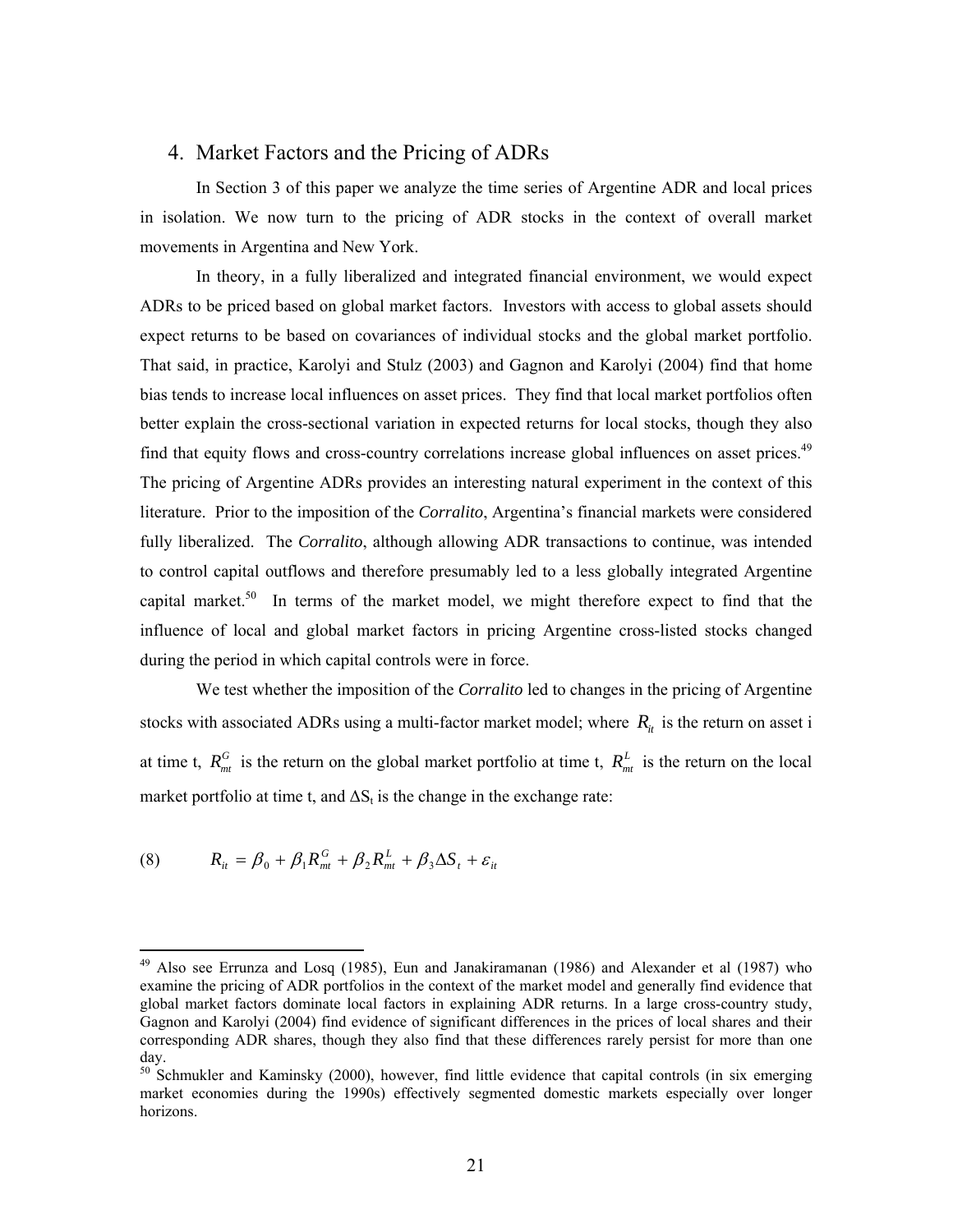Table 6 presents daily time series results<sup>51</sup> from regressions of returns from the value-weighted ADR portfolio (in Argentina and the U.S.) on the Morgan Stanley Capital International (MSCI) world index, an orthogonalized<sup>52</sup> local Argentine value-weighted portfolio index (excluding the stocks with associated ADRs), and the change in the peso-dollar exchange rate. Regression results are presented both for the period prior to the imposition of the *Corralito* (specifically January 2000 through November 2001) and for the *Corralito* period (December 2001 through May 2002).

#### [Table 6 here]

The results in table 6 suggest that both local (Argentine) market factors and global market factors were important in pricing Argentine stocks with associated ADRs even before the imposition of the *Corralito*. Our estimates of the betas on the global market portfolio are close to one while the betas on the local market factor are 0.8 for the portfolio returns in Argentina and 0.7 for the corresponding ADR portfolio returns in the U.S. Focusing first on the results for the regression using the portfolio price in Argentina we find that in the *Corralito* period the local market portfolio beta rises (both in absolute magnitude and in relation to the beta on the global market portfolio) following the imposition of the *Corralito.* If we examine what proportion of the variance of portfolio returns in Argentina is explained by the local market portfolio (using the partial  $R^2$ ), we find that prior to the *Corralito* this was 42%, whereas during the *Corralito* this rises to 76%.<sup>53</sup> The opposite is true of the global market factor, the proportion of the variance of portfolio returns in Argentina explained by the global market factor falls from 16% prior to the *Corralito* to just 1% during the *Corralito*. These results suggest local market factors in Argentina became more important in pricing stocks with associated ADRs (and presumably all Argentine

 $\overline{a}$ 

*i*

<span id="page-23-0"></span><sup>&</sup>lt;sup>51</sup> Daily returns correspond to close-to-close prices including dividends and excluding weekends and holidays.<br><sup>52</sup> We orthogonalize the non-ADR Argentine portfolio by regressing it on the MSCI (separately over the

<span id="page-23-1"></span>pre- and post-*Corralito* subperiods) and use the residuals from these first stage regressions for  $R_{nt}^L$  in the estimation of equation (8).<br><sup>53</sup> This result is based on a market model which includes dummies to control for the many market closures

<span id="page-23-2"></span>that occurred during the *Corralito*. In order to determine whether non-frequent trading introduces bias in our regression results, we re-estimated equation (8) using the Scholes and Williams (1977) nonsynchronous trading correction. Specifically, we estimate equation (8) allowing for up to 10 lags and leads of the local and global market portfolios. We compute ∑ *n* β where  $\rho$  is the autocorrelation

<sup>∑</sup> = =−  $=\frac{i=-i}{1+\sum_{n=1}^{n}$ *i*  $\frac{\sum_{i=-n}^{N} P_i}{n}$  $1+\sum_{i=1}^{n}2\rho$ β

coefficient. We find that the local market portfolio beta is robust to the choice of leads and lags, whereas the global market portfolio beta is sensitive to the lag specification in the *Corralito* period, though the main qualitative results remain robust. These lead and lag estimates of the betas are available upon request.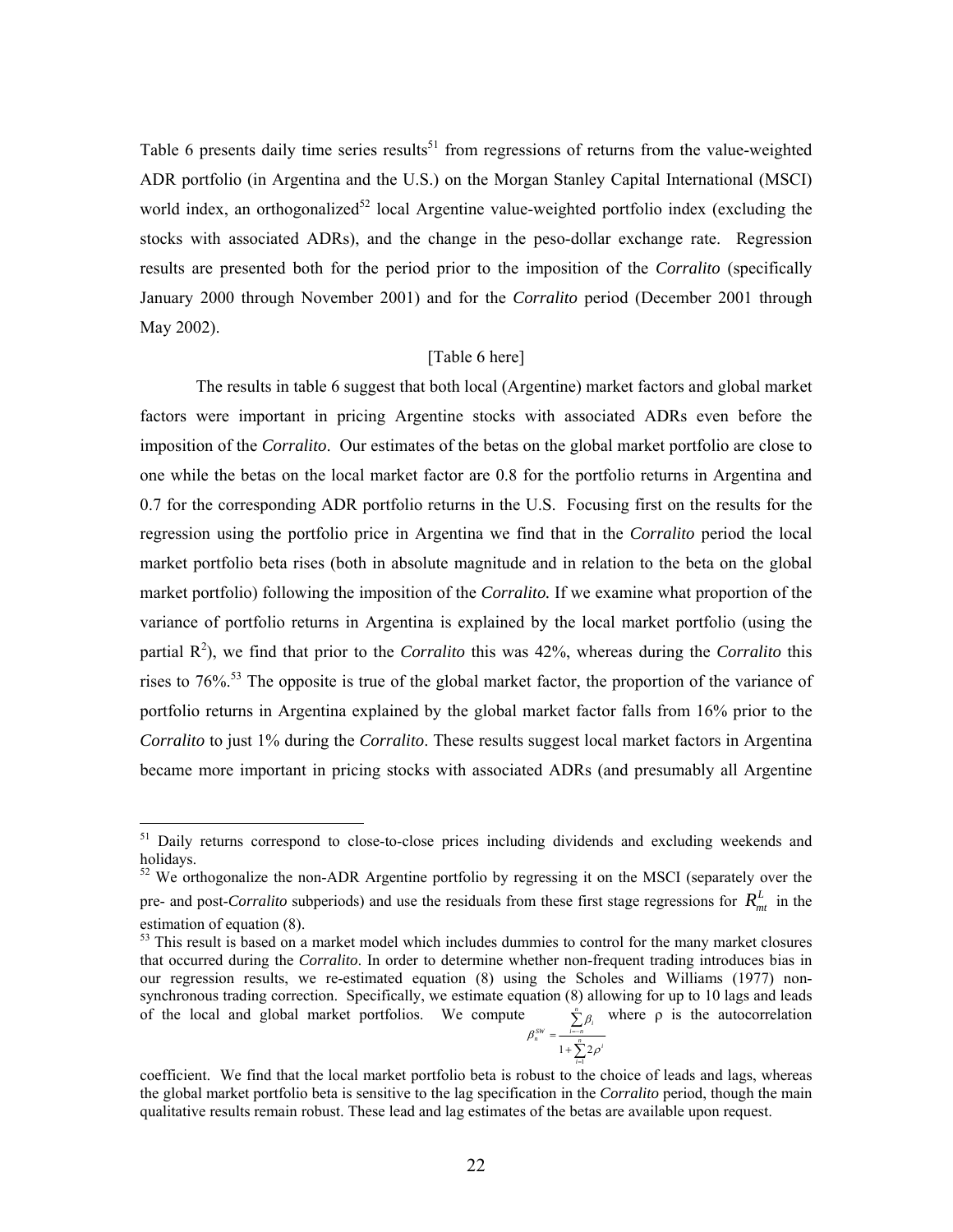stocks), and global factors became less important, during the period in which capital controls were in force.

The discussion in sections 2 and 3 of this paper suggests that the pricing of cross-listed shares in Argentina and New York may have diverged during the *Corralito* period. And, in particular, we might expect that while local factors influenced prices in Argentina, they may not have been as important for prices of the same stocks sold in New York (given that investors in New York were not subject to the restrictions of the *Corralito*). Indeed, we find that estimates of equation 8 using ADR portfolio returns in New York indicate that the beta on the local market portfolio falls dramatically from .73 in the pre-*Corralito* subperiod to .16 in the *Corralito* period. The beta on the global market portfolio in this regression also falls in the *Corralito* period (from .99 to 0.65), as does the regression goodness of fit which falls from .47 in the pre-*Corralito* period to .2 during the *Corralito*. [54](#page-24-0) Further, the percentage of variation in the return of the ADR portfolio in New York explained by the local market portfolio (based on the partial  $R^2$ ) falls from 43% before the *Corralito* to 16% during the *Corralito*, while the explanatory power of the global market index falls from 23% to 9%.

In order to more formally test the hypothesis that the influence of local and global market factors for pricing Argentine cross-listed shares changed after the imposition of the *Corralito*, we use a Chow breakpoint test for structural change. Table 7 presents the results of four such Chow tests for no structural change in the local and global market betas in the two markets (over the full sample period January 2000 through May 2002). The results indicate strong rejections of the hypothesis of no structural change in both the local and global market betas after the imposition of the *Corralito* for the ADR portfolios in both markets. These results together with the results presented in table 6 indicate that Argentine ADRs in New York became less like other Argentine stocks (including those with associated ADRs) with the advent of capital controls.

[Table 7 here]

 $\overline{a}$ 

<span id="page-24-0"></span><sup>54</sup> We analyze beta stability in the post-*Corralito* period by running recursive least squares regressions. These estimates (available upon request) suggest that in the first two months following the imposition of the *Corralito* (and when the volume in the ADR market was at its peak) neither the global market index nor the Argentine market index explain ADR portfolio returns in New York (whereas in Argentina local market factors become more important in explaining the pricing of stocks with associated ADRs over this period). In the subsequent two-month rolling subsamples the global market index beta regains statistical significance and rises in magnitude for the ADR portfolio returns in New York.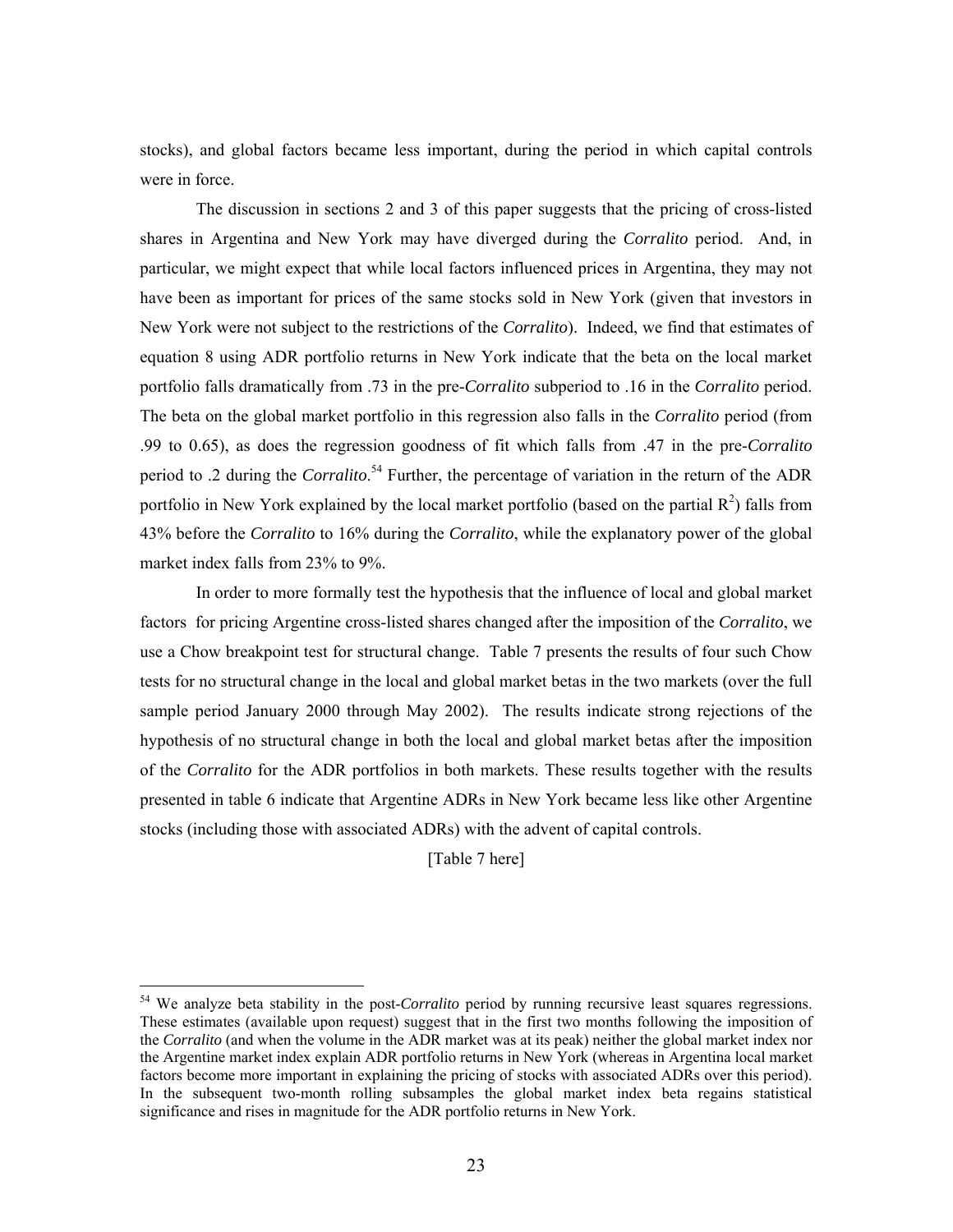#### 5. Conclusions

Argentina in late 2001 and early 2002 and Venezuela in 2003 provide an unusual opportunity to analyze the reactions of investors to capital controls. The Argentine *Corralito*, originally put in place to stave off a devaluation of the peso, effectively served to provide incentives for Argentines to invest in the Argentine stock market, and provided a new role for cross-listed shares as a (legal) mechanism for capital flight. Venezuelan investors also learned to use CANTV ADRs to evade similar capital controls. Investors in both countries were able to purchase cross-listed stocks for local currency, convert them into ADRs, re-sell them in New York for dollars and deposit the dollar proceeds in U.S. bank accounts.

In the paper we show that Argentine and Venezuelan ADR discounts went as high as 55%, indicating that investors were willing to pay significant amounts in order to move their funds abroad and to hedge the dollar value of their assets. In effect, ADR discounts serve as a shadow exchange rate in the presence of capital controls. In Venezuela, the implicit value of the dollar in CANTV ADR discounts serves as timely indicator of the effective exchange rate in an organized, legal, and transparent asset market. On the eve of the Argentine devaluation, the ADR market anticipated a fall in the value of the peso relative to the dollar in the range of 40 to 45 percent. We also estimate that the capital control circumvention value for Argentine ADRs averaged 3% during the *Corralito.*

We find that the imposition of the *Corralito* led to changes in the underlying pricing structure of ADR stocks in Argentina and New York. The *Corralito*, although allowing ADR transactions to continue, was intended to control capital outflows and therefore should have led to a less globally integrated Argentine capital market. We find evidence of an increase in Argentine market segmentation after the imposition of the *Corralito*. Local market factors in Argentina became more important in pricing peso denominated stocks with associated ADRs, while the reverse was true (local factors became less important) for the same ADRs in New York.

In the paper we have focused on the recent Argentine experience with capital controls and the role that cross-listed securities can play in such an environment. But there are general lessons to be learned. Our analysis suggests that once having established ADRs and other kinds of contractual arrangements across markets, it is difficult if not impossible to reverse the process of capital market integration. Indeed Venezuela tried to halt ADR conversions by restricting firms from paying out dollar dividends, but the government ultimately succumbed to pressures and allowed ADR conversions to resume. ADRs also give insights into the extent to which capital controls are binding by providing a market measure of the effectiveness of those controls.

24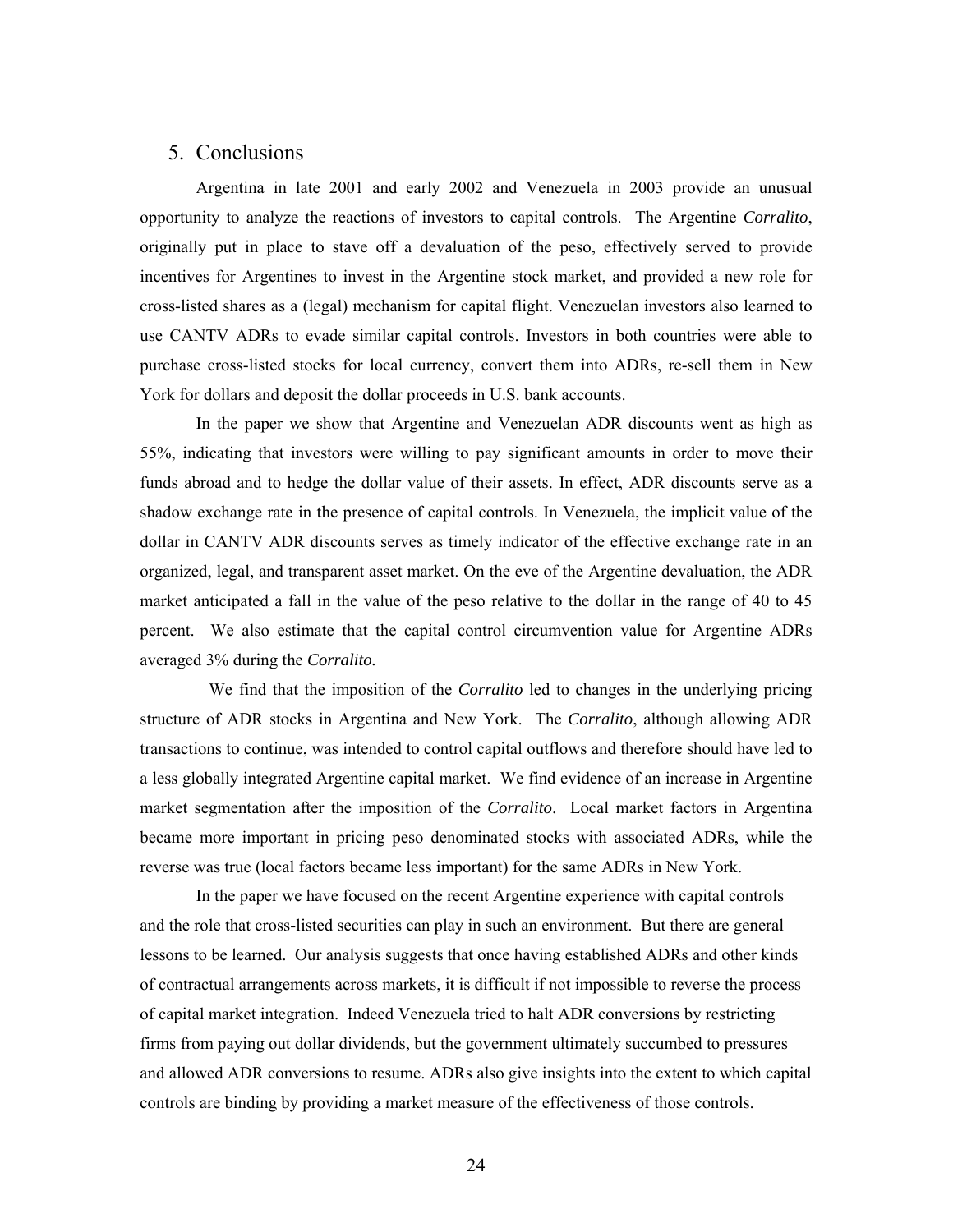#### References

Ahearne, A., Griever, W., Warnock,F., 2004. Information costs and home bias: an analysis of U.S. holdings of foreign equities. Journal of International Economics, 62, 2, 313-336.

Alesina, A., V. Grilli, and G.M. Milesi-Ferretti,1993. The political economy of capital controls, in L. Leiderman and A. Razin, (eds.), Capital Mobility: New Perspectives, Cambridge University Press, Cambridge UK.

Alexander, G., Eun, C., Janakiramanan, S., 1987. Asset pricing and dual listing on foreign capital markets: a note. Journal of Finance 42, 151–158.

Amihud, Y., 2002, Illiquidity and stock returns: cross-section and time-series effects. Journal of Financial Markets, 5, 31-56.

Auguste, S., Dominguez, K., Kamil, H., Tesar, L., 2002. Cross-border trading as a mechanism for capital flight: ADRs and the Argentine crisis. NBER working paper #9343.

Bris, A., Goetzmann, W., Ning, Z., 2003. Efficiency and the bear: short sales and markets around the world, Yale School of Management working paper.

Brune, N., G. Garrett, A. Guisinger and J Sorens, 2001. The political economy of capital account liberalization, working paper.

Calvo, G., A. Izquierdo, and E. Talvi (2003). "Sudden stops, the real exchange rate and fiscal sustainability: Argentina's lessons", NBER Working Paper No. 9828.

Chinn, M. and H. Ito, 2002. Capital account liberalization, institutions and financial development: cross country evidence, NBER WP 8967.

Doidge, C., Karolyi, G.A., Stulz, R., 2001. Why are firms that list in the U.S. worth more? Journal of Financial Economics, 71, 205-238.

Domowitz, I., J. Glen, and A. Madhavan., 1997. Market segmentation and stock prices: evidence from an emerging market. Journal of Finance 52 (3), 1059-1085, 1997.

Edison, H. and Warnock, 2003. A simple measure of the intensity of capital controls, Journal of Empirical Finance 10, pp. 81-103.

Errunza, V., Hogan K, Hung, M., 1999. Can the gains from international diversification be achieved without trading abroad?, Journal of Finance, 54, 2075-2107.

Errunza, V., Losq, E., 1985. International asset pricing under mild segmentation: theory and test. Journal of Finance 40, 105–124.

Eun, C., Janakiramanan, S., 1986. A model of international asset pricing with a constraint on the foreign equity ownership. Journal of Finance 41, 897–913.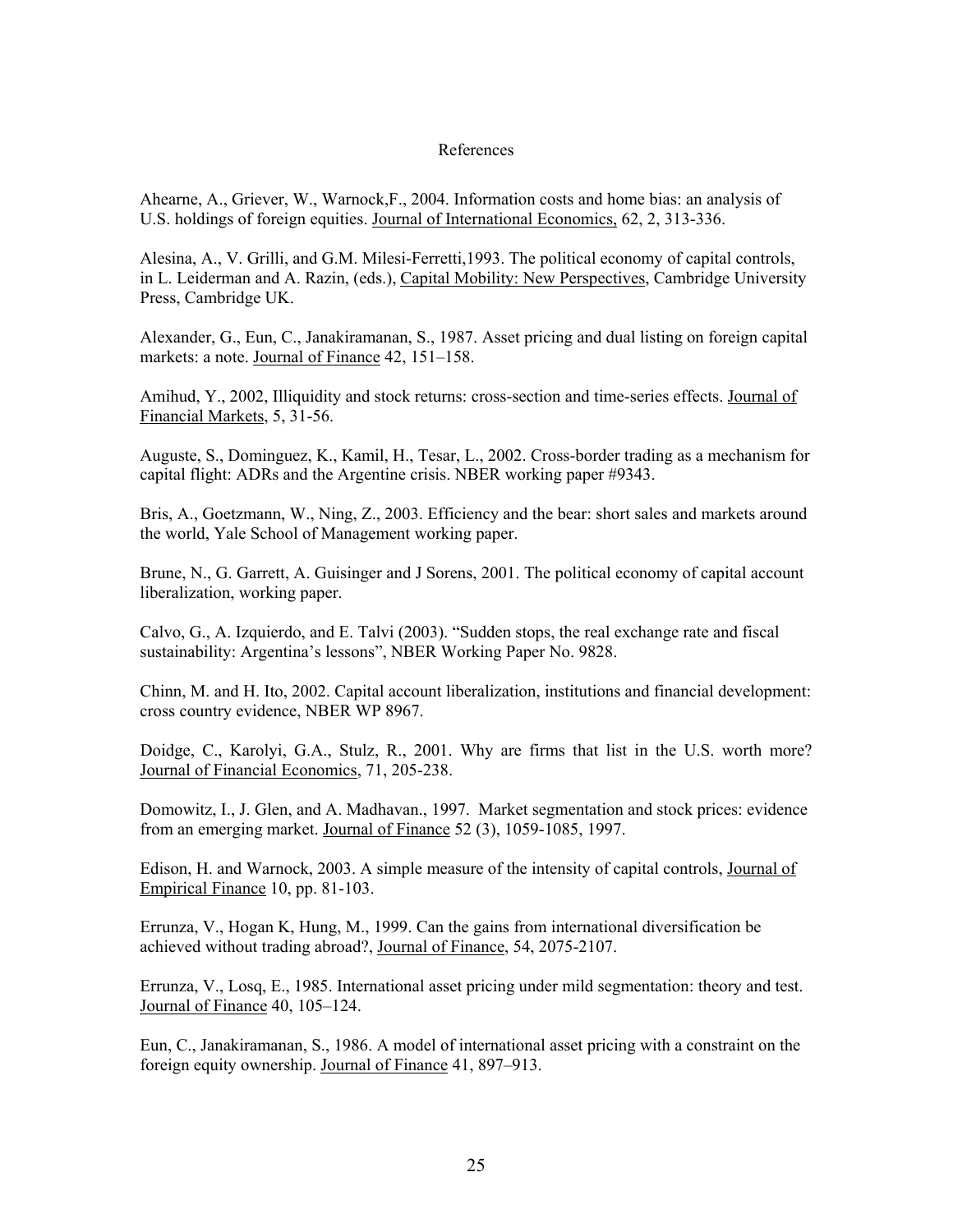Feldstein, M., 2002. Argentina's fall: lessons from the latest financial crisis. Foreign Affairs, March/April issue.

Foerster, S., Karolyi, G.A., 1999. The effects of market segmentation and investor recognition on asset prices: evidence from foreign stocks listing in the US, Journal of Finance 54, 981–1013.

Gagnon, L., Karolyi, G. A., 2004. Multi-market trading and arbitrage, Dice Center No. 2004-9.

Gompers, P., Metrick, A., 2001. Institutional investors and equity prices, Quarterly Journal of Economics, 116 (1), February.

Jiang, C. X., 1998. Diversification with American depositary receipts: the dynamics and the pricing factors. Journal of Business Finance and Accounting 25, 683-699.

Kadiyala, P. and P. Kadiyala, 2004. ADRs as leading indicators of exchange rates: the case of Argentine ADRs, Emerging Markets Review, 5, 1, 83-107.

Karolyi, G.A., 1998. Why do companies list shares abroad? A survey of the evidence and its managerial implications, Financial Markets, Institutions and Instruments 7, 1–60.

Karolyi, G.A., Stulz, R.M., 2003. Are financial asset priced locally or globally? in The Handbook of the Economics of Finance, edited by G. Constantinides, M. Harris and R. Stulz, North-Holland, Amsterdam, The Netherlands.

Levy-Yeyati, E, Schmukler, S. and N. van Horen (2003). The price of inconvertible deposits: the stock market boom during the argentine crisis. Economics Letters. Volume 83,1,7-13.

Melvin, M., 2003. A stock market boom during a financial crisis? ADRs and capital outflows in Argentina, Economic Letters, vol 81, October, 129-136.

Melvin, M., Valerno-Tonone, M., 2003. The effects of international cross-listing on rival firms, AFA 2004 San Diego Meetings.

Miller, D.P., 1999. The market reaction to international cross-listings: evidence from depositary receipts. Journal of Financial Economics 51 (1), 103–123.

Mussa, M. 2002. Argentina and the Fund: From Triumph to Tragedy. Institute for International Economics, Washington D.C.

Officer, D., Hoffmeister, R., 1987. ADRs: A substitute for the real thing? Journal of Portfolio Management 13, 61–65.

Rabinovitch, R., Silva, A.C., Susmel, R., 2003. Returns on ADRs and arbitrage in emerging markets. Emerging Markets Review 4, 225-328.

Scholes, M and J. Williams., 1977. Estimating beta from nonsynchronous data. Journal of Financial Economics 5, 309-32.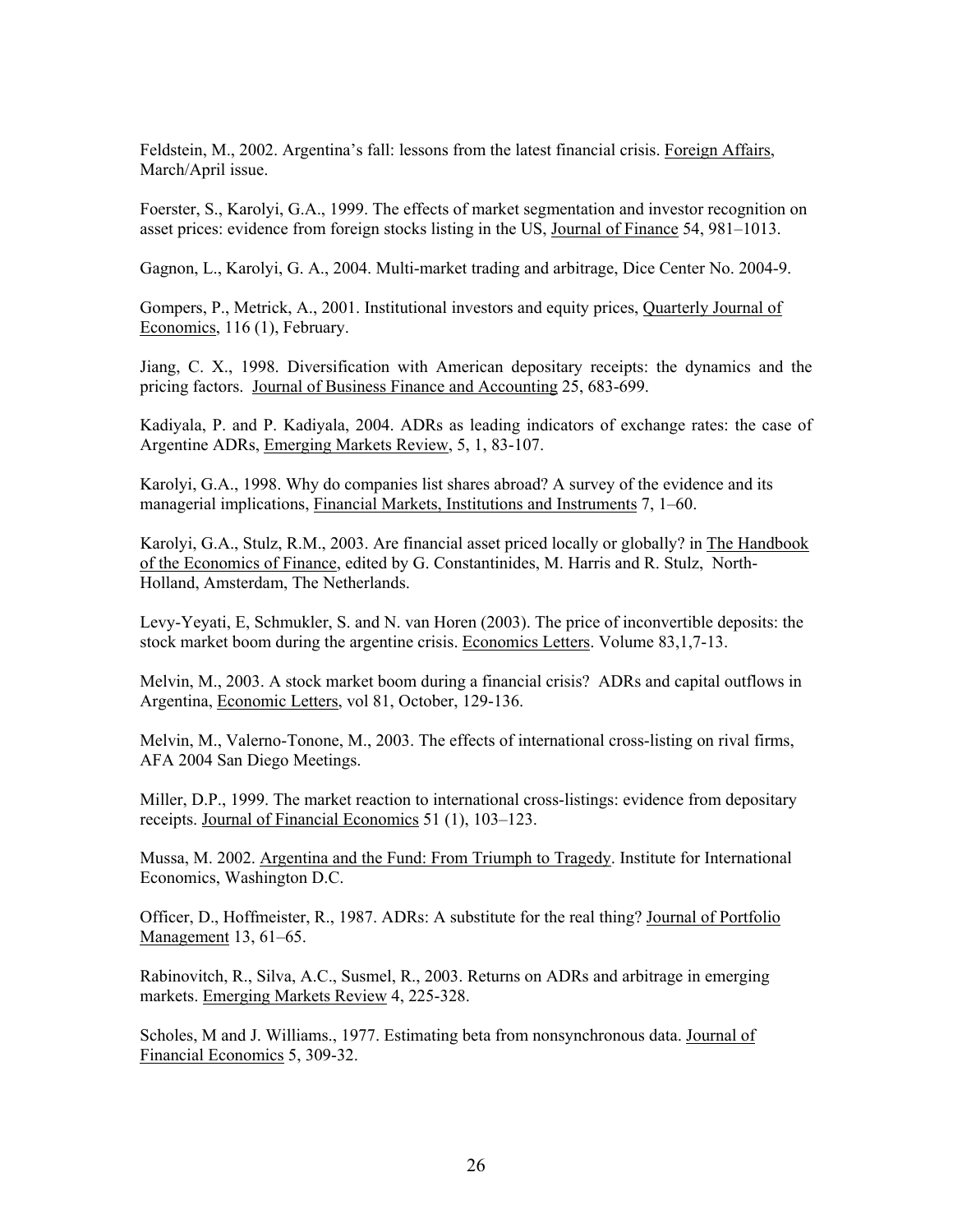Schmukler, S. and G. Kaminsky, 2000. Short and long-run integration: do capital controls matter? Brookings Trade Forum, pp. 125-178.

Wahab, M., Khandala, A., 1993. Why not diversify internationally with ADRs? Journal of Portfolio Management 20, 75–82.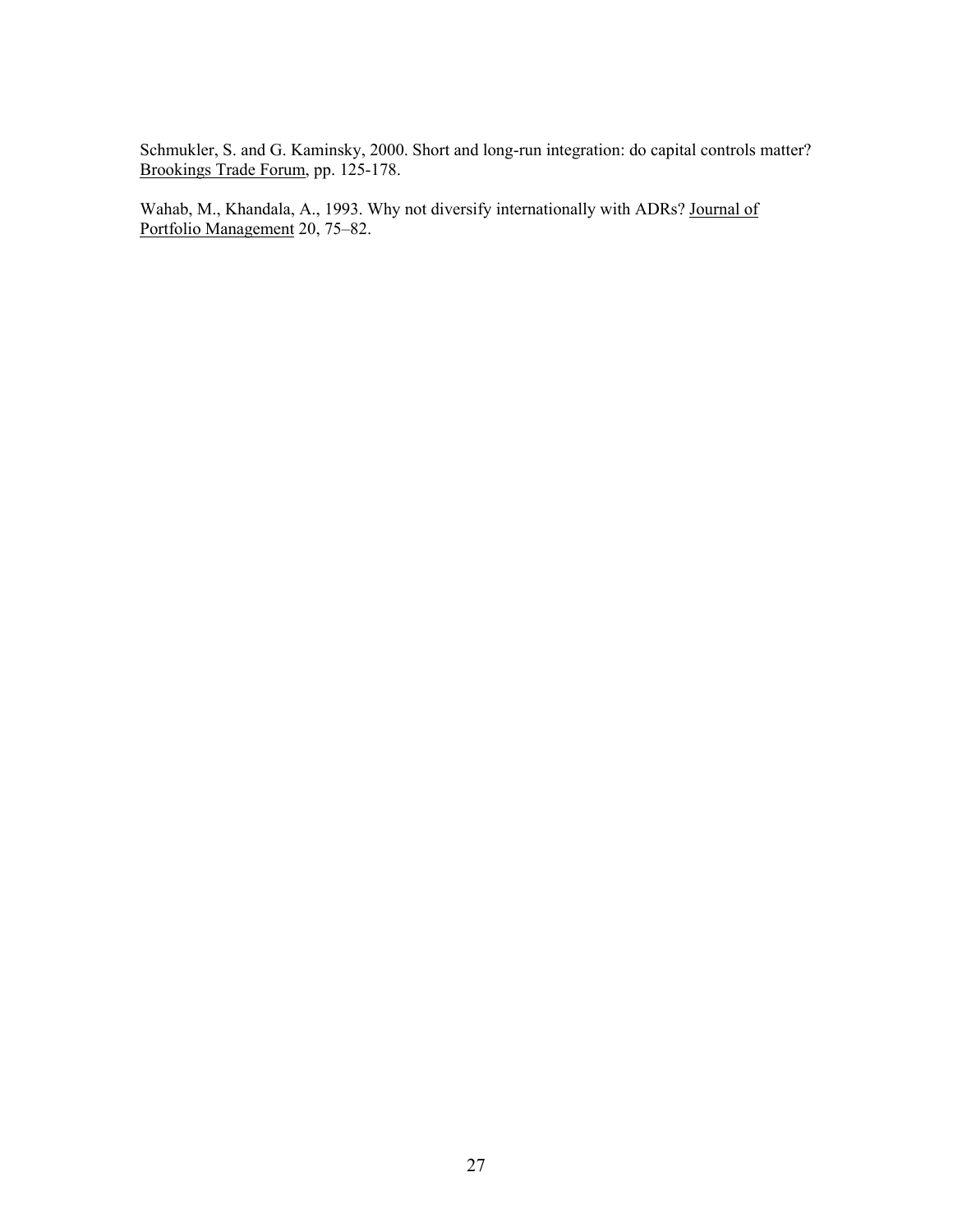### **Table 1. Testing for the Relationship between ADR discounts and Capital Controls in a Cross-section of Countries, 1999**

#### A. DEPENDENT VARIABLE: ADR DISCOUNT

|               | Alternative indices of capital controls: |       |           |                |          |
|---------------|------------------------------------------|-------|-----------|----------------|----------|
|               | <b>IMF</b>                               | CAOI  | Chinn-Ito | Edison-Warnock |          |
|               |                                          |       |           | smooth         | unsmooth |
| Beta          | 0.106                                    | 0.019 | 0.059     | 0.436          | 0.250    |
| Std error     | 0.048                                    | 0.008 | 0.018     | 0.214          | 0.179    |
| P-value       | 0.036                                    | 0.028 | 0.002     | 0.058          | 0.173    |
| Number of Obs | 37                                       | 36    | 33        | 19             | 19       |
| R-squared     | 0.12                                     | 0.13  | 0.27      | 02             | 0.11     |

#### B. DEPENDENT VARIABLE: ABSOLUTE VALUE OF ADR DISCOUNT

|               | Alternative indices of capital controls: |       |           |                |          |
|---------------|------------------------------------------|-------|-----------|----------------|----------|
|               | <b>IMF</b>                               | CAOI  | Chinn-Ito | Edison-Warnock |          |
|               |                                          |       |           | smooth         | unsmooth |
| Beta          | 0.100                                    | 0.018 | 0.060     | 0.436          | 0.260    |
| Std error     | 0.048                                    | 0.008 | 0.017     | 0.212          | 0.177    |
| P-value       | 0.045                                    | 0.032 | 0.003     | 0.056          | 0.159    |
| Number of Obs | 37                                       | 36    | 33        | 19             | 19       |
| R-squared     | 0.11                                     | 0.13  | 0.25      | 0.15           | 0.06     |

*Sources:* Bloomberg; Alesina, Grilli and Milesi-Ferreti (1993) for the IMF index; Brune, Garrett, Guisinger and Sorens (2001) for the CAOI (Capital Account Openness Index); Chinn and Ito (2002); Edison and Warnock (2003)

*Note:* The dependent variable is the average ADR discount (measured as the difference between the local price in US dollars and the ADR price, as a fraction of the local price in dollars) for a representative cross-listed firm (based on liquidity) in selected countries in 1999. Local prices are adjusted for the ADR conversion ratio. Beta is the coefficient on the capital control index (where the higher the index, the more intense the capital control).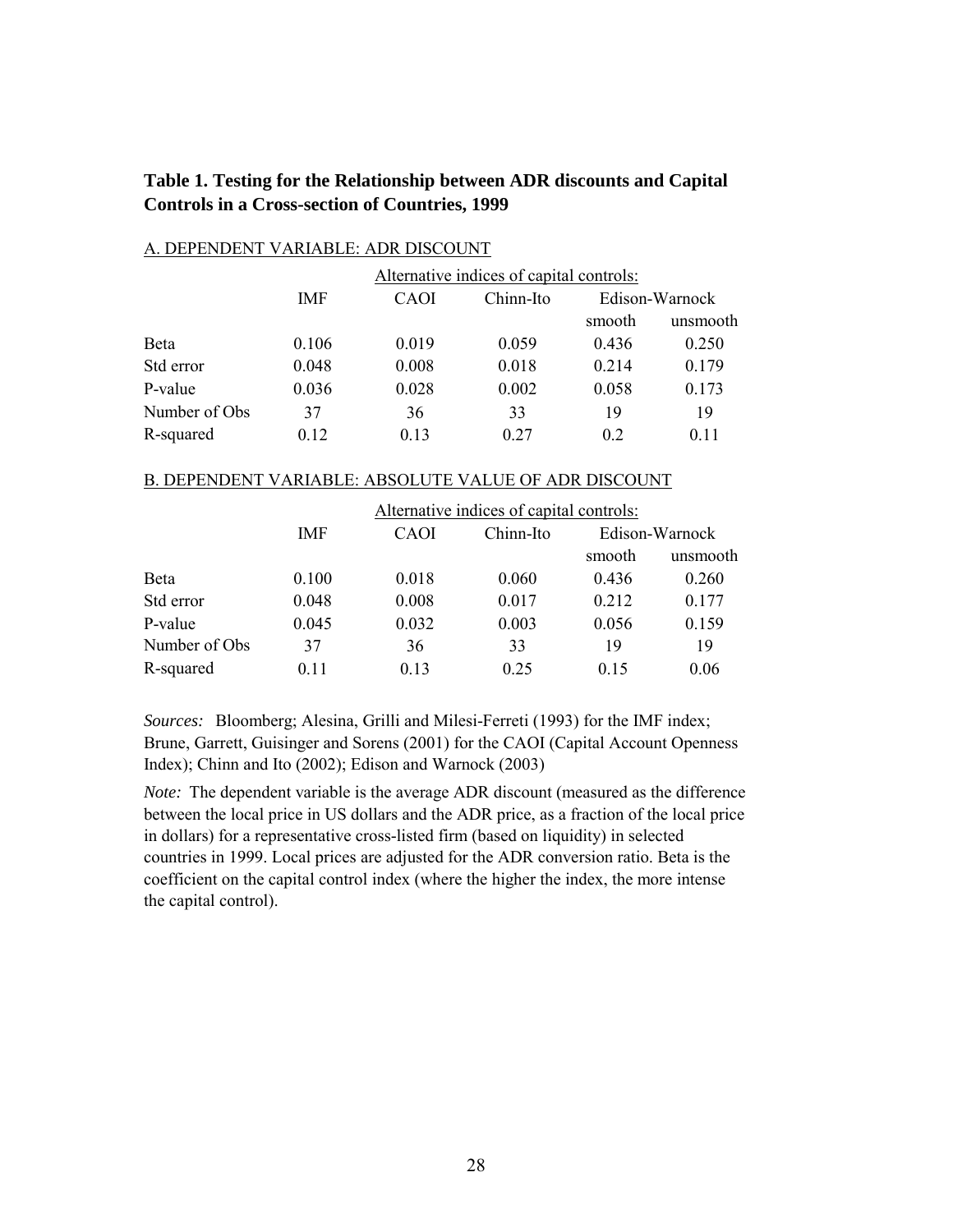|                           |           |                      | Market Cap as | Trading        | Mean          | Standard      |
|---------------------------|-----------|----------------------|---------------|----------------|---------------|---------------|
|                           | Ratio     |                      | % of Total    | volume as $\%$ | Return        | Deviation     |
| Name                      | ADR:local | Industry             | Market        | Market         | $\frac{6}{2}$ | $\frac{6}{2}$ |
|                           |           |                      | November      | November       | (daily)       | (daily)       |
| <b>BBVA Banco Frances</b> | 1:3       | <b>Banking</b>       | 0.26          | 1.92           | $-0.40$       | 4.76          |
| Cresud S.A.C.I.F. Y A.    | 1:10      | Food-Agribus-Tobacco | 0.04          | 0.39           | $-0.06$       | 1.64          |
| Financiero Galicia        | 1:10      | Fin Serv-Investment  | 0.22          | 7.09           | $-0.54$       | 4.24          |
| Irsa Inversiones          | 1:10      | Real Estate          | 0.06          | 0.60           | $-0.44$       | 2.79          |
| Metrogas S.A.             | 1:10      | Oil & Gas-Service    | 0.15          | 0.06           | $-0.13$       | 2.39          |
| Perez Companc (PC)        | 1:10      | Util-Gas, Elec&Water | 1.03          | 9.82           | $-0.18$       | 3.17          |
| Siderca S.A.I.C           | 1:10      | Steel                | 0.61          | 2.75           | $-0.16$       | 2.62          |
| Telecom Arg Stet-France   | 1:5       | Telecom-DatNtwk      | 0.61          | 3.43           | $-0.35$       | 3.82          |
| Telefonica                | 1:10      | Telecom-DatNtwk      | 1.42          | 0.03           | $-0.31$       | 3.41          |
| <b>TGS</b>                | 1:5       | Oil & Gas-Service    | 0.39          | 0.84           | $-0.11$       | 2.88          |
| YPF S.A.                  | 1:1       | Oil & Gas-Service    | 3.11          | 0.09           | $-0.21$       | 1.74          |
| All ADRs                  |           |                      | 7.91          | 27.03          | $-0.26$       | 1.83          |

#### **Table 2: Pre-Corralito ADR Information (January 2001-November 2001)**

*Sources*: JP Morgan

*Note:* The "All ADRs" row corresponds to an equal-weighted ADR portfolio. The "Ratio ADR:local" is the number of local shares bundled into one ADR share.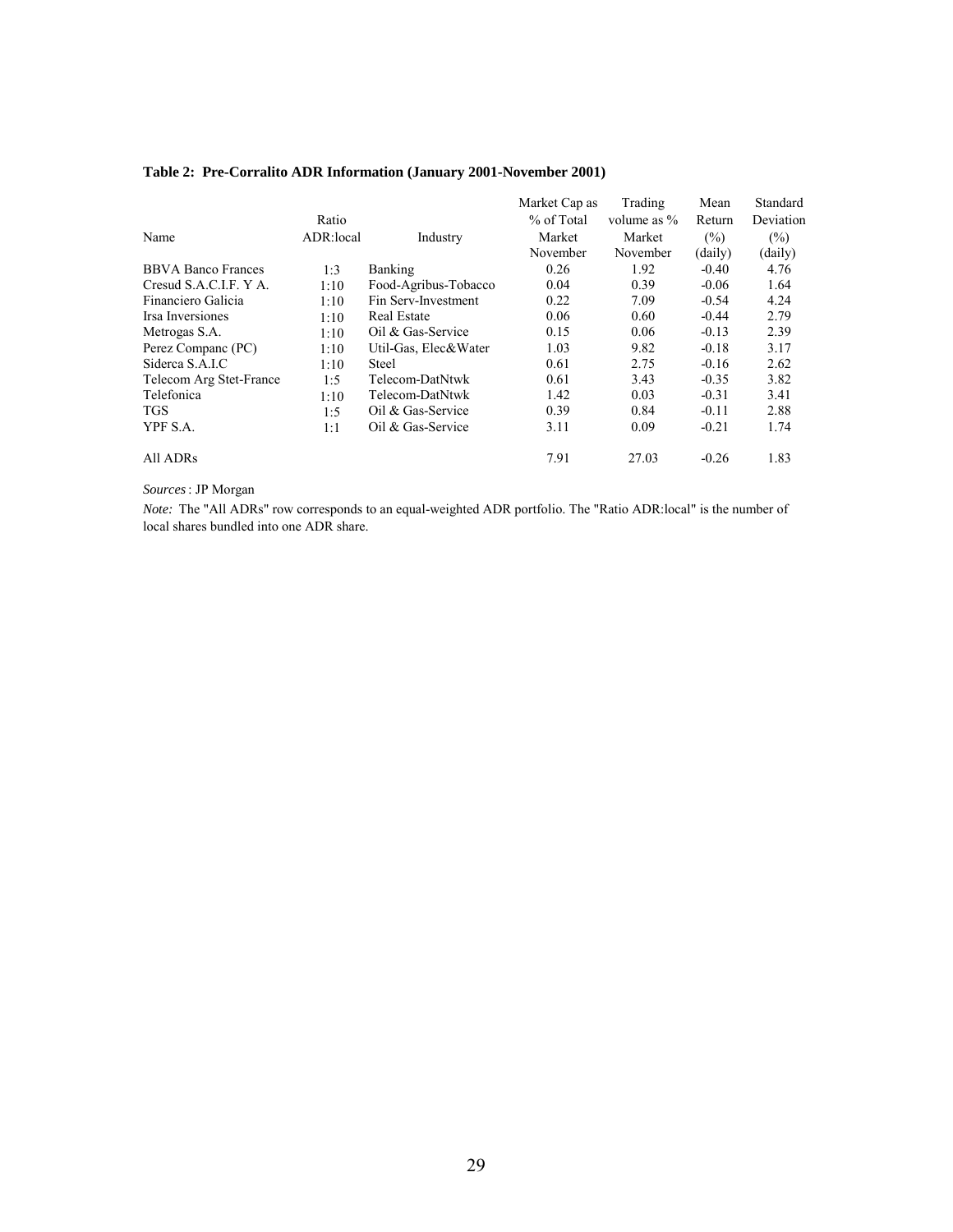#### **Table 3: Price Impact of Corralito on ADRs in Argentina and New York**

#### I. PERCENT CHANGE IN ARGENTINE PRICES (IN \$US)

|                                                  | day before to<br>day after | t-stat | day before to<br>week after | t-stat   |
|--------------------------------------------------|----------------------------|--------|-----------------------------|----------|
| <b>EQUAL WEIGHTED PORTFOLIOS</b>                 |                            |        |                             |          |
| ADRs (ARG)                                       | 2.93                       | 41.78  | 13.92                       | 44.50    |
| <b>NON-ADRs</b>                                  | 0.70                       | 22.32  | 9.43                        | 42.75    |
| Difference Between ADRs (ARG) and Non-ADRs (ARG) | 2.23                       | 43.80  | 4.50                        | 19.95    |
| <b>VALUE WEIGHTED PORTFOLIOS</b>                 |                            |        |                             |          |
| ADRs (ARG)                                       | 1.68                       | 25.99  | 21.47                       | 63.22    |
| <b>NON-ADRs</b>                                  | 0.29                       | 8.13   | 16.22                       | 54.14    |
| Difference Between ADRs (ARG) and Non-ADRs (ARG) | 1.39                       | 25.91  | 5.25                        | 19.31    |
| II. PERCENT CHANGE IN NEW YORK PRICE (IN \$US)   |                            |        |                             |          |
| <b>EQUAL WEIGHTED PORTFOLIOS</b>                 |                            |        |                             |          |
| ADRs (NY)                                        | 1.21                       | 19.57  | $-1.27$                     | $-0.82$  |
| Difference Between ADRs (NY) and Non-ADRs (ARG)  | 0.51                       | 10.56  | $-10.70$                    | $-38.41$ |
| <b>VALUE WEIGHTED PORTFOLIOS</b>                 |                            |        |                             |          |
| ADRs (NY)                                        | 0.39                       | 8.33   | 1.15                        | 5.14     |
| Difference Between ADRs (NY) and Non-ADRs (ARG)  | 0.10                       | 2.68   | $-14.59$                    | $-44.40$ |

#### *Source:* Economatica

*Note:* T-stats are tests that the return on ADR and non-ADR portfolios on the day after and the week after the imposition of the *Corralito* differ significantly from the mean daily and weekly ADR and non-ADR porfolio returns in the pre-*Corralito* period. "Day before to day after" is the return between 12/3/2001 and 11/30/2001; "Day before to week after" is the return between 12/7/2001 and 11/30/2001. Tests assume that the distribution of returns in the ADR and non-ADR portfolios did not change after the imposition of the *Corralito* .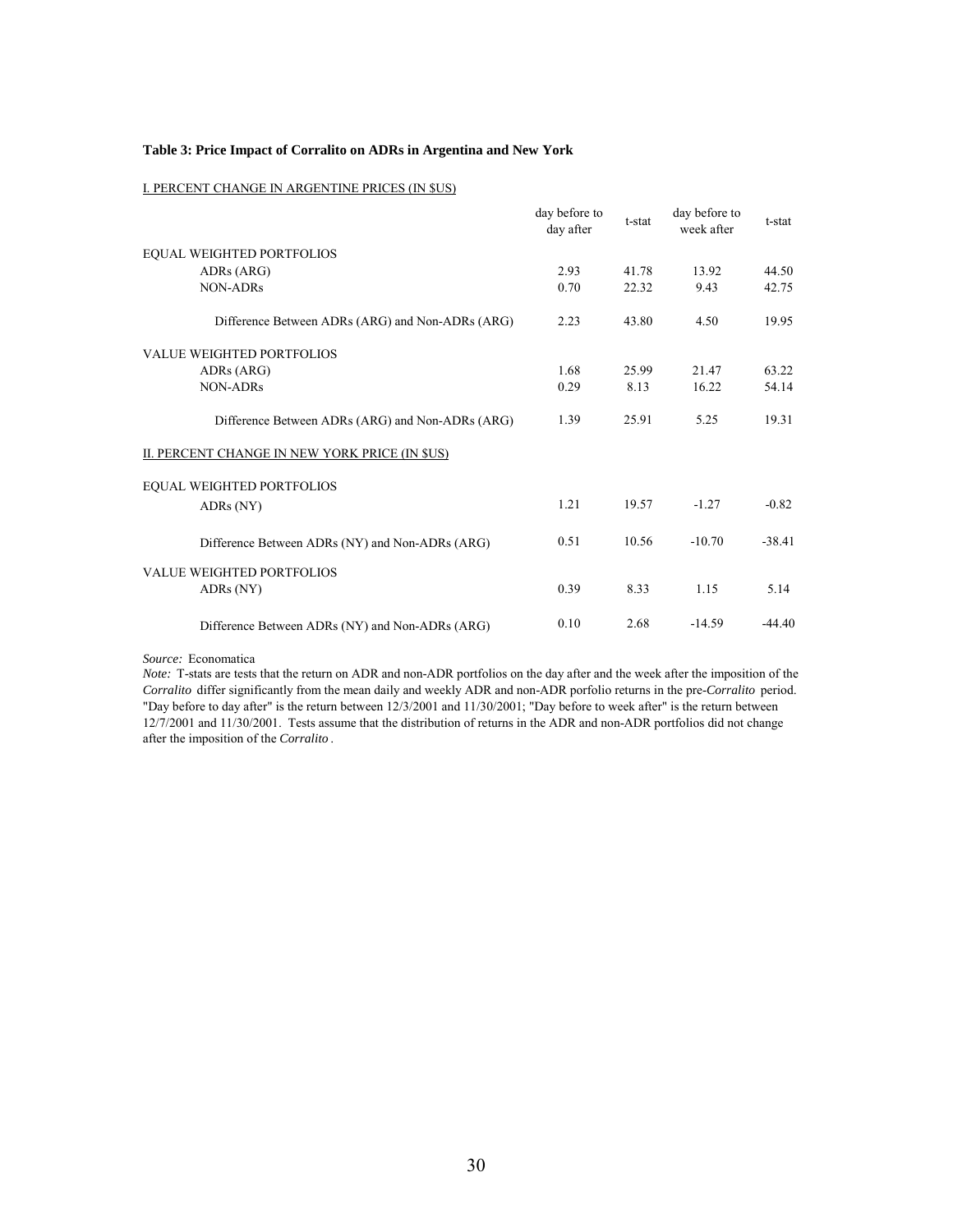#### **Table 4: Average ADR Discounts Before and During the** *Corralito*

|                                 | PRE-CORRALITO              |       | <b>CORRALITO PRE-DEVAL</b> |        |       | <b>CORRALITO POST-DEVAL</b> |         |
|---------------------------------|----------------------------|-------|----------------------------|--------|-------|-----------------------------|---------|
|                                 | Jan 1, 2000 - Nov 30, 2001 |       | Dec 3, 2001 - Jan 10, 2002 |        |       | Jan 11, 2002 - May 31, 2002 |         |
| A. Excluding transactions costs | mean                       | max   | mean                       | t-stat | max   | mean                        | t-stat  |
| <b>BBVA Banco Frances</b>       | $-0.02$                    | 52.09 | 20.43                      | 7.96   | 21.89 | 7.00                        | 9.73    |
| Cresud S.A.C.I.F. Y A.          | 0.01                       | 32.35 | 21.47                      | 2.91   | 22.61 | 3.27                        | 2.28    |
| Financiero Galicia              | 0.35                       | 43.89 | 20.04                      | 6.90   | 18.42 | 3.66                        | 3.69    |
| Irsa Inversiones                | 0.08                       | 38.27 | 15.74                      | 11.56  | 14.11 | 2.01                        | 1.47    |
| Metrogas S.A.                   | $-0.81$                    | 27.03 | 10.94                      | 1.65   | 19.63 | $-1.05$                     | $-0.12$ |
| Perez Companc (PC)              | 0.08                       | 53.14 | 19.56                      | 7.00   | 23.36 | 6.36                        | 9.53    |
| Siderca S.A.I.C                 | 0.13                       | 40.12 | 20.35                      | 5.63   | 24.85 | 6.77                        | 9.52    |
| Telecom Arg Stet-France         | 0.13                       | 39.71 | 19.23                      | 8.00   | 23.56 | 5.64                        | 7.05    |
| Telefonica                      | $-0.59$                    | 23.52 | 13.95                      | 8.09   | 17.39 | $-14.25$                    | $-3.68$ |
| <b>TGS</b>                      | 0.22                       | 45.45 | 20.14                      | 8.68   | 19.94 | 4.36                        | 4.13    |
| YPF S.A.                        | $-0.08$                    | 31.79 | 15.96                      | 4.87   | 24.72 | 8.14                        | 7.30    |
| <b>PORTFOLIOS</b>               |                            |       |                            |        |       |                             |         |
| Equal-weighted                  | 0.02                       | 38.85 | 17.93                      | 8.63   | 19.88 | 4.71                        | 6.48    |
| Value-weighted                  | $-0.02$                    | 37.30 | 17.27                      | 9.84   | 20.49 | 5.91                        | 22.18   |
| B. Including transactions costs |                            |       |                            |        |       |                             |         |
| <b>BBVA Banco Frances</b>       | 2.48                       | 54.35 | 23.50                      | 8.48   | 27.55 | 14.13                       | 18.51   |
| Cresud S.A.C.I.F. Y A.          | 3.43                       | 35.26 | 24.70                      | 3.00   | 26.38 | 7.20                        | 2.75    |
| Financiero Galicia              | 3.37                       | 47.83 | 24.70                      | 7.71   | 30.09 | 15.86                       | 17.73   |
| Irsa Inversiones                | 2.67                       | 41.16 | 19.37                      | 12.90  | 19.06 | 6.57                        | 3.10    |
| Metrogas S.A.                   | 2.92                       | 30.28 | 14.57                      | 1.66   | 24.50 | 5.69                        | 1.49    |
| Perez Companc (PC)              | 2.79                       | 54.71 | 21.97                      | 7.14   | 26.45 | 9.78                        | 11.38   |
| Siderca S.A.I.C                 | 2.78                       | 41.73 | 22.49                      | 5.66   | 27.48 | 9.17                        | 9.44    |
| Telecom Arg Stet-France         | 2.75                       | 42.19 | 22.58                      | 8.73   | 27.44 | 12.88                       | 14.86   |
| Telefonica                      | 1.67                       | 26.01 | 16.72                      | 8.49   | 20.41 | $-10.48$                    | $-3.41$ |
| <b>TGS</b>                      | 4.01                       | 48.32 | 24.13                      | 9.27   | 26.17 | 13.62                       | 12.89   |
| YPF S.A.                        | 2.13                       | 33.47 | 18.08                      | 4.97   | 27.31 | 10.64                       | 7.66    |
| <b>PORTFOLIOS</b>               |                            |       |                            |        |       |                             |         |
| Equal-weighted                  | 2.78                       | 41.39 | 21.15                      | 9.20   | 24.61 | 10.94                       | 13.11   |
| Value-weighted                  | 2.51                       | 39.28 | 19.87                      | 10.71  | 23.62 | 9.61                        | 24.44   |

*Sources:* Bloomberg and Economatica

*Note:* Mean ADR discounts (measured as the difference between the local price in US dollars and the ADR price, as a fraction of the local price in dollars) are calculated only on days when the security was traded in both markets. Local prices are adjusted for the ADR conversion ratio. T-stats are tests that the mean ADR discount during the *Corallito* differs significantly from the mean ADR discount in the pre-*Corralito* period. The test corrects for differences in sample size and unequal variances across the subperiods. Transaction costs are assumed to be the same in the pre- and post-*Corralito* periods.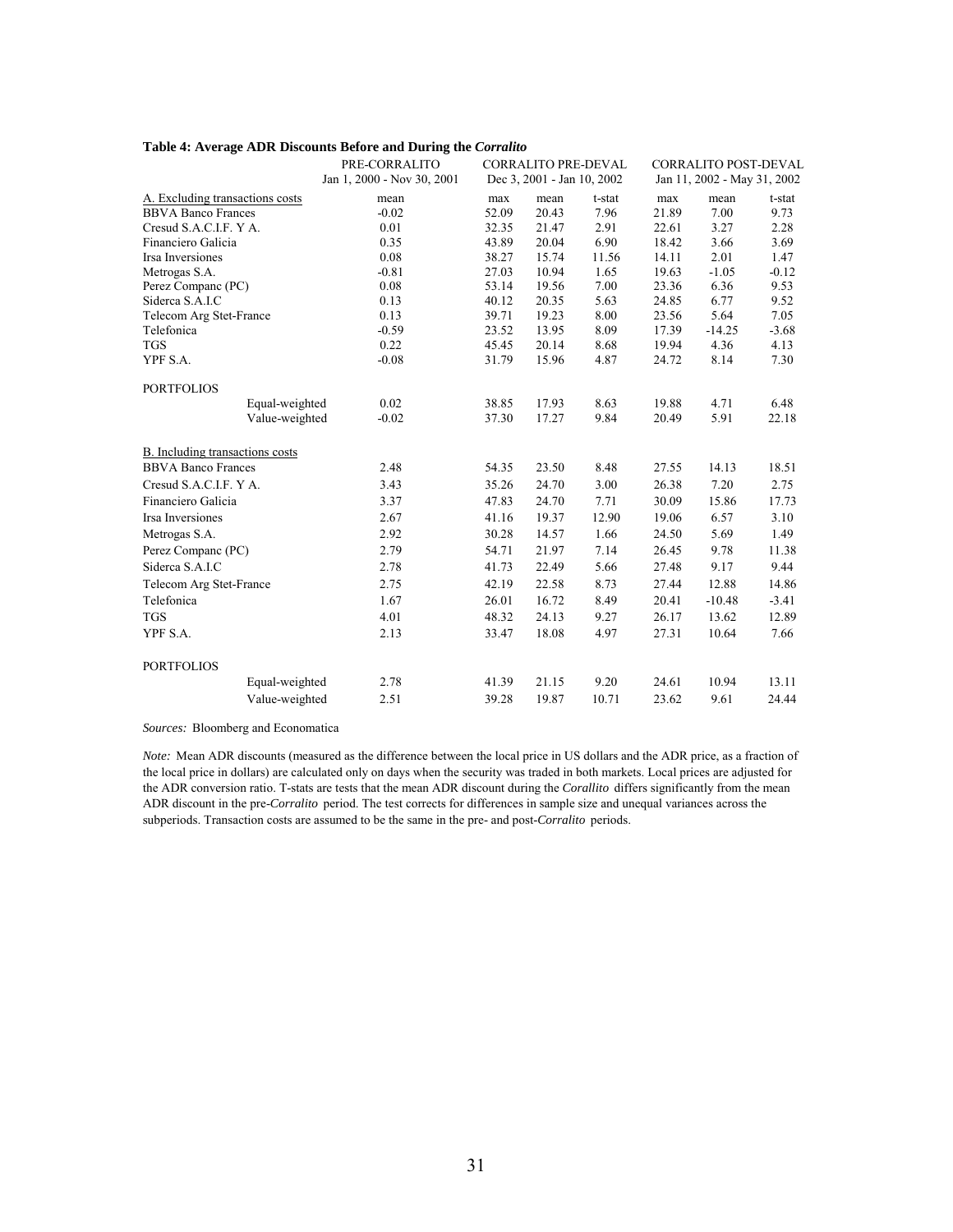|                           |          |                                | DECOMPOSITION OF ADR DISCOUNT |                     |            | DIFFERENCE IN ADR  |  |
|---------------------------|----------|--------------------------------|-------------------------------|---------------------|------------|--------------------|--|
|                           |          | IN WEEK BEFORE THE DEVALUATION | <b>DISCOUNTS AROUND</b>       |                     |            |                    |  |
|                           |          |                                | Jan 4, 2002 - Jan 10, 2002    |                     |            | <b>DEVALUATION</b> |  |
|                           | Max ADR  |                                |                               | Volume in Volume in | Jan 4th to | Jan 10th to        |  |
| <b>INDIVIDUAL ADRS</b>    | discount | <b>CCCV</b>                    | Arg                           | NY                  | 11th       | 11th               |  |
| <b>BBVA Banco Frances</b> | 54.4%    | $5.4\%$                        | 886                           | 1872                | 19.29%     | 35.52%             |  |
| Cresud S.A.C.I.F. Y A.    | 35.3%    | $-13.7\%$                      | 8026                          | 40                  | 58.82%     | 62.35%             |  |
| Financiero Galicia        | 47.8%    | $-1.2\%$                       | 5887                          | 3678                | 33.29%     | 36.89%             |  |
| Irsa Inversiones          | 41.2%    | $-7.8\%$                       | 807                           | 619                 | 28.64%     | 43.21%             |  |
| Metrogas S.A.             | 30.3%    | $-18.7%$                       | 372                           | 200                 | 23.72%     | 45.34%             |  |
| Perez Companc (PC)        | 54.7%    | $5.7\%$                        | 16757                         | 16429               | 22.62%     | 32.36%             |  |
| Siderca S.A.I.C           | 41.7%    | $-7.3\%$                       | 4470                          | 817                 | 45.52%     | 44.12%             |  |
| Telecom Arg Stet-France   | $42.2\%$ | $-6.8\%$                       | 4251                          | 25674               | 76.00%     | 69.67%             |  |
| Telefonica                | na       | na                             | $\Omega$                      | 878                 | na         | na                 |  |
| <b>TGS</b>                | 48.3%    | $-0.7\%$                       | 410                           | 284                 | 38.97%     | 37.96%             |  |
| YPF S.A.                  | 33.5%    | $-15.5\%$                      | 219                           | 795                 | 48.72%     | 45.61%             |  |
| Average                   | 42.92%   | $-6.08\%$                      | 3826                          | 4662                | 39.56%     | 45.30%             |  |

*Sources:* Bloomberg, Economatica, Nosis S.Z. and Broda Consultores, and Clarin

*Note:* ADR discounts are measured as the difference between the local price in US dollars and the ADR price, as a fraction of the local price in dollars. Local prices are adjusted for the ADR conversion ratio. The Argentine Stock Market was closed Jan 5-17 so that the reported ADR discounts are based on Argentine trading on January 4th. The CCCV column is calculated as the "max ADR discount" minus a liquidity premia of 9%, and an expected devaluation of 40%. Volume is in thousands of dollars. Telefonica is excluded as its shares did not trade in Argentina on January 4th. Using Amihud's (2002) measure of liquidity, PC is at least 4 times more liquid than all the other ADRs, and the five most liquid shares in Argentina during the Corralito are PC, Financiero Galicia, Siderca, Telecom and Banco Frances.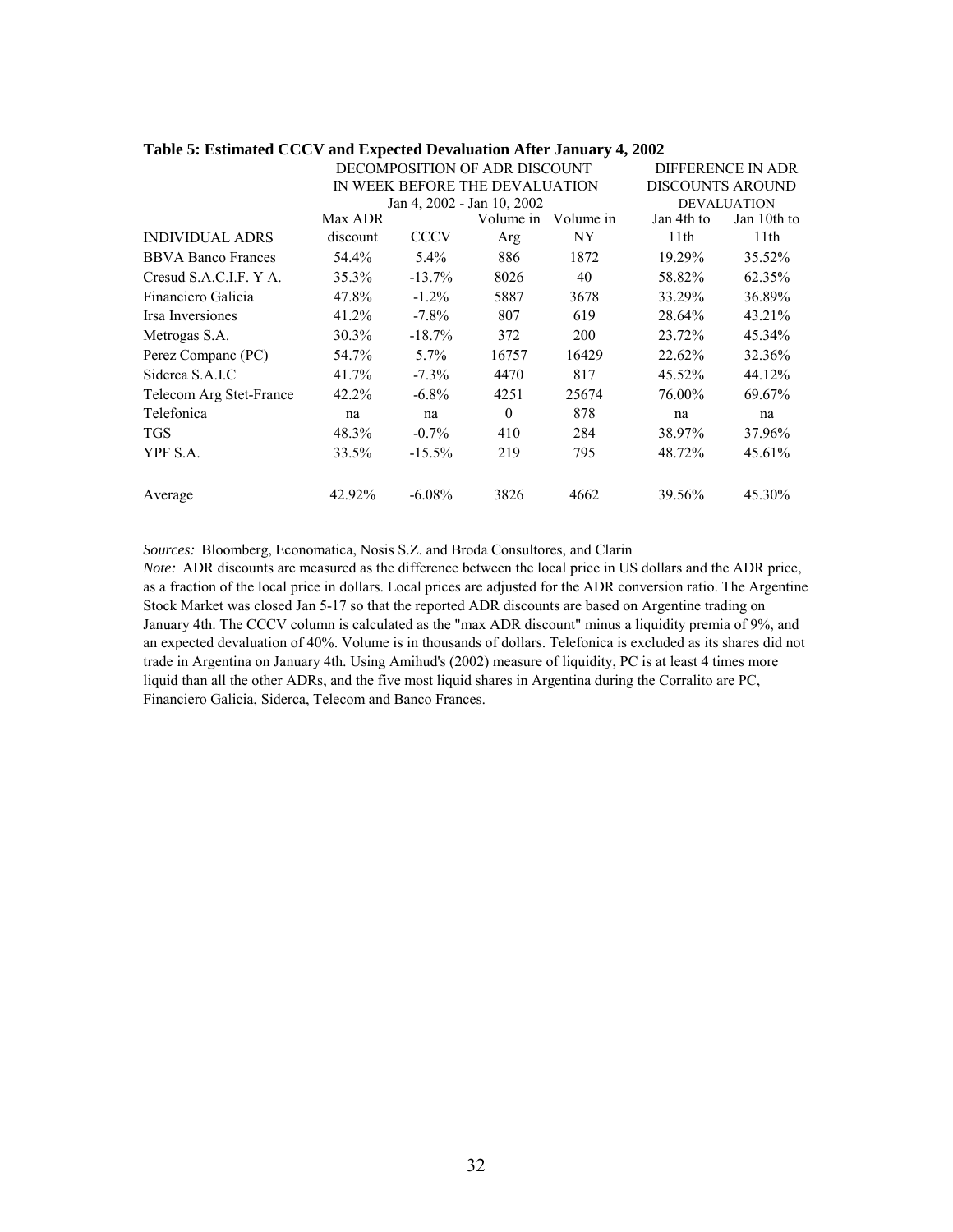### **Table 6 Explaining ADR portfolio returns in Argentina and the U.S. using a Global Market Portfolio and an Argentine (Non-ADR) Local Market Portfolio over the Pre-***Corralito* **and** *Corralito* **Periods**

| Independent Variable          | Pre-Corralito       |                  |                     | Corralito   |  |  |
|-------------------------------|---------------------|------------------|---------------------|-------------|--|--|
|                               | <b>Local Shares</b> | ADR <sub>s</sub> | <b>Local Shares</b> | <b>ADRs</b> |  |  |
| <b>Local Market Portfolio</b> | $0.834**$           | $0.736**$        | $1.011**$           | $0.157**$   |  |  |
|                               | (0.053)             | (0.050)          | (0.094)             | (0.046)     |  |  |
| Global Market Portfolio       | $0.961**$           | $0.992**$        | $0.668*$            | $0.651**$   |  |  |
|                               | (0.057)             | (0.053)          | (0.256)             | (0.174)     |  |  |
| <b>Exchange Rate Change</b>   |                     |                  | 0.069               | $-0.011$    |  |  |
|                               |                     |                  | (0.097)             | (0.029)     |  |  |
| Constant                      | 0.000               | 0.000            | $-0.002$            | $-0.004*$   |  |  |
|                               | (0.001)             | (0.001)          | (0.002)             | (0.002)     |  |  |
| Number of Obs                 | 477                 | 483              | 104                 | 124         |  |  |
| R-squared                     | 0.45                | 0.47             | 0.81                | 0.2         |  |  |
| F-statistic                   | 190.7               | 208.9            | 58.2                | 5.5         |  |  |
| DW statistic                  | 2.11                | 1.89             | 1.89                | 1.88        |  |  |
| Partial $R^2$ (local MP)      | 0.42                | 0.43             | 0.76                | 0.16        |  |  |
| Partial $R^2$ (global MP)     | 0.16                | 0.23             | 0.01                | 0.09        |  |  |

#### *Sources:* Economatica and Bloomberg

*Note:* Standard errors are in parenthesis. The global market portfolio is the MSCI world index and the local market portfolio is an orthgonalized value-weighted portfolio (in dollars) of all the stocks traded in Buenos Aires except those with an associated ADR. The dependent variable is the return in Argentina or the U.S. on a value-weighted portfolio of the 11 stocks with associated ADRs. The pre-*Corralito* period is 1/1/2000 to 11/30/2001 and the *Corralito* period is 12/3/2001 to 5/31/2002. \*\* denotes significance at the 1% level, and \* denotes significance at the 5% level. The regressions over the *Corralito* period include dummy variables for days when the Argentinean market was closed. Partial  $R^2$  (market x) corresponds to the  $R^2$  when we exclude the other market index in the regression (in the *Corralito* sample the Exchange Rate Change variable is also excluded).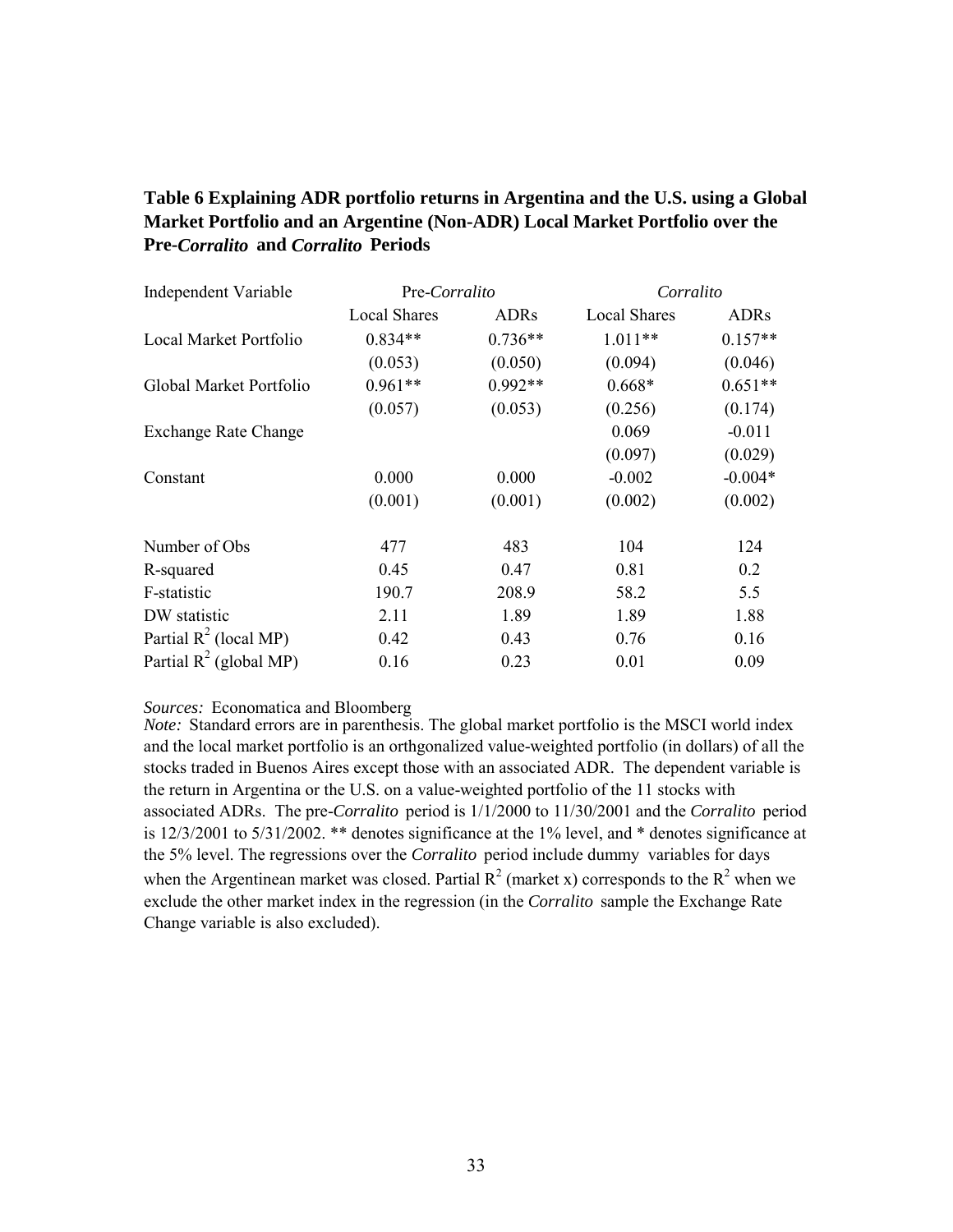| <b>Local Shares</b> | Local Market Portfolio Beta | Global Market Portfolio Beta | <b>Both Market Betas</b> |
|---------------------|-----------------------------|------------------------------|--------------------------|
| F-statistic         | 12.931                      | 3.440                        | 3.796                    |
| P-value             | 0.000                       | 0.017                        | 0.005                    |
| ADRs                |                             |                              |                          |
| F-statistic         | 6.719                       | 3.230                        | 30.050                   |
| P-value             | 0.001                       | 0.040                        | 0.000                    |

#### **Table 7 Chow Breakpoint Test for local and global market portfolio beta stability after the imposition of the** *Corralito*

*Note:* The dependent variable is the return (in dollars) in Argentina (Local Shares) or in the U.S. (ADRs) on a value-weighted portfolio of the 11 stocks with associated ADRs. The global market portfolio is the MSCI world index and the local market portfolio is an orthagonalized value-weighted portfolio (in dollars) of all the stocks traded in Buenos Aires except those with an associated ADR. The full sample is 1/1/2000 to 5/30/2002 and the breakpoint is 11/30/2001.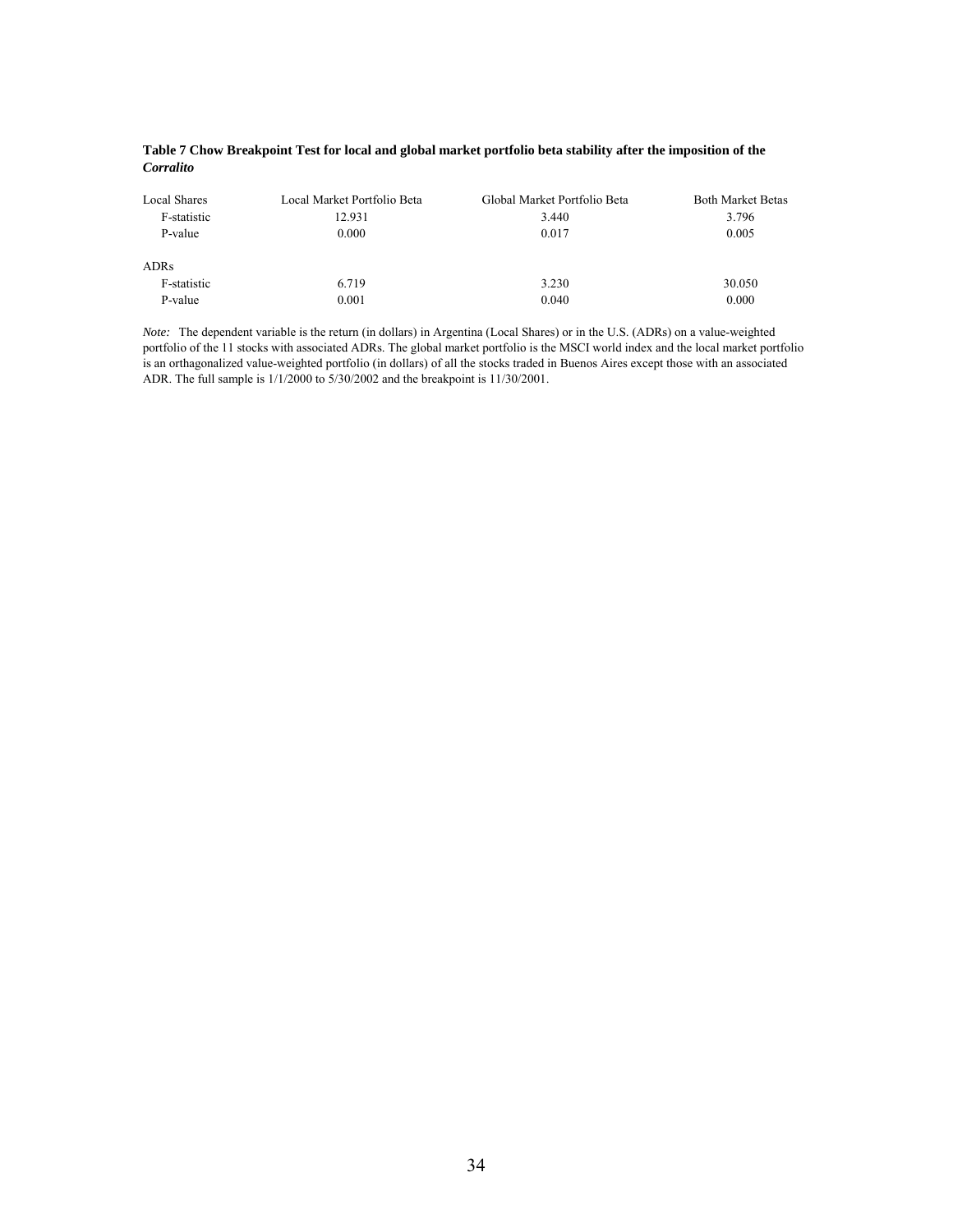#### **Figure 1 Capital Control Intensity and ADR discounts**



*Sources:* Bloomberg, Chinn-Ito (2002)

*Note:* Scatter plot summarizes the relationship between capital control intensity (as measured by Chinn and Ito) and average ADR discount for a representative firm (based on liquidity) in selected countries in 1999.

#### **Figure 2 Price Indices of ADR and non-ADR Portfolios, Value Weighted**

(Value at the time of the imposition of *Corralito*, November 30, 2001=100)



*Source:* Bloomberg *Note:* The non-ADR portfolio includes all non-cross-listed local shares.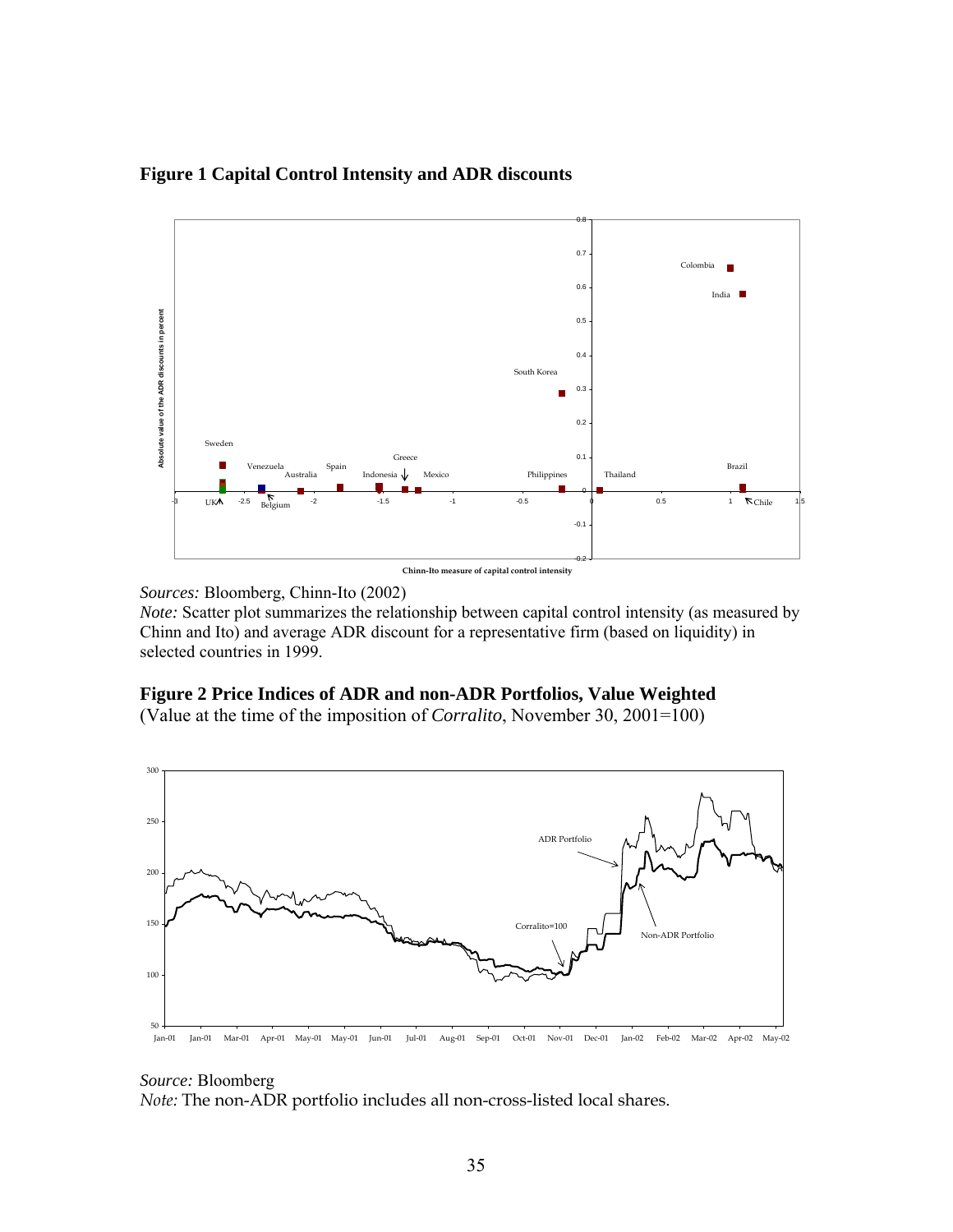**Figure 3 Volume Traded in Local Shares with ADRs and Perez Companc (PC) as a Fraction of Total Volume Traded (in all Shares) in Buenos Aires (monthly, in %)** 



*Source:* Bolsar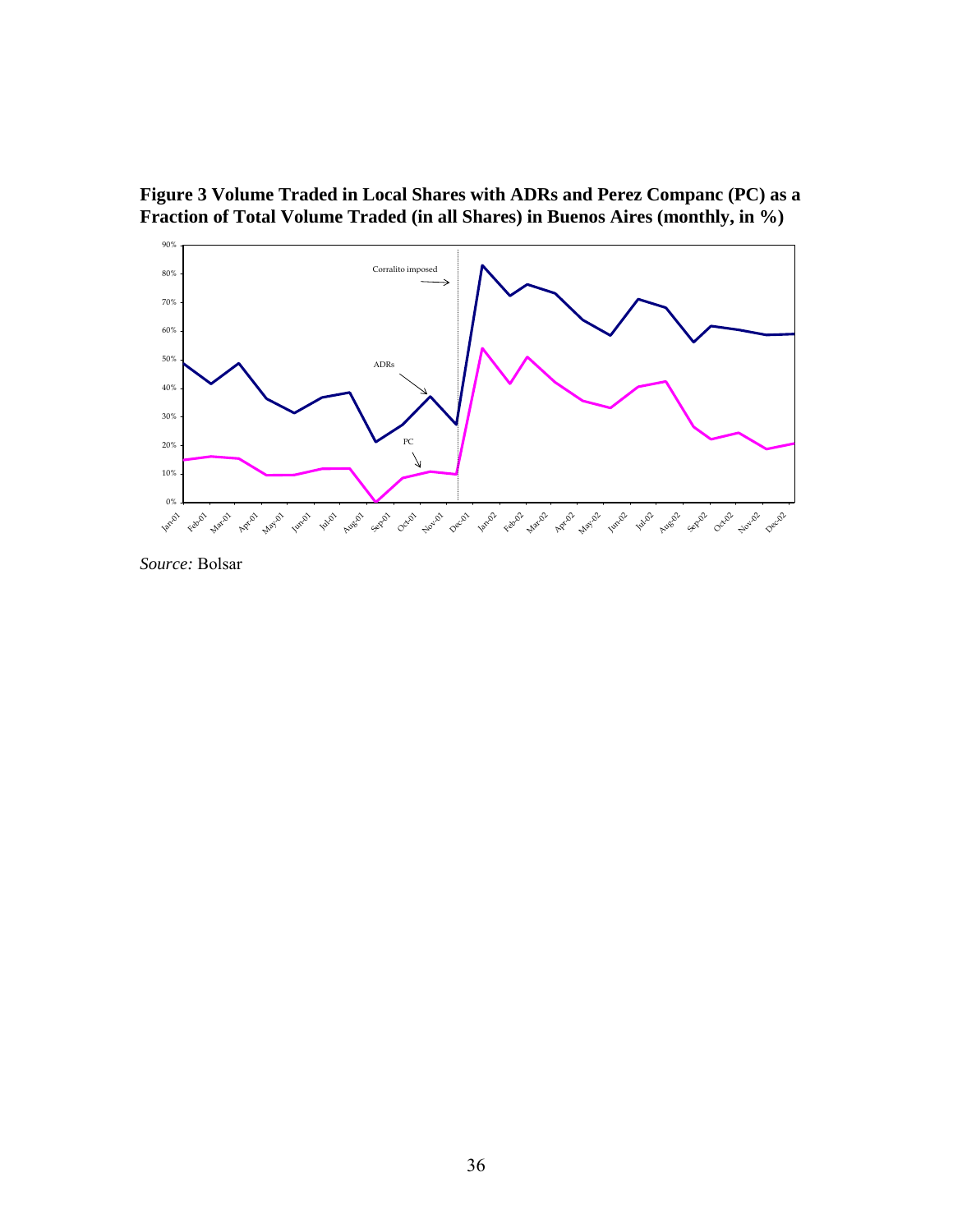**Figure 4 Daily PC (Perez Companc) prices in NY and Argentina and PC's ADR Discount Before and During the** *Corralito*





*Note:* Arbitrage bounds are calculated based on the derivations described in Appendix 2.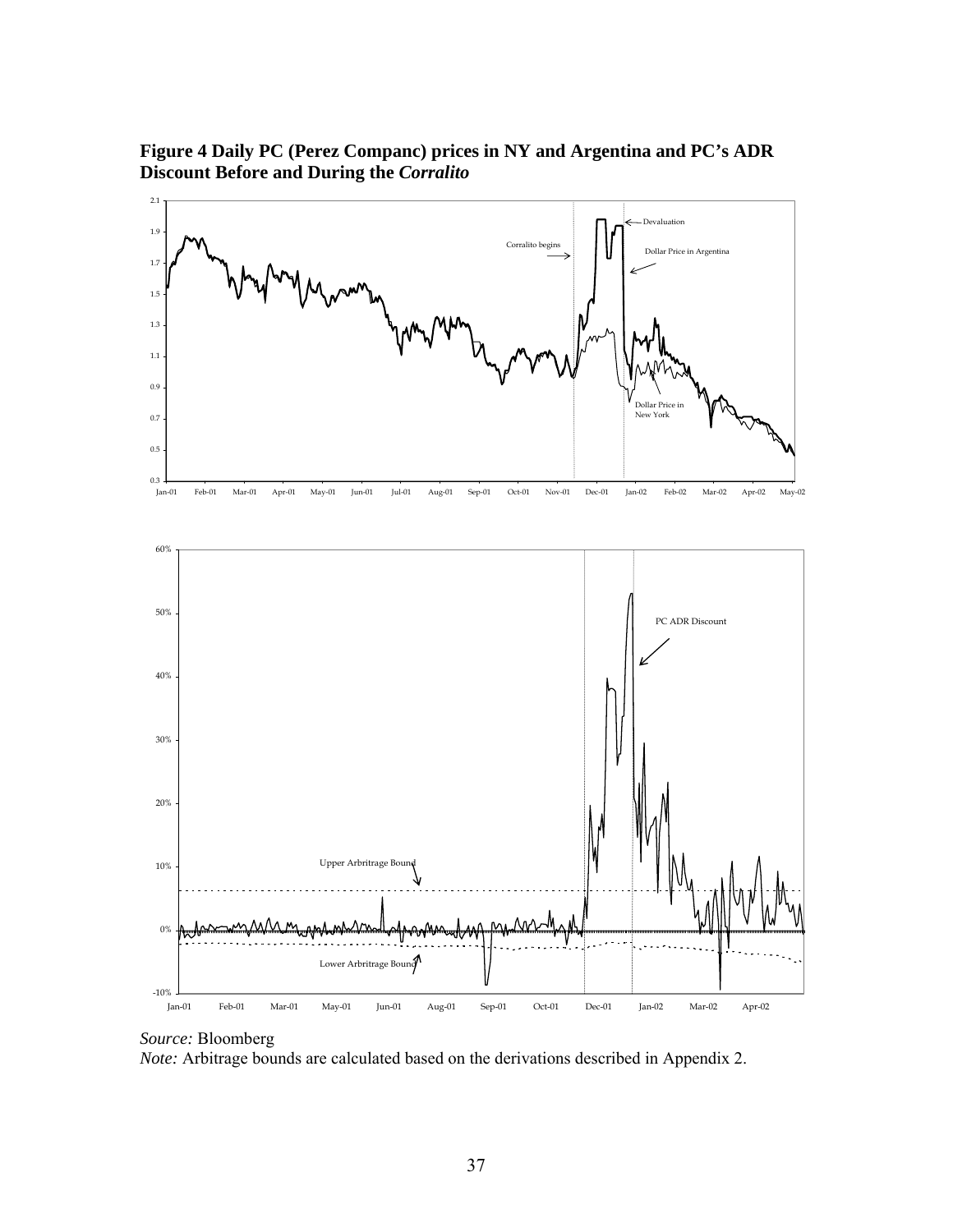

**Figure 5 Daily Siderca prices in NY and Argentina and Siderca's ADR Discount Before and During the** *Corralito*

*Source:* Bloomberg *Note:* Arbitrage bounds are calculated based on the derivations described in Appendix 2.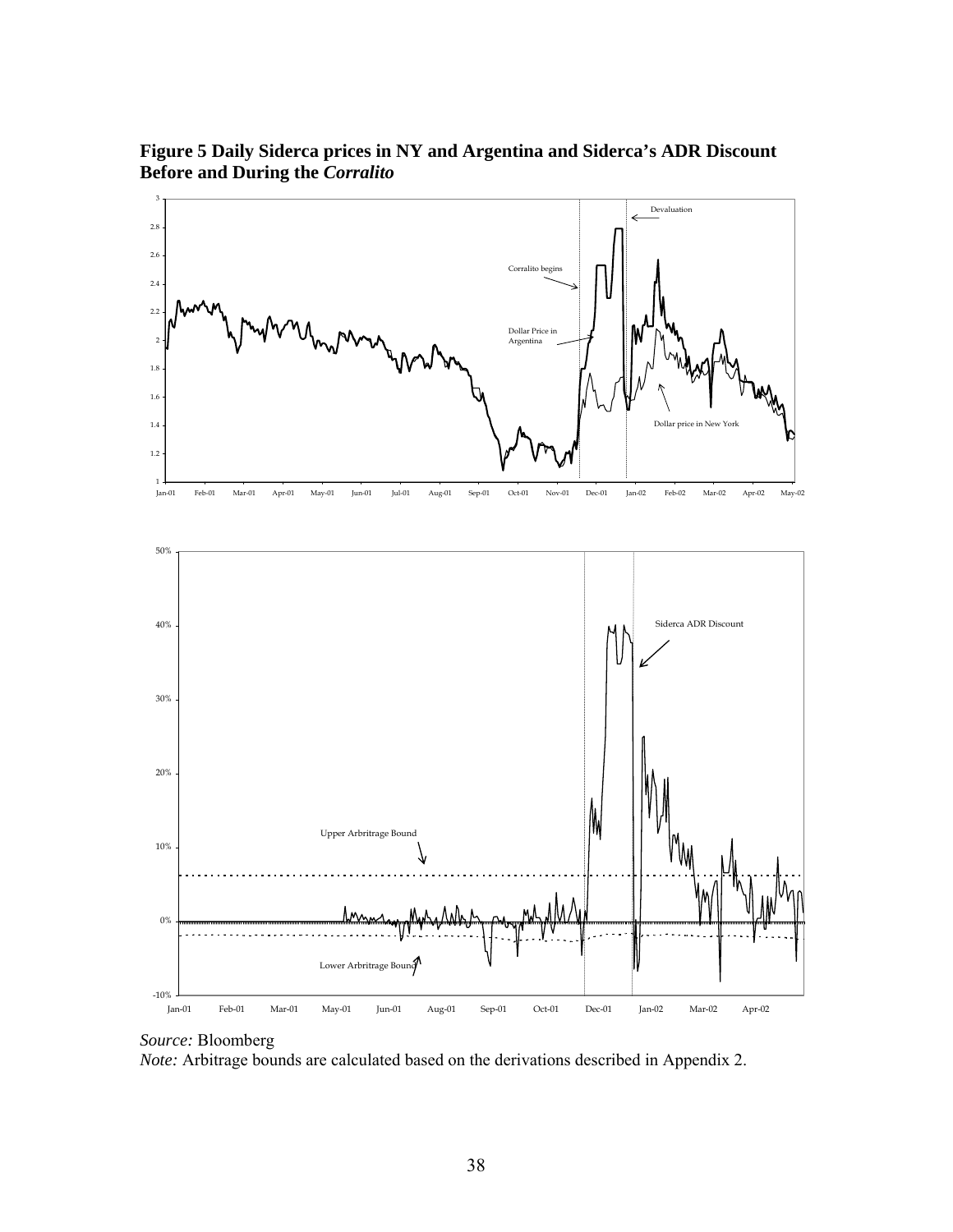

### **Figure 6 Decomposition of Perez Companc's ADR discount**

*Sources:* Bloomberg, Nosis S.A., Broda Consultores and Clarin *Note:* Observations are based on weekly moving averages.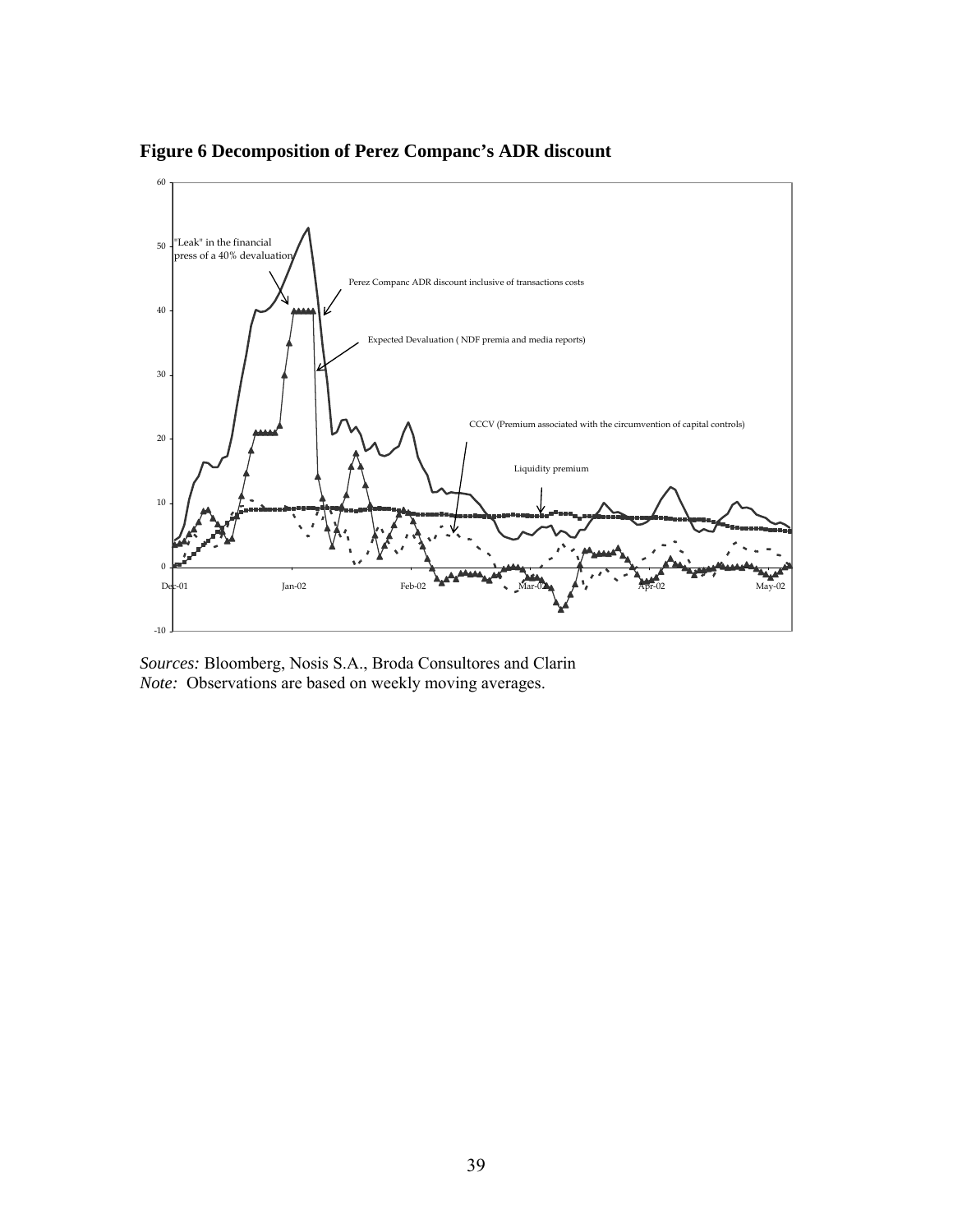

### **Figure 7 CANTV's ADR Discount and the "Dollar CANTV" rate**

*Sources:* Bloomberg and Activalores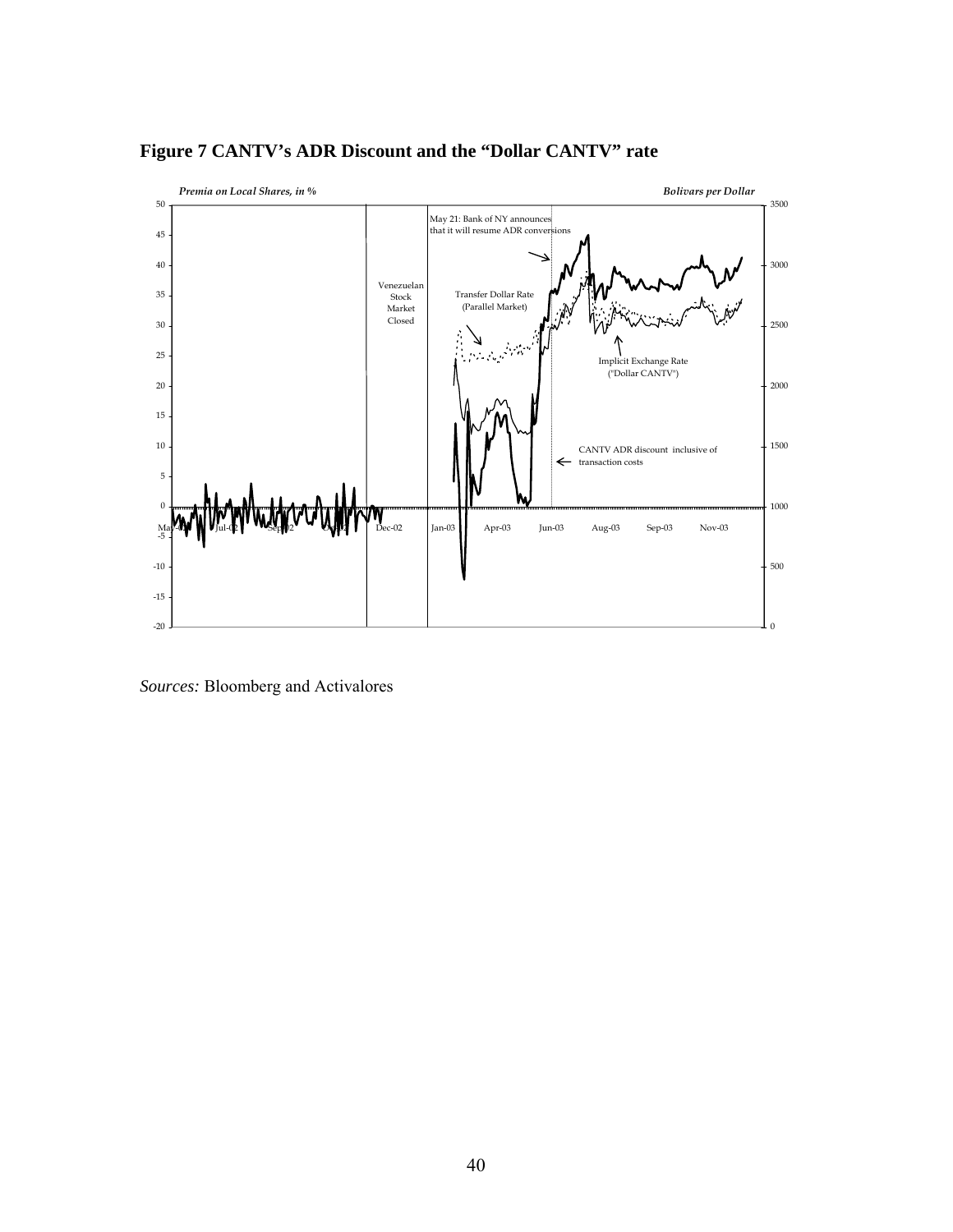# Appendix 1

## Argentina's Financial Market Event Time Line

|                   | Minister Cavallo starts negotiations with the IMF and the U.S.                                                                       |
|-------------------|--------------------------------------------------------------------------------------------------------------------------------------|
| October 28, 2001  | Treasury to purchase collateral for new Argentine bonds to be issued                                                                 |
|                   | in an exchange for the nearly \$100 billion of local and external debt.                                                              |
|                   | Mr. Cavallo defines the debt exchange operation as voluntary. The                                                                    |
|                   | old debt would exchange for bonds paying seven percent per year<br>and be guaranteed by tax revenues. The IMF and U.S. Treasury      |
| October 29, 2001  | require compliance with a zero deficit and an agreement with the                                                                     |
|                   | provinces on tax revenue sharing before any kind of financial support                                                                |
|                   | is given.                                                                                                                            |
|                   | The IMF announces it will not make any new disbursements without                                                                     |
| November 19, 2001 | being satisfied that Argentina has secured the goals previously                                                                      |
|                   | designated.                                                                                                                          |
|                   | End of a debt swap with local banks and pension funds for more that                                                                  |
| November 30, 2001 | 55 billion (over a total public debt of 160 billions).                                                                               |
|                   | The government announces temporary capital control regime (termed                                                                    |
|                   | Corralito) involving bank withdrawal limits and limits on dollar                                                                     |
|                   | transfers abroad as a last-ditch effort to fend off a devaluation and                                                                |
|                   | prevent a major banking crisis. Withdrawals are limited to 250 pesos                                                                 |
| December 2, 2001  | (dollars) per week per account. Depositors, however, may still access                                                                |
|                   | funds for larger purchases through checks or debit cards and transfer                                                                |
|                   | their money among banks. Holders of deposits may also exchange                                                                       |
|                   | them for federal bonds (BODENs) maturing in 2005, 2007 or 2012 in                                                                    |
|                   | a Canje exchange. No limits are placed on domestic payments made                                                                     |
|                   | with checks, credits, debit cards and electronic MEP (Metodo                                                                         |
|                   | Electronico de Pagos) payments.                                                                                                      |
|                   |                                                                                                                                      |
|                   | The capital control measures announced on Dec 2nd come into full<br>effect through Decree 1570-01 on Dec $3rd$ .                     |
|                   | a) Wire transfers suspended except with prior Central Bank approval.                                                                 |
|                   | b) Cash withdrawals from the Banking System limited to US\$ 1000                                                                     |
|                   | per month.                                                                                                                           |
|                   | c) Financial Argentine institutions prohibited from foreign currency                                                                 |
|                   | futures transactions.                                                                                                                |
|                   | d) Financial Argentine institutions prohibited from issuing new bank                                                                 |
|                   | loans denominated in Argentine Pesos. All new loans must be issued                                                                   |
|                   | in U.S. dollars and existing peso loans must be converted to U.S.                                                                    |
| December 3, 2001  | dollar loans at a one to one rate.                                                                                                   |
|                   | e) Foreign investors trading in the Argentine Securities Market<br>subject to repatriation restrictions. Funds related to securities |
|                   | transactions must remain in the country until government approval is                                                                 |
|                   | obtained or the measure is officially revoked.                                                                                       |
| December 19, 2001 | Mr. Cavallo and all other ministers resign.                                                                                          |
|                   | President Dela Rua resigns and Mr. Ramon Puerta becomes interim                                                                      |
| December 20, 2001 | president. Country Risk reaches 4618 points. Global (sovereign)                                                                      |
|                   | bond yields reach their historical maximum of 49% annual return in                                                                   |
| December 21, 2001 | dollars.<br>The official Foreign Exchange Rate market is closed.                                                                     |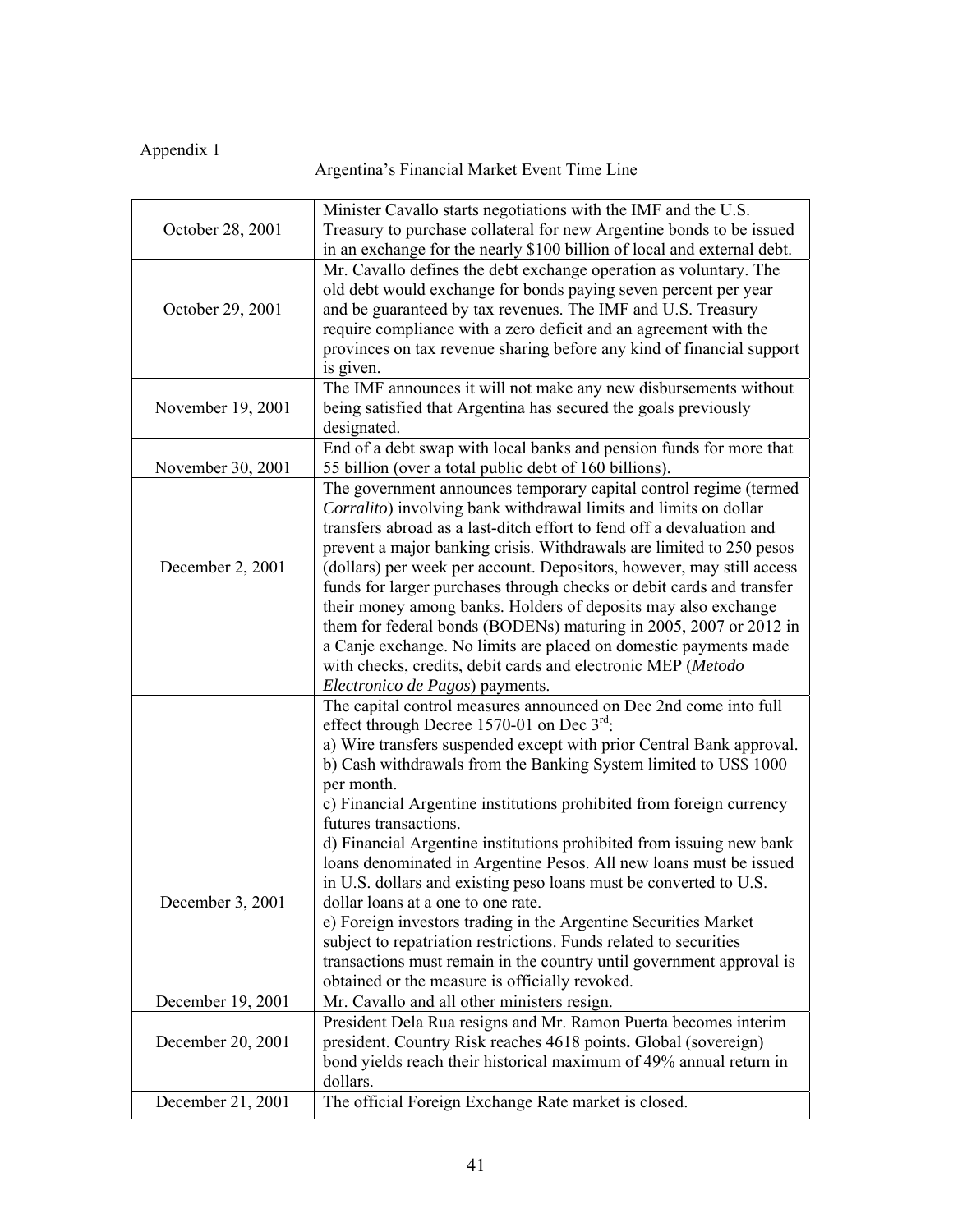|                        | Mr. Rodriguez Saa becomes the new interim president for 60 days.         |
|------------------------|--------------------------------------------------------------------------|
| December 23, 2001      | He declares the suspension of external debt payments for at least 60     |
|                        | days, totaling \$166bn in federal and provincial debt.                   |
|                        | The government announces that a new fiat currency (i.e., without         |
| December 24, 2001      | foreign-currency backing) will be created (the argentino).               |
|                        | Interim president Mr. Rodriguez Saa resigns and the legislative          |
| December 30, 2001      | assembly elects Mr. Eduardo Duhalde as new president.                    |
| January 2, 2002        | Mr. Duhalde assumes power.                                               |
| <b>January 4, 2002</b> | "Leak" reported in the financial press suggests that a 40%               |
|                        | devaluation is imminent.                                                 |
| January 5, 2002        | The Argentine stock market is closed.                                    |
| <b>January 6, 2002</b> | The Argentine Congress votes to establish the Law of Economic            |
|                        | Emergency and abolish the Convertibility Law.                            |
|                        | The new Minister of Finance, Mr. Lenicov, announces the                  |
| January 7, 2002        | devaluation of the peso and the establishment of a new dual foreign      |
|                        | exchange rate regime, to be implemented on the $9th$ of January, 2002.   |
|                        | After several delays, the exchange rate market re-opens and the new      |
|                        | dual exchange rate system is put in place:                               |
|                        | a) 1 Argentinean peso= 1 U.S. dollar parity (Convertibility Plan) is     |
|                        | abolished.                                                               |
|                        | b) All debts (capital and interests) agreed in ARG currency with         |
|                        | financial entities - converted into U.S. dollars according to the        |
| January 11, 2002       | Decree 1570/2001- will be reconverted into the original currency         |
|                        | agreed (pesos).                                                          |
|                        | c) The official, fixed conversion rate of 1 U.S Dollar=1.4 pesos is      |
|                        | relevant for foreign trade operations. The free or floating rate is      |
|                        | relevant for all other transactions and freely determined by the         |
|                        | market.                                                                  |
| January 17, 2002       | Argentine stock market re-opens.                                         |
|                        | The government announces the easing of bank withdrawal                   |
|                        | restrictions:                                                            |
|                        | a) Up to 7,000 pesos can be withdrawn from term deposits in pesos        |
| January 21, 2002       | (transferring that money to a checking account)                          |
|                        | b) Up to 5,000 dollars can be withdrawn from term deposits in            |
|                        | dollars (transferring that money to a checking account at the official   |
|                        | exchange rate, 1.40).                                                    |
|                        | c) Up to 5,000 dollars in a saving account can be <i>pesofied</i> at the |
|                        | official exchange rate.                                                  |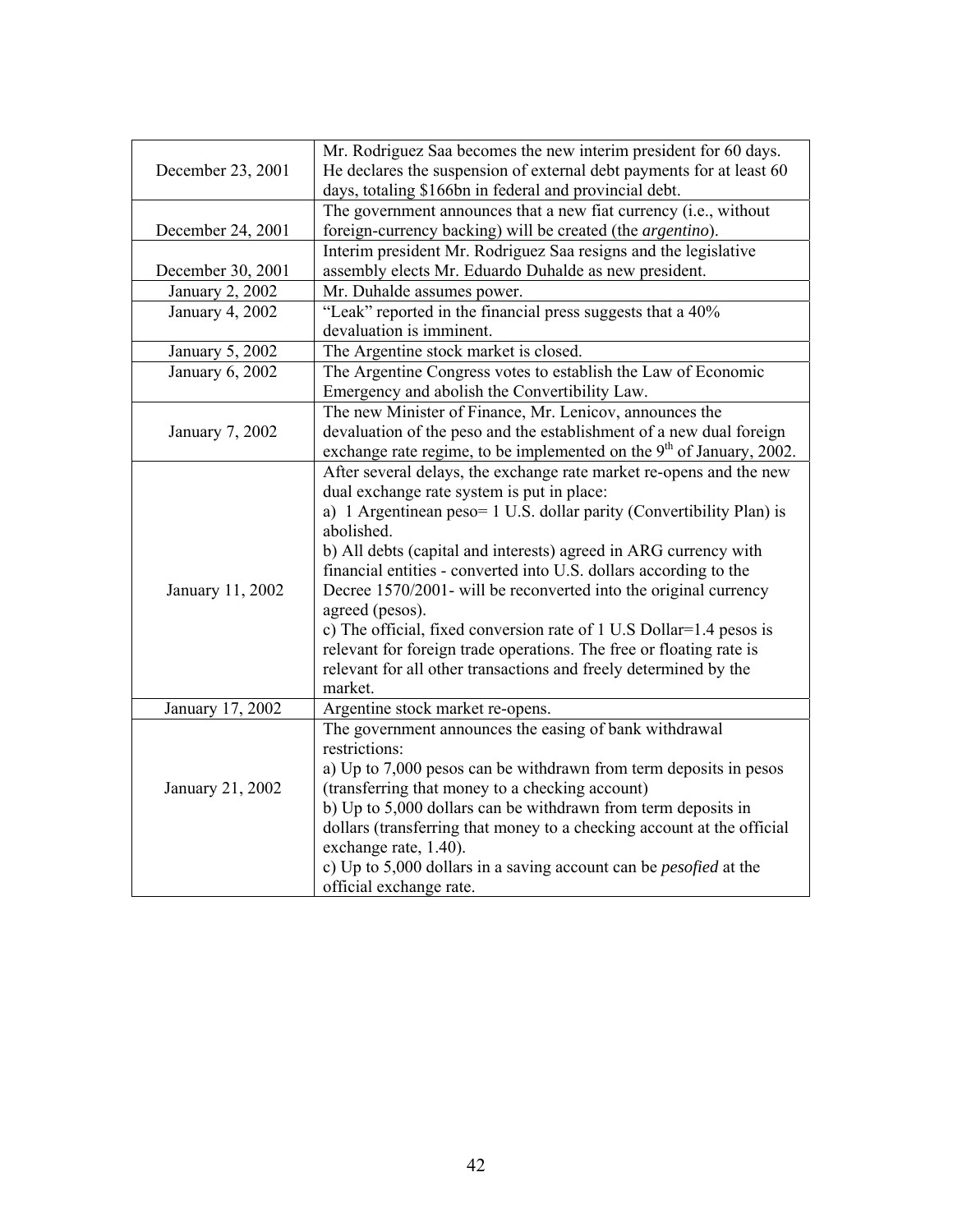|                   | Mr. Lenicov announces an asymmetric <i>pesofication</i> and the end of     |
|-------------------|----------------------------------------------------------------------------|
|                   | the dual exchange rate regime:                                             |
|                   | a) pesofication of all dollar deposits at 1.4 pesos per dollar.            |
|                   | b) corporate and consumer debts are also <i>pesofied</i> , but at the      |
| February 3, 2002  | exchange rate prevailing during the Convertibility period. Both            |
|                   | deposits and credit will be indexed to inflation.                          |
|                   | c) the end of the dual exchange rate regime and a unified floating         |
|                   | exchange rate determined by market forces.                                 |
|                   | d) the right to withdraw wage and pension income from the <i>corralito</i> |
|                   | without any amount restrictions (before workers could only extract         |
|                   | up to $1.500$ pesos).                                                      |
|                   | Corralon starts which freezes bank term deposits (holders of term          |
|                   |                                                                            |
|                   | deposits had the option to convert them into CEDROs or BODENs              |
|                   | maturing in 2007 or 2012 in a Canje exchange).                             |
| February 4, 2002  | The official foreign exchange market is closed.                            |
|                   | The BCRA establishes a new unified free foreign exchange market,           |
|                   | which replaces the two markets - official and free - implemented in        |
| February 11, 2002 | January. The exchange rate market re-opens and the floating dollar         |
|                   | exchange rate reaches 2.1 pesos, well below the devaluation                |
|                   | expectations built-into asset prices.                                      |
|                   | The Central Bank announces new measures related to foreign                 |
|                   | exchange transactions and ADR/CEDEAR conversions aimed at                  |
|                   | improving the functioning of the foreign currency market and               |
|                   | regulating the buying and selling of foreign currency by order and for     |
| March 26, 2002    | the account of the Central Bank. The press communication also              |
|                   | mentions that there will be coordination between the Comision              |
|                   | Nacional de Valores (CNV) and the Bolsa de Comercio de Buenos              |
|                   | Aires (BCBA) in order to adopt new measures to regulate capital            |
|                   | outflows via ADR and CEDEAR transactions.                                  |
|                   | The central bank passed a very restrictive regulation (circular #3723)     |
|                   | that mandated that every stock be traded in its underlying currency.       |
|                   | After intense opposition from the financial community, the central         |
|                   | bank rescinded #3723 and instead passed a resolution (circular             |
| September, 2002   | #3727) that forbids "contra cable" operations. These operations            |
|                   | allowed brokers to sell stocks purchased in Buenos Aires                   |
|                   | instantaneously in New York (or any foreign market) using the              |
|                   | Mercado de Valores as a clearinghouse. Under #3727 it was still            |
|                   | possible for investors in Argentina to convert CEDEARs and sell            |
|                   | them in New York, but this new restriction significantly increased the     |
|                   | transactions costs to do so.                                               |
|                   | Corralito rescinded.                                                       |
| December 2, 2002  |                                                                            |

*Sources:* Ambito Financiero, La Nacion and Clarin (various issues) and Pictet.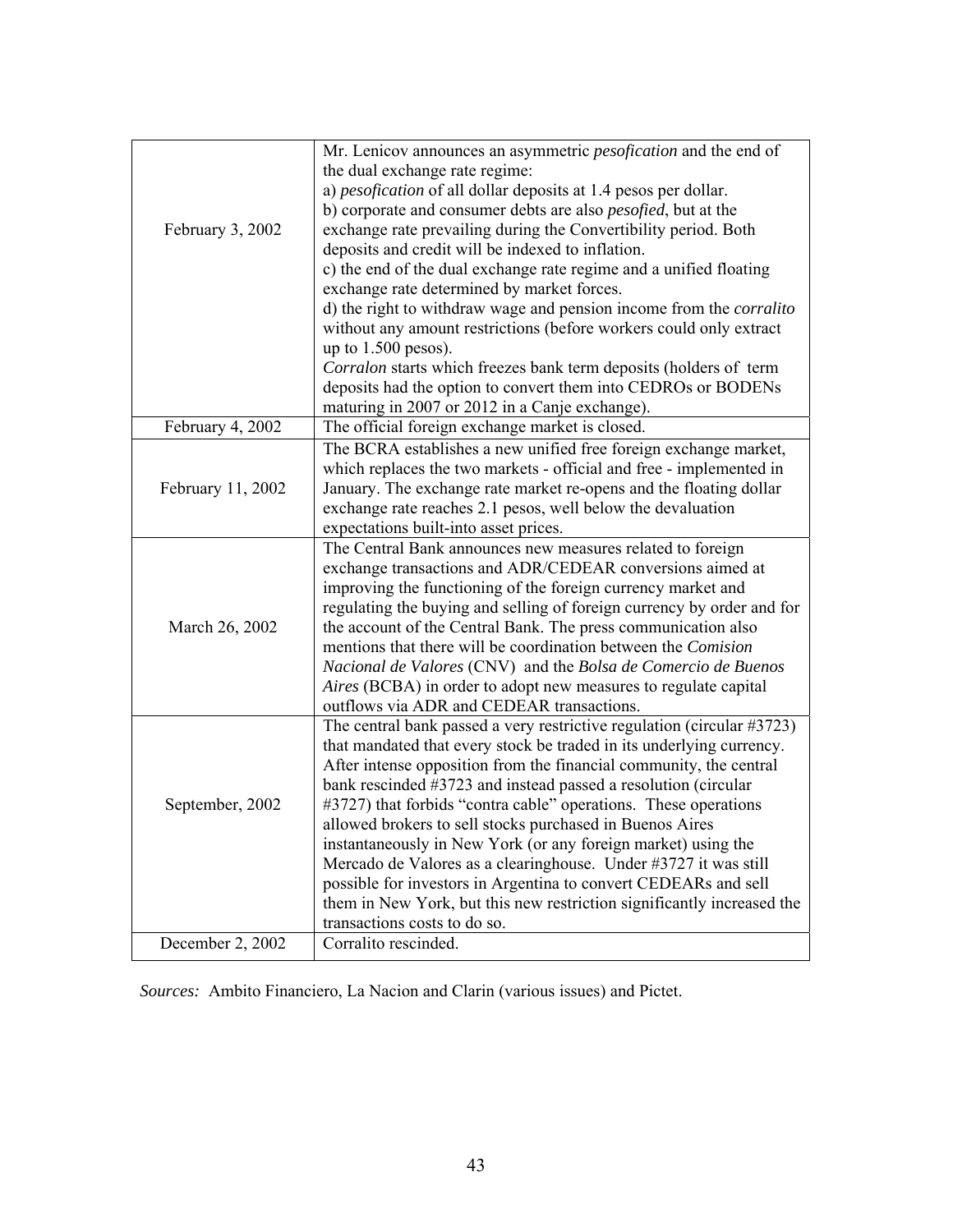Appendix 2: Transactions costs and computation of arbitrage bounds

Appendix Table A1 shows transaction cost ranges that reflect amounts that were charged to both small and large Argentine investors during the *Corralito*. The standard length of time required for an ADR conversion was nine days.<sup>55</sup> Large investors, institutional investors, and bankers faced substantially lower costs than smaller investors, and could also complete the ADR conversion in a shorter period of time.<sup>[56](#page-45-1)</sup>

#### [Appendix Table A1 here]

Taking into account these various transactions costs and defining  $n_0$  as the minimum time required to sell an ADR in New York, the expected return (at period t) in U.S. dollars of converting local share  $i$  into its corresponding ADR is:<sup>[57](#page-45-2)</sup>

(A1) 
$$
\frac{E_t[p_{i+n}^{ADR} (1-\tau_3)(1-\tau_5)] - \tau_4 - [\xi_i p_{i}^L (1+\tau_1+\tau_2)S_t]}{[\xi_i p_{i}^L (1+\tau_1+\tau_2)S_t]}
$$

 $\overline{a}$ 

where  $n \ge n_0$ ,  $\xi_i p_i^L (1 + \tau_1 + \tau_2)$  is the local currency the investor needs to buy  $\xi_i$  local shares to obtain one ADR corresponding to stock *i*, and  $E_t[p_{it+n}^{ADR}(1-\tau_3)(1-\tau_5)]$  is the dollar amount that the local investor expects to obtain after selling the ADR in the U.S. at time t+n after taxes and expenses. Local investors typically face a broker's fee,  $\tau_1$ , and a transactions fee,  $\tau_2$ . A second broker's fee,  $\tau_3$ , is incurred when the asset is sold in the United States. We also include a fixed fee in dollars,  $\tau_4$ , that the investor must pay to transform the local shares into an ADR. Finally, the cost of opening a bank account in the United States is  $\tau_5$ . Note that the investor does not have to physically obtain dollars to carry out this operation (the return is simply expressed in dollar units) so the investor does not pay a fee for obtaining foreign exchange.

If the local investor were to instead to use the dollar amount  $[\xi_i p_{ii}^L(1 + \tau_1 + \tau_2)S_i]$  to buy local share *i* and sell it in the local market in period t+n for the expected (net of taxes) price, her expected return at time t will be:

<span id="page-45-1"></span><span id="page-45-0"></span><sup>&</sup>lt;sup>55</sup> Information from brokers in suggests that the time to conversion varied considerably across type of investor and across time. We use contemporaneous prices and exchange rates as a benchmark in computing arbitrage returns, which can be interpreted as the minimum cost investors would incur for ADR conversion.  $56$  The costs reported in the table are based on phone interviews with portfolio managers and investors in Buenos Aires and on information published on the websites of various Argentine brokerages advertising the ADR-conversion process.<br><sup>57</sup> Here we are assuming the conversion fee is paid in dollars in the U.S. once the operation is complete, and

<span id="page-45-2"></span>the amount is withdrawn from the investor's banking account.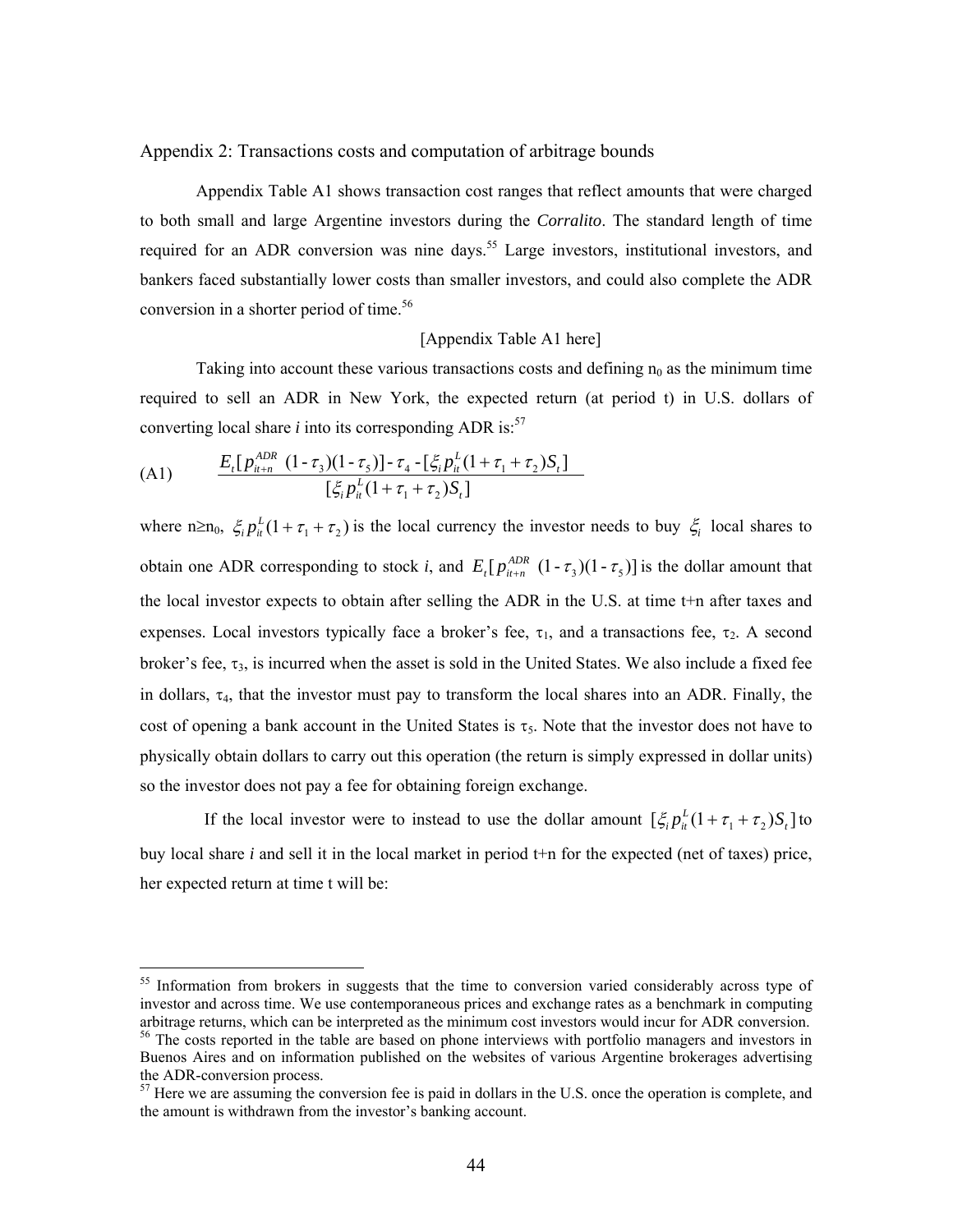(A2) 
$$
\frac{E_{t}\xi_{i}p_{it+n}^{L}(1-\tau_{1}-\tau_{2})S_{t+n}-\xi_{i} p_{it}^{L}(1+\tau_{1}+\tau_{2})S_{t}}{\xi_{i} p_{it}^{L}(1+\tau_{1}+\tau_{2})S_{t}}
$$

where  $\zeta_i$   $p_i^L (1 + \tau_1 + \tau_2) S_i$  is the amount, expressed in dollars, the investor needs in order to buy enough shares of the local stock *i* to reach the equivalent of one ADR, and  $E_t \xi_i p_{\mu+n}^{\text{L}} (1 - \tau_1 - \tau_2) S_{\mu+n}$  is the amount of money she receives for selling the shares after n periods. The returns are calculated net of the broker's fee and the local transactions fee.

For the investor to be willing to convert shares to ADRs, it must be the case that :

(A3) 
$$
E_t[p_{it+n}^{ADR} (1-\tau_3)(1-\tau_5)] - \tau_4 - E_t[\xi_i p_{it+n}^{L} (1-\tau_1-\tau_2)S_{t+n}] \ge 0
$$

#### *U.S. investor*

 $\overline{a}$ 

The trade-off facing a US investor is different from that of an Argentine investor because of the asymmetries in fees, taxes and institutional regulations in the two markets. The expected return to holding ADR *i* for n periods is:

$$
\text{(A4)} \quad \frac{E_{t}p_{it+n}^{ADR} - p_{it}^{ADR}}{p_{it}^{ADR}}
$$

U.S. investors do not face a broker's fee or a stock market transactions fee.<sup>58</sup>

 The return to converting the ADR to local shares, and repatriating the earnings is given by:

$$
\text{(A5)} \qquad \qquad \frac{E_{t}\xi_{i}p_{it+n}^{\text{L}}\ (1-\tau_{1}-\tau_{2})(1-\tau_{6})S_{t+n}-p_{it}^{ADR}}{p_{it}^{ADR}}\,.
$$

When selling the shares in the local market, we assume that the U.S. investor incurs charges in using a local broker and must pay the stock market transactions fee. Since we assume that he would like to return the profits from the sale back to the U.S., he incurs an additional tax ( $\tau_6$ ) for transferring the funds.

A risk-neutral investor will cancel an ADR when:

$$
(A6) \t Et \xii pu+nL (1 - \tau1 - \tau2)(1 - \tau6) St+n - puADR \ge 0
$$

<span id="page-46-0"></span><sup>&</sup>lt;sup>58</sup> It is not strictly true that U.S. investors face zero transactions costs. However, our empirical analysis focuses on the arbitrage conducted by Argentine investors during the *Corralito*, so we abstract from the relatively small U.S. transaction costs for simplicity.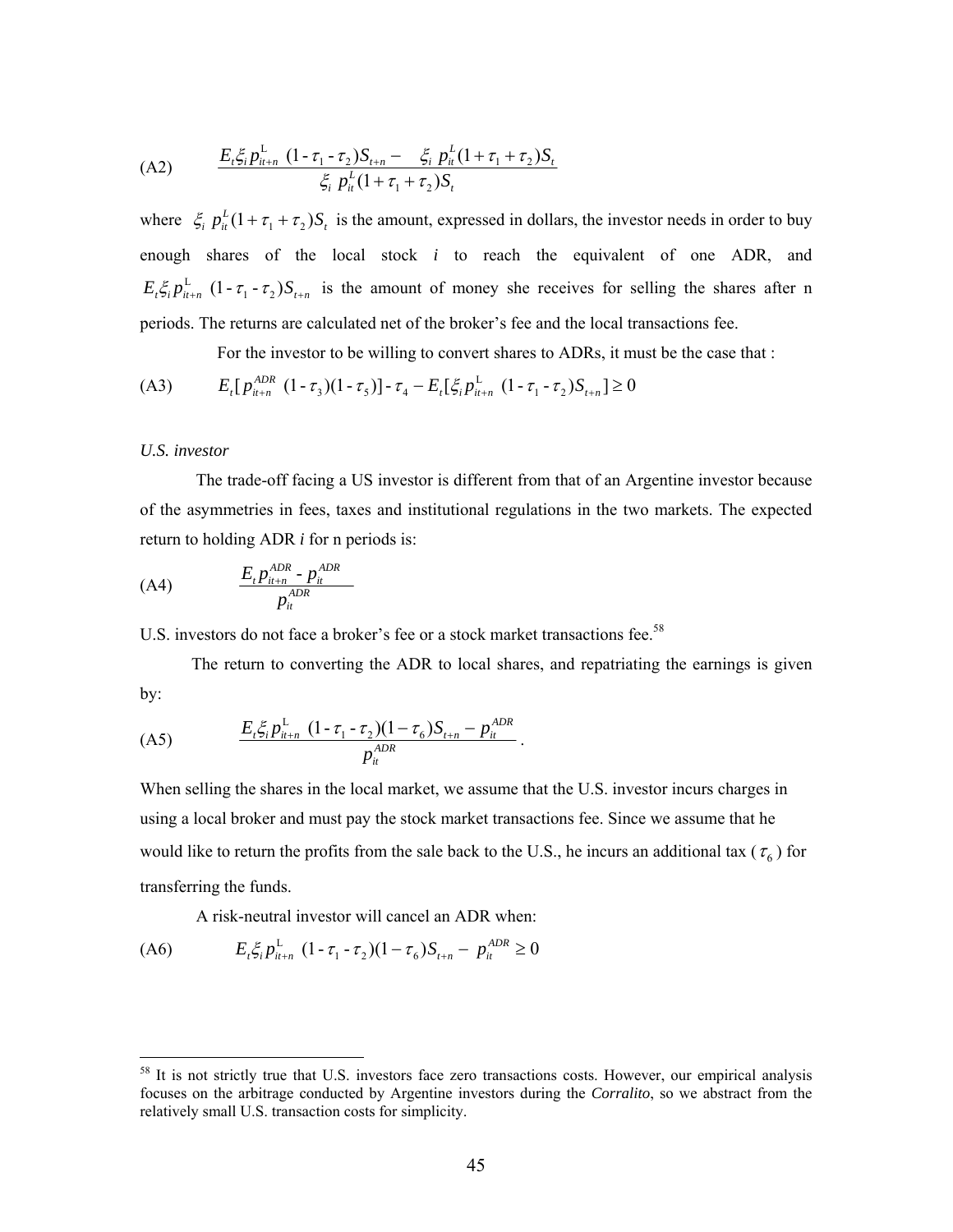This suggests that if local prices (expressed in dollars) exceed the ADR price investors should buy ADRs, convert them back to local shares and sell them in the local market.

#### *Arbitrage bounds*

The trade-offs faced by local and U.S. investors yield arbitrage bounds for capital inflow into and outflow from the local market. Equation (A6) can be re-written to show the bound facing a local investor who is contemplating converting his local stocks *i* into their corresponding ADR:

(A7) 
$$
\frac{(1-\tau_1-\tau_2)}{(1-\tau_3)(1-\tau_5)} + \frac{\tau_4}{(1-\tau_3)(1-\tau_5)E_t\xi_i p_{it+n}^L S_{t+n}} - 1 \ge \frac{E_t p_{it+n}^{ADR} - E_t\xi_i p_{it+n}^L S_{t+n}}{E_t\xi_i p_{it+n}^L S_{t+n}}
$$

Capital outflows to the U.S. will not occur if the transaction costs on the left-hand-side of (A7) (which are a function of the local price and the exchange rate) exceed the returns to the conversion. The Argentine data show that local prices moved well outside of the arbitrage bands because of the value investors attached to being able to convert their frozen bank deposits into dollars in overseas accounts.

Equation (A8) shows the corresponding arbitrage bound for capital inflows into the local market. Transactions costs faced by a U.S. investor that exceed the returns of selling ADRs for local shares will choke off capital inflows into the local market.

$$
(A8) \qquad (1 - \tau_1 - \tau_2)(1 - \tau_6) - 1 \ge \frac{E_t \xi_i p_{i+n}^L S_{t+n} - E_t p_{i+n}^{ADR}}{E_t \xi_i p_{i+n}^L S_{t+n}}
$$

If the ADR premia/discount lies between the bounds in (A7) and (A8) neither investor would engage in arbitrage between the markets. Premia outside of the bounds should, in the absence of capital controls, be arbitraged away.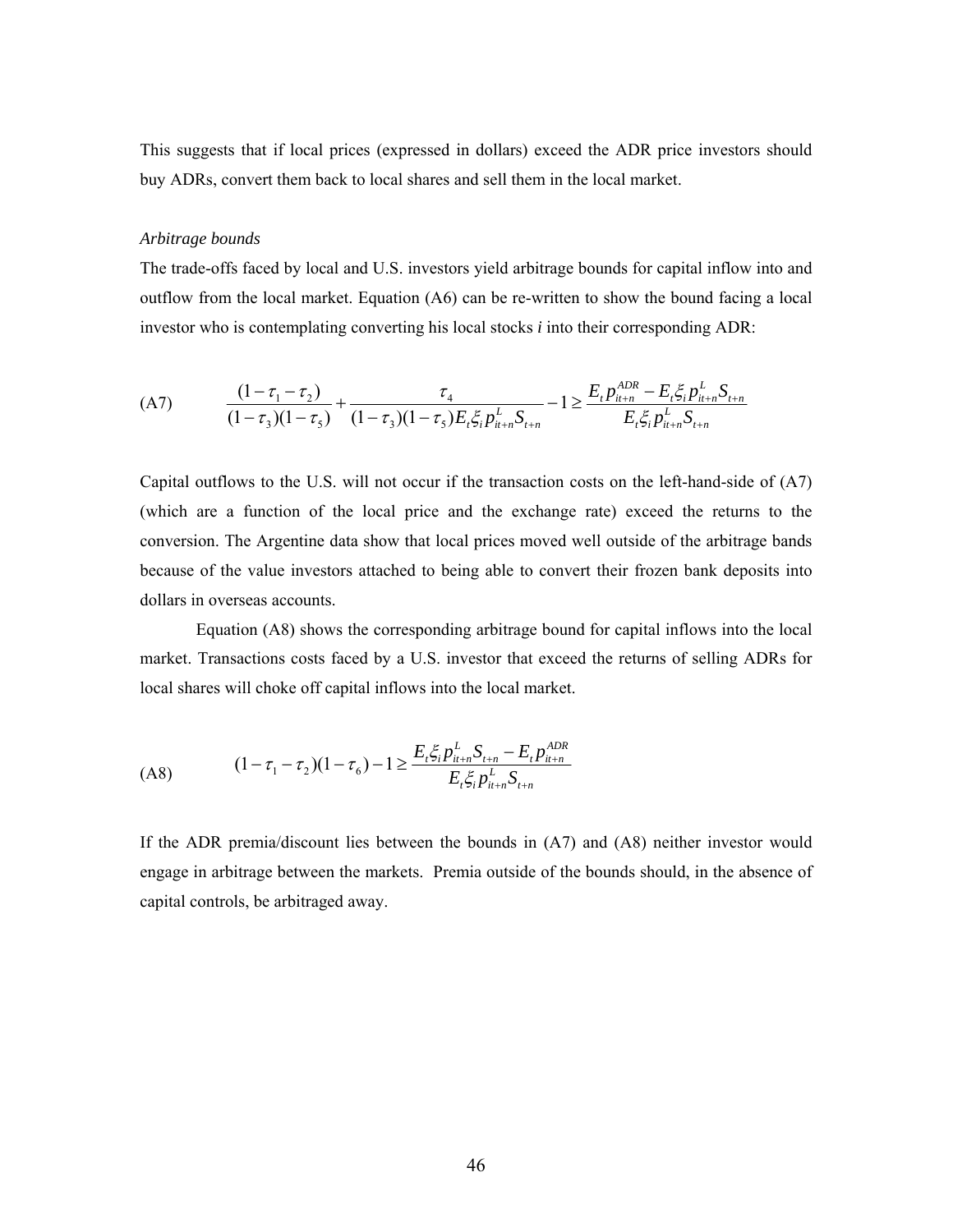|               |           | $\mu$ , $\mu$ , $\mu$ , $\mu$ , $\mu$ , $\mu$ , $\mu$ , $\mu$ , $\mu$ , $\mu$ , $\mu$ , $\mu$ , $\mu$ , $\mu$ , $\mu$ , $\mu$ |                                  |
|---------------|-----------|-------------------------------------------------------------------------------------------------------------------------------|----------------------------------|
| Location      |           |                                                                                                                               | <b>Estimated Range of Values</b> |
| of            | Parameter | Description                                                                                                                   | (percent of total value of stock |
| Trade or      |           |                                                                                                                               | market transaction, except       |
| Activity      |           |                                                                                                                               | where noted)                     |
|               |           | The brokerage fee is not regulated in                                                                                         |                                  |
|               |           | Argentina, but for market operations                                                                                          |                                  |
|               |           | larger than 10,000 pesos, the fee is in the                                                                                   |                                  |
|               | $\tau_1$  | range $[0.25\%$ , $1\%$ of total settlement,                                                                                  | [0.3025, 1.21]                   |
| <b>Buenos</b> |           | before Value Added Tax. During                                                                                                |                                  |
| Aires         |           | December most of the capital control-                                                                                         |                                  |
| <b>Stock</b>  |           | evading transactions were settled for                                                                                         |                                  |
| Market        |           | amounts larger than 10,000 pesos.                                                                                             |                                  |
|               | $\tau_2$  | Fee that the Buenos Aires stock exchange                                                                                      | 0.1025                           |
|               |           | market charges for every transaction.                                                                                         |                                  |
|               |           | ADR issuance (conversion) fee charged                                                                                         |                                  |
| American      | $\tau_4$  | by the broker. During this period, brokers                                                                                    |                                  |
| Depositary    |           | charged big markups over the typical US\$                                                                                     | $[0.10$ dollar, $0.20$ dollars]  |
| <b>Bank</b>   |           | 0.04-0.05 conversion fees charged by                                                                                          |                                  |
|               |           | depositary banks.                                                                                                             |                                  |
|               | $\tau_3$  | Argentinean brokerage fee for selling the                                                                                     | [0.3025, 1.21]                   |
| <b>NYSE</b>   |           | ADR in the U.S.                                                                                                               |                                  |
| Stock         |           | Approximate cost of opening a banking                                                                                         |                                  |
| Market        | $\tau_5$  | account in the U.S. and wire transferring                                                                                     | 1                                |
|               |           | the ADR proceeds to a U.S. bank.                                                                                              |                                  |
|               |           |                                                                                                                               |                                  |
|               |           | Approximate cost of transferring money                                                                                        |                                  |
| Argentinean   | $\tau$    | from Argentina to the U.S. During the                                                                                         |                                  |

| <b>Appendix Table A1 Transaction Cost Ranges for ADR Settlement Cycle</b> |  |  |
|---------------------------------------------------------------------------|--|--|
|                                                                           |  |  |

| Argentinean<br>Bank | T6 | Approximate cost of transferring money<br>from Argentina to the U.S During the<br>capital controls period these transactions<br>were not allowed. |  |
|---------------------|----|---------------------------------------------------------------------------------------------------------------------------------------------------|--|
|---------------------|----|---------------------------------------------------------------------------------------------------------------------------------------------------|--|

*Note:* The transaction costs ranges account for the wide dispersion of brokerage and conversion fees across size and institutional affiliation of investors, and across time. Large investors faced substantially lower costs than smaller ones, and could also complete the ADR conversion in a shorter period of time.

*Sources:* All transaction cost information, in particular ADR conversion fees, were obtained from personal interviews in Buenos Aires and/or direct communication with brokers at *InvertirOnline, ElAccionista, CapitalMarkets Argentina and ArgentineReserach* and web-adversitements at portfoliopersonal.com.